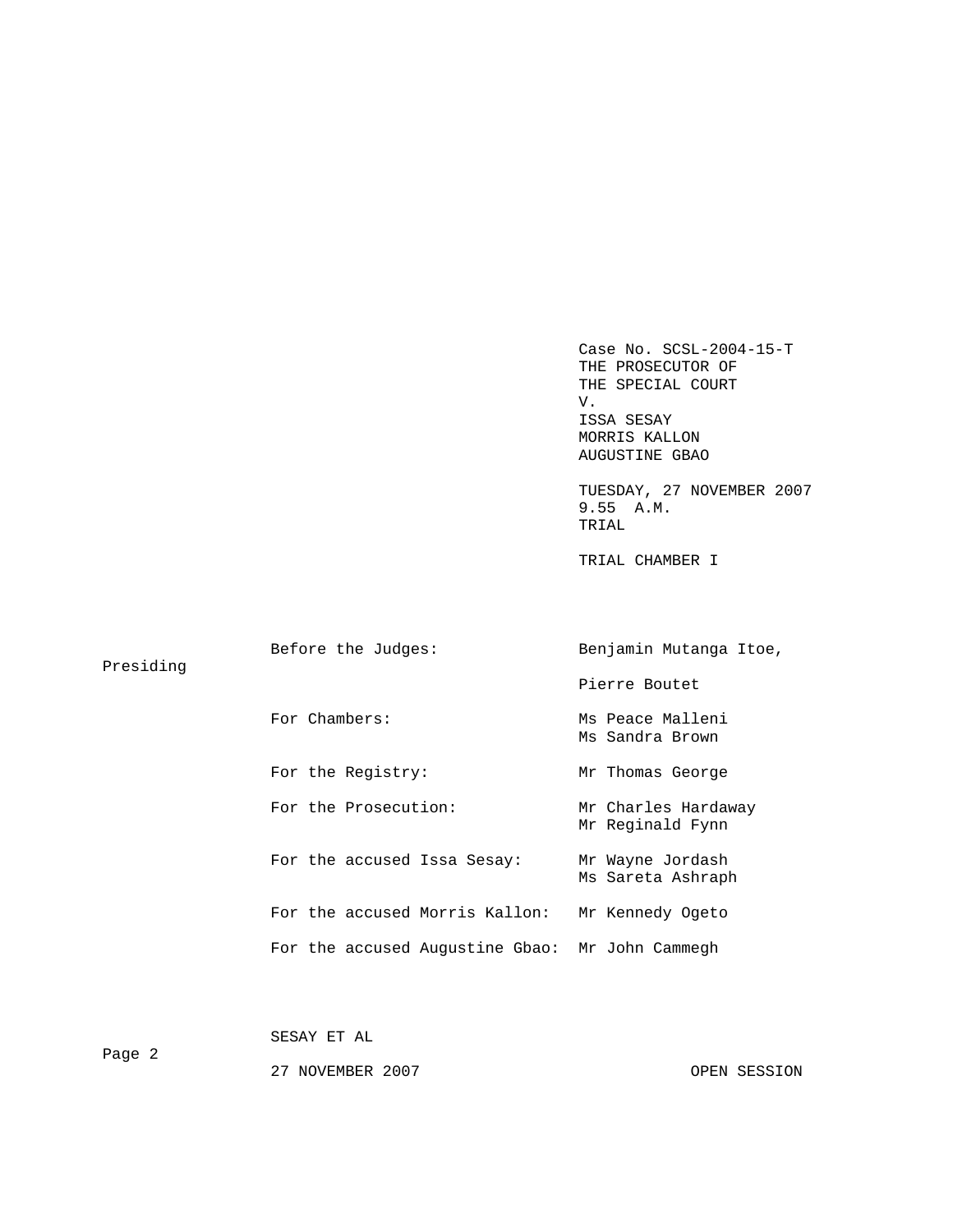1 [RUF27NOV07A - JS] 2 Tuesday, 27 November 2007 3 [The accused present] 4 [The witness entered Court] 5 [Open session] 6 [Upon commencing at 9.55 a.m.] 7 PRESIDING JUDGE: Good morning, learned counsel. We will 8 start our proceedings and we are now in open session, I suppose. 9 Mr George, are we in an open session? 10:03:05 10 MR GEORGE: Indeed we are. 11 PRESIDING JUDGE: All right. Mr Jordash, yes, please. 12 MR JORDASH: I will have to make an application to go into 13 a closed session again for five minutes at the end of my direct 14 evidence. 10:03:19 15 PRESIDING JUDGE: Then we'd better go back there now. 16 MR JORDASH: I'm in Your Honour's hands. It's one issue I 17 omitted to deal with yesterday in a closed session. I do 18 apologise. I believe my learned friend for the Prosecution may 19 want to go into a closed session, so it might be that at the end 10:03:49 20 of my direct, it might be as appropriate if not more so, but I'm 21 in Your Honours' hands. 22 PRESIDING JUDGE: Right. Let's get along. You've given

us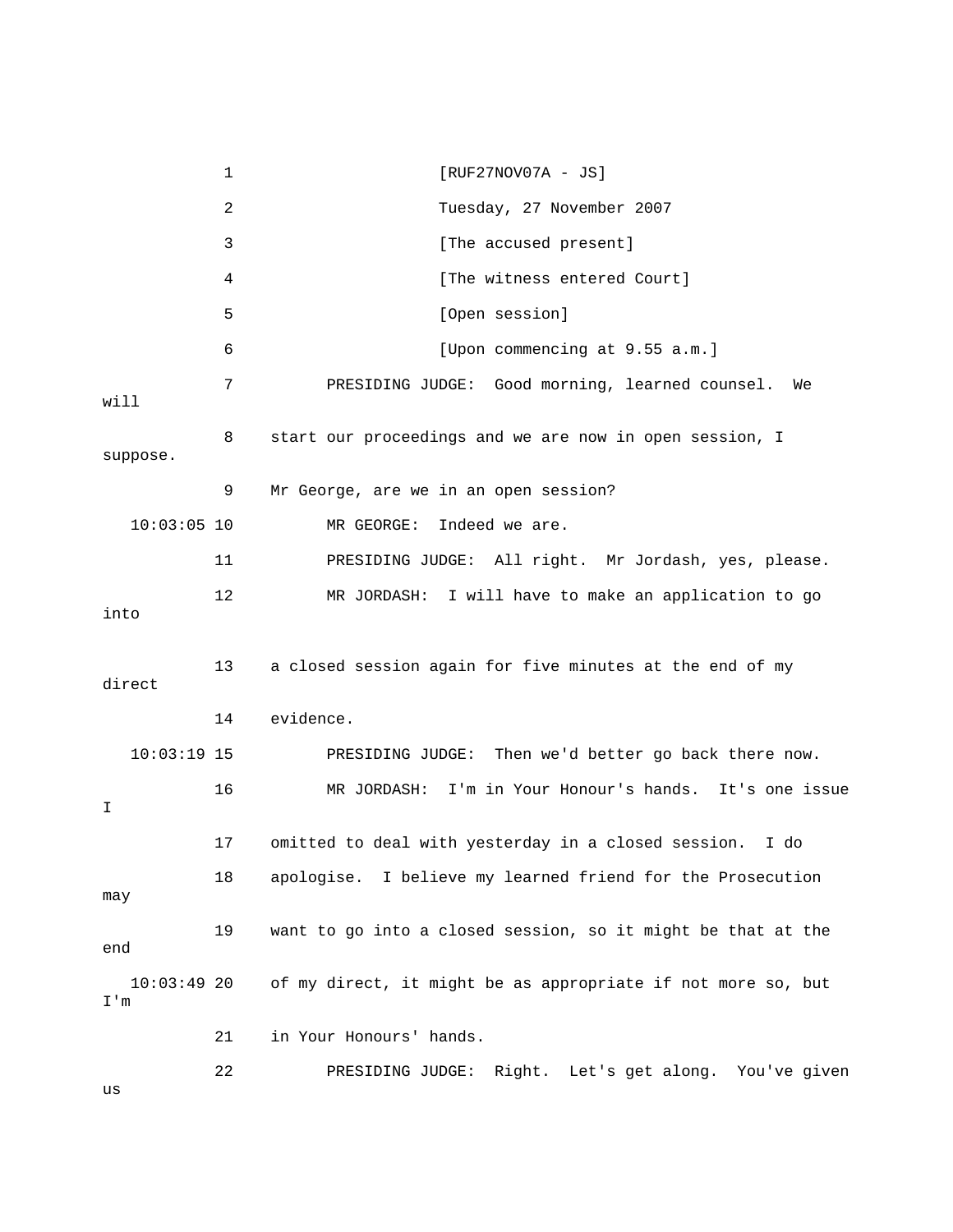23 an indication, but we'll proceed and see where the closed session 24 proceedings will come in again. 10:04:05 25 MR JORDASH: Thank you. 26 PRESIDING JUDGE: Right. 27 WITNESS: DIS-128 [Continued] 28 EXAMINED BY MR JORDASH: [Continued] 29 Q. Good morning, Mr Witness.

SCSL - TRIAL CHAMBER I

 SESAY ET AL Page 3 27 NOVEMBER 2007 CPEN SESSION

 1 A. Yes, good morning. 2 Q. We're in an open session, so just be careful about 3 revealing your own name. Other names you can reveal, okay? 4 A. Okay. 10:04:34 5 Q. Now, I want to take you back to 1997, 1998 and 1999 when 6 you're in Giema, okay? 7 A. Okay. 8 Q. Were you able -- 9 PRESIDING JUDGE: When he was in? 10:04:53 10 MR JORDASH: Giema. 11 PRESIDING JUDGE: Giema, okay. 12 MR JORDASH: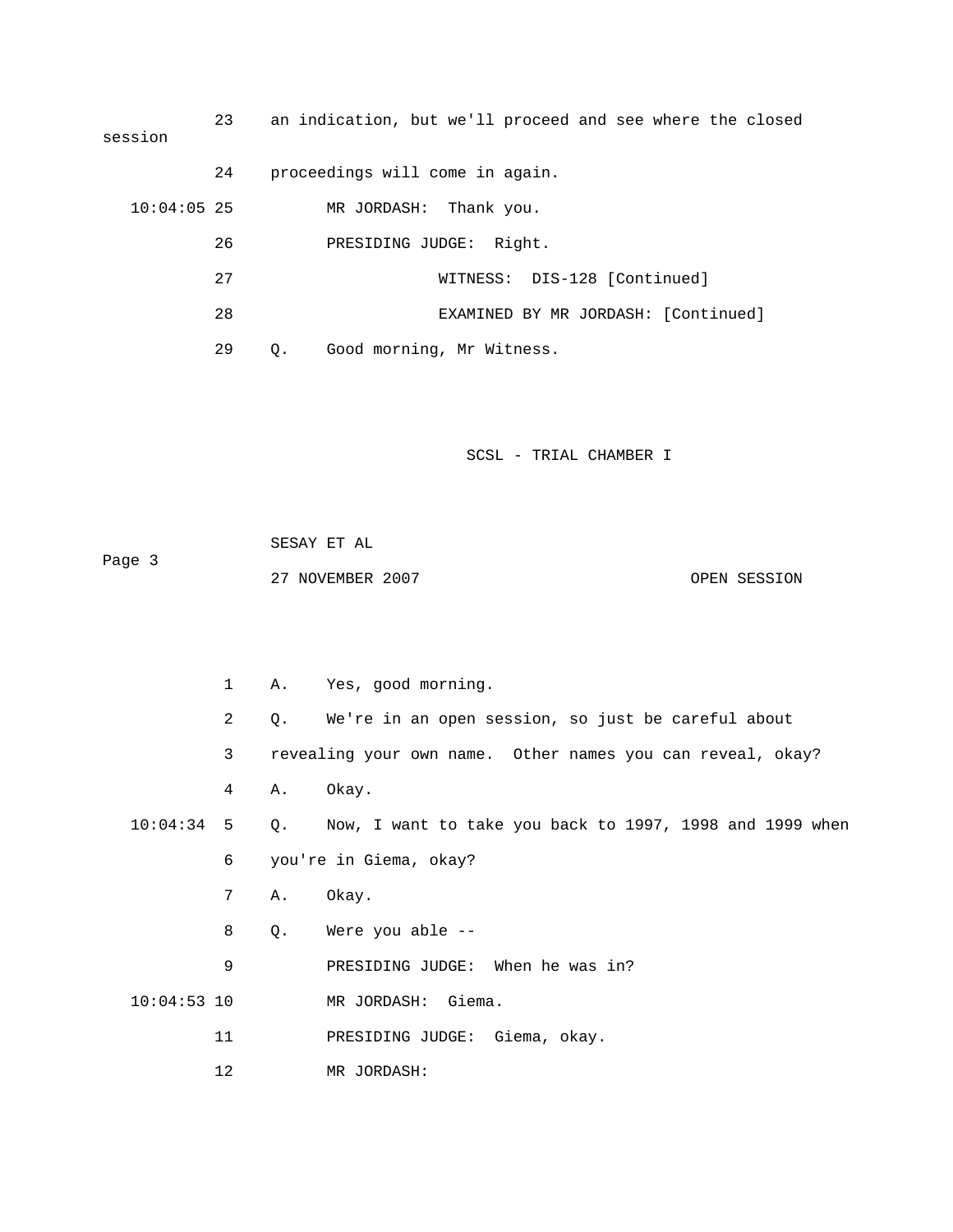| personally,   | 13 | Q. | Did you remain in Giema or were you able, you             |  |
|---------------|----|----|-----------------------------------------------------------|--|
|               | 14 |    | to travel around Kailahun?                                |  |
| $10:05:09$ 15 |    | Α. | I was in Giema. I did not travel.                         |  |
|               | 16 | Q. | What, you never went out of Giema?                        |  |
|               | 17 | Α. | I left Giema and went to Kailahun, but not all the time.  |  |
|               | 18 | Q. | Okay. Let me ask you this: In Giema were --               |  |
|               | 19 |    | PRESIDING JUDGE: Sorry, I missed the translation, yes.    |  |
| $10:05:33$ 20 |    |    | MR JORDASH:                                               |  |
|               | 21 | Q. | The witness said he was --                                |  |
| him           | 22 |    | PRESIDING JUDGE: Can he please go back to -- you asked    |  |
|               | 23 |    | whether he remained in Giema or he travelled.             |  |
|               | 24 |    | Yes. He said he was in Giema, he went into<br>MR JORDASH: |  |
| $10:05:48$ 25 |    |    | Kailahun but not all the time.                            |  |
| 1999?         | 26 | О. | Did you attend anywhere for worship in 1997, 1998 and     |  |
|               | 27 | Α. | Yes, we used to worship in the town in Giema.<br>That was |  |
|               | 28 |    | where we used to pray.                                    |  |
|               | 29 | Q. | Was there a mosque or a church there?                     |  |
|               |    |    |                                                           |  |
|               |    |    | SCSL - TRIAL CHAMBER I                                    |  |

 SESAY ET AL Page 4

27 NOVEMBER 2007 CPEN SESSION

1 A. Both the church and the mosque were there and there were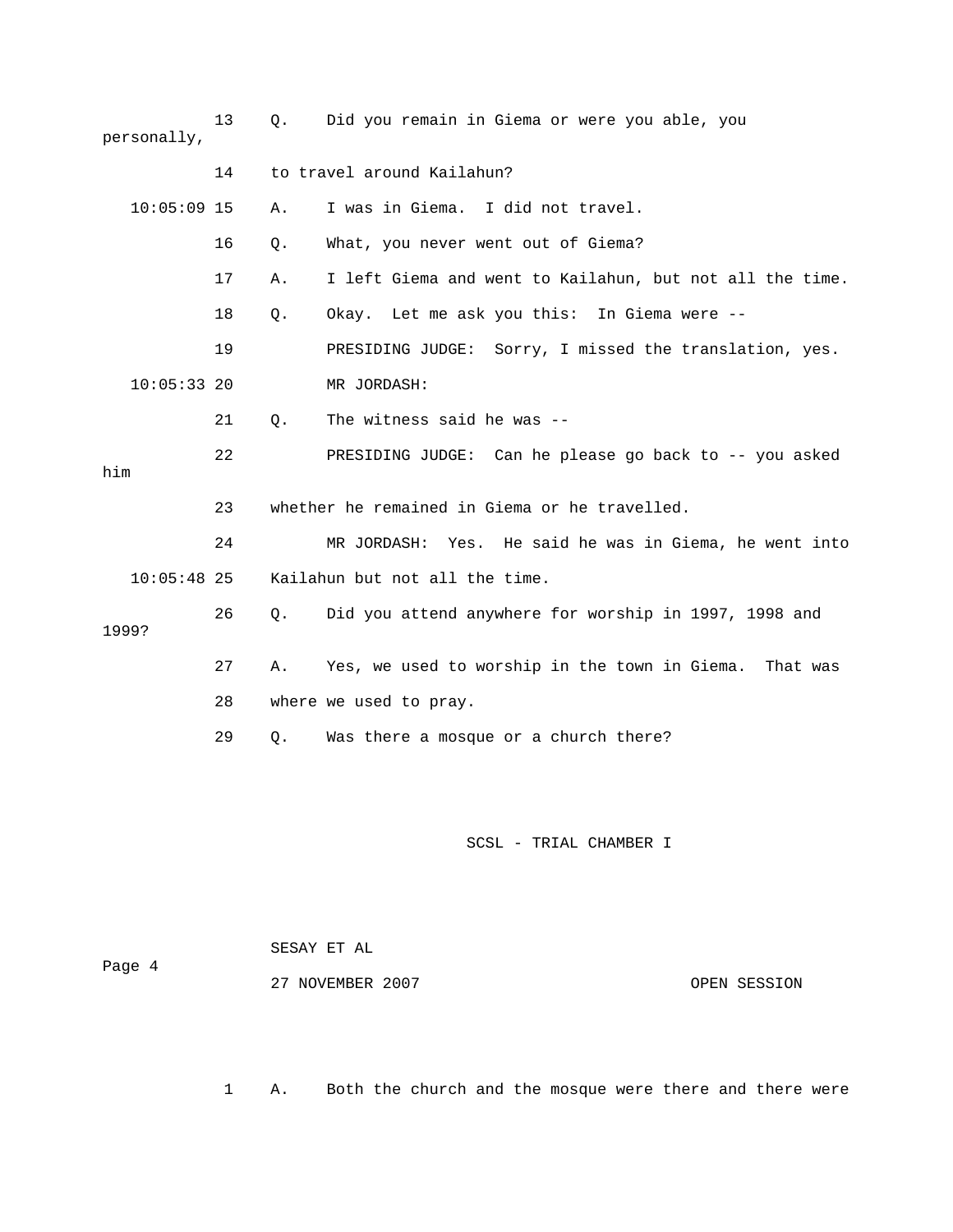|     |               | 2  |           | people who represented who were in charge of them.            |
|-----|---------------|----|-----------|---------------------------------------------------------------|
|     |               | 3  | Q.        | You're a Muslim?                                              |
|     |               | 4  | Α.        | Very well, very well.                                         |
|     | 10:06:52      | 5  | Q.        | Were you the only Muslim to go to the mosque?                 |
| οf  |               | 6  | Α.        | No, there were several other Muslims. There were many         |
|     |               | 7  | us.       |                                                               |
|     |               | 8  | Q.        | Did civilians or soldiers or both go to the mosque?           |
|     |               | 9  | Α.        | Everybody. As long as you were a Muslim, if you were a        |
|     | $10:07:29$ 10 |    |           | soldier and you are supposed to pray, you went to the mosque. |
|     | mosque?       | 11 | Q.        | Was there anything which disturbed you going to the           |
| it  |               | 12 | Α.        | It was only the jets that used to come, and when<br>Yes.      |
|     |               | 13 |           | was coming, normally we don't go to the mosque.               |
|     |               | 14 | Q.        | How would you know it was coming?                             |
|     | $10:08:00$ 15 |    | Α.        | We hear from the sound.                                       |
|     |               | 16 | Q.        | What would you do at that point?                              |
|     | everybody     | 17 | Α.        | We went to the bushes. We go our several ways,                |
|     |               | 18 |           | goes into the bushes.                                         |
|     |               | 19 |           | Q. What did the soldiers do, the RUF soldiers when you went   |
|     | $10:08:24$ 20 |    |           | into the bushes?                                              |
|     |               | 21 | Α.        | They were around protecting the town. They wouldn't go        |
|     |               | 22 | anywhere. | I don't know what they normally say, but they were            |
|     |               | 23 |           | around the town. They don't go into the bushes.               |
| and |               | 24 | Q.        | Did you get to know the RUF fighters in Giema in 1997         |
|     | $10:08:49$ 25 |    |           | 1998 and 1999? Did you become familiar with some?             |
|     |               | 26 | Α.        | Yes, I knew some of them.                                     |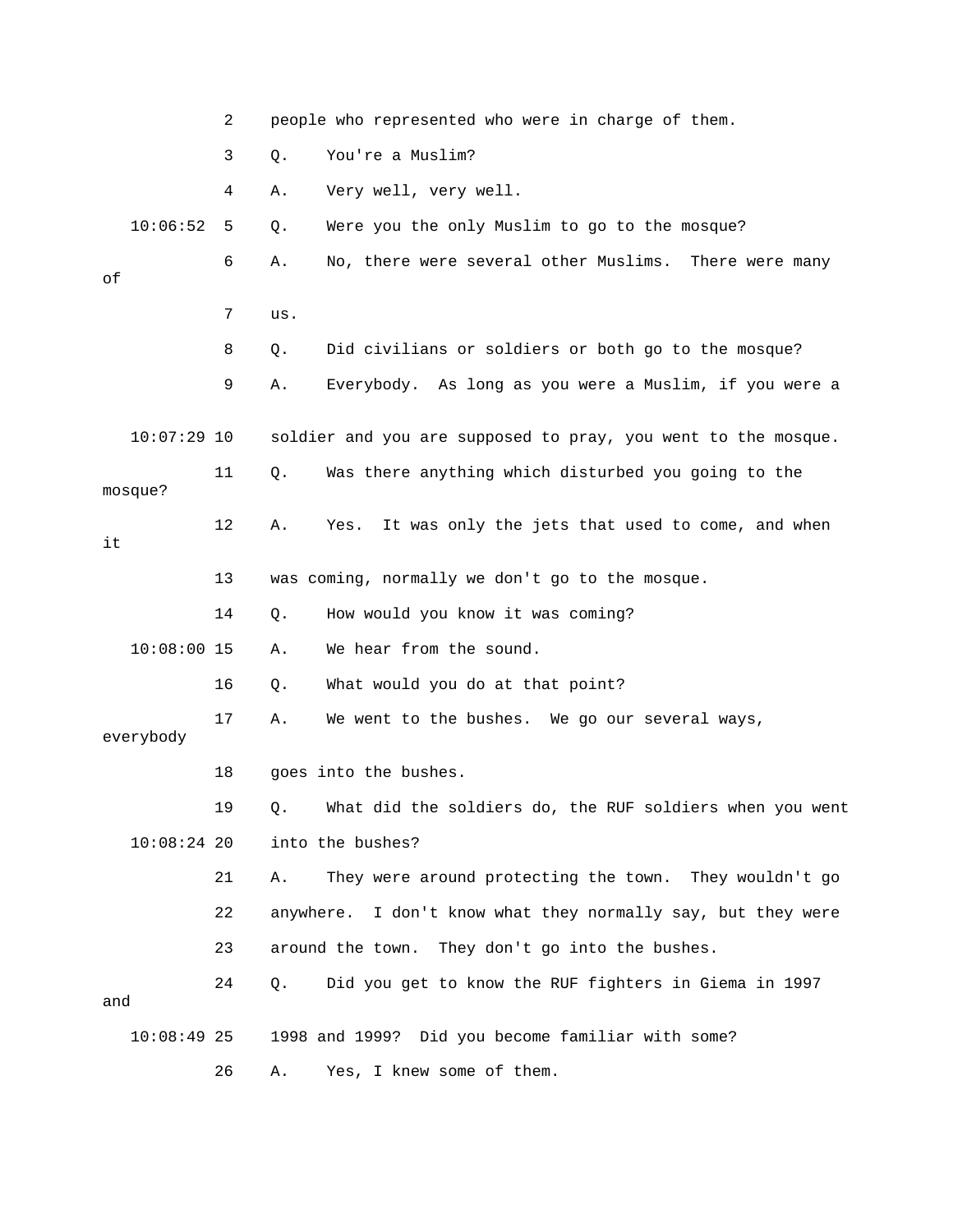27 Q. And do you know where the RUF fighters in Giema were from? 28 Where were they natives of? 29 A. Yes, they were from different places. There were Liberians

SCSL - TRIAL CHAMBER I

 SESAY ET AL Page 5 27 NOVEMBER 2007 OPEN SESSION

|               | $\mathbf 1$ | and Gios, they were plenty. They said Gio man [speaks Mende].    |
|---------------|-------------|------------------------------------------------------------------|
|               | 2           | They were in Sierra Leone but they left afterwards.              |
|               | 3           | Listen to the question. I'm talking about 1997 and 1998<br>О.    |
|               | 4           | and 1999. Where were the RUF fighters from that you were         |
| 10:09:58      | 5           | interacting with?                                                |
|               | 6           | As I have said, within this period we were all together:<br>Α.   |
|               | 7           | The soldiers, the RUF soldiers, we were there.                   |
| from?         | 8           | Listen to the question: Do you know where they were<br>$\circ$ . |
|               |             |                                                                  |
|               | 9           | Where were they natives of? If you don't know, don't guess.      |
| $10:10:33$ 10 |             | No, I don't know. Most of them I don't know where their<br>Α.    |
|               | 11          | place of birth were.                                             |
|               | 12          | Sorry, I missed -- misheard the translation. Could you<br>$Q$ .  |
|               | 13          | repeat that please?                                              |
|               | 14          | Most of them, I don't know where they were coming from.<br>Α.    |
| $10:10:48$ 15 |             | In 1997, 1998 and 1999 were you able to receive medical<br>Q.    |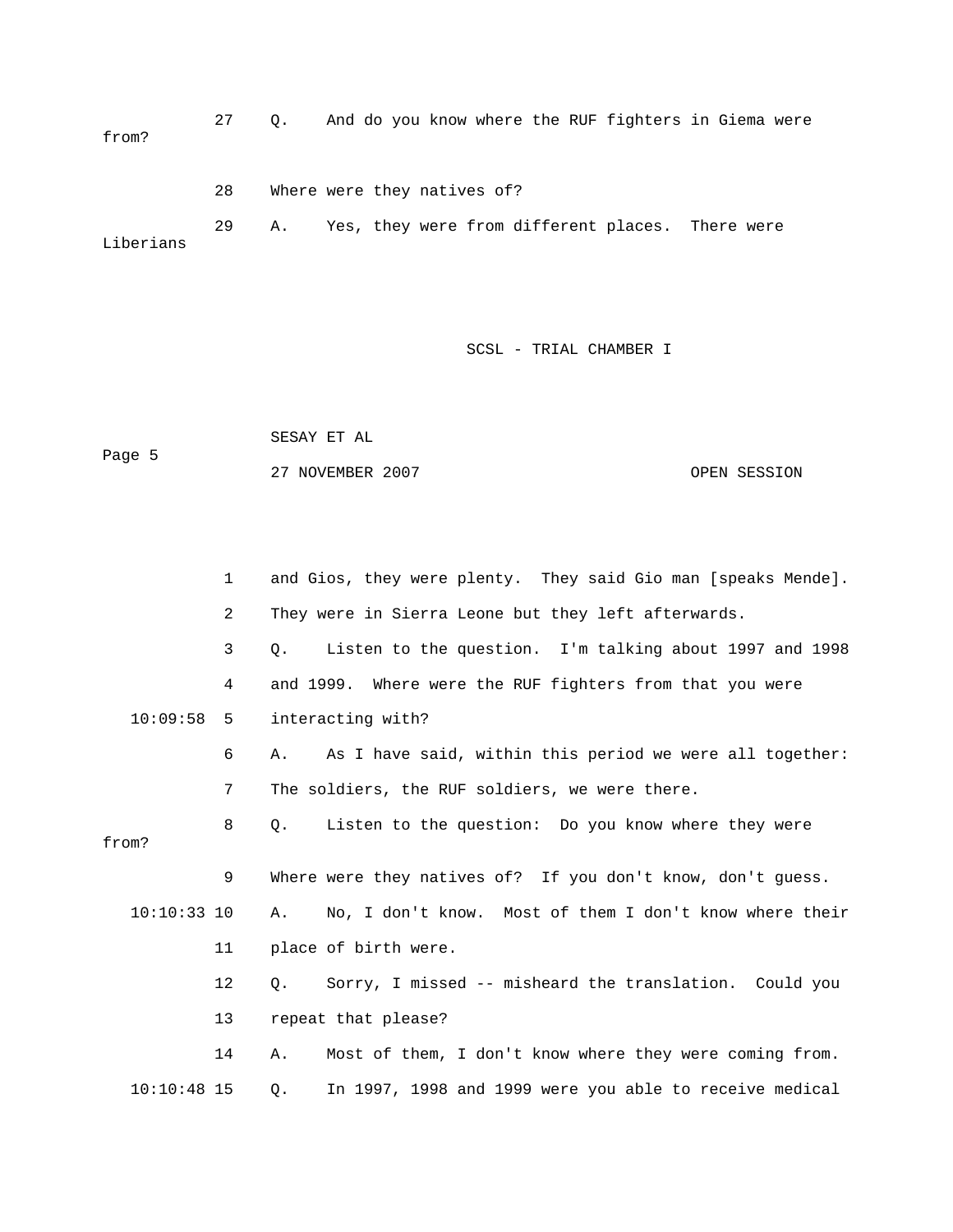| treatment from anywhere? |  |
|--------------------------|--|
|--------------------------|--|

17 A. Yes.

18 Q. Where from?

| in  |               | 19 |             | A. I saw -- they came with whites who came with medicines                |
|-----|---------------|----|-------------|--------------------------------------------------------------------------|
| to  |               |    |             | 10:11:43 20 their vehicle and they gave it. They took it -- they took it |
|     |               | 21 | the clinic. |                                                                          |
|     |               | 22 |             | 0. Right. Let me just -- whites came with a vehicle and                  |
|     |               | 23 |             | took -- what did they take to the clinic?                                |
|     |               | 24 | A.          | They brought medicines, medicines that we drank and                      |
|     | $10:12:04$ 25 |    |             | injections. They brought them for us.                                    |
|     |               | 26 | Q.          | Have you ever heard of ICRC?                                             |
|     |               | 27 | Α.          | Yes, ICRC, they were the ones who brought the drugs for                  |
| us. |               |    |             |                                                                          |
|     |               | 28 | О.          | Did you see them bring the drugs for you?                                |

29 A. Yes, I saw them. I saw the vehicle.

SCSL - TRIAL CHAMBER I

 SESAY ET AL Page 6 27 NOVEMBER 2007 CPEN SESSION

 1 Q. Did you see them deliver the drugs? 2 A. When they brought the drugs, they handed it over to 3 somebody. I was not there, so when they gave it to the person,

4 he would take it to the hospital for treatment.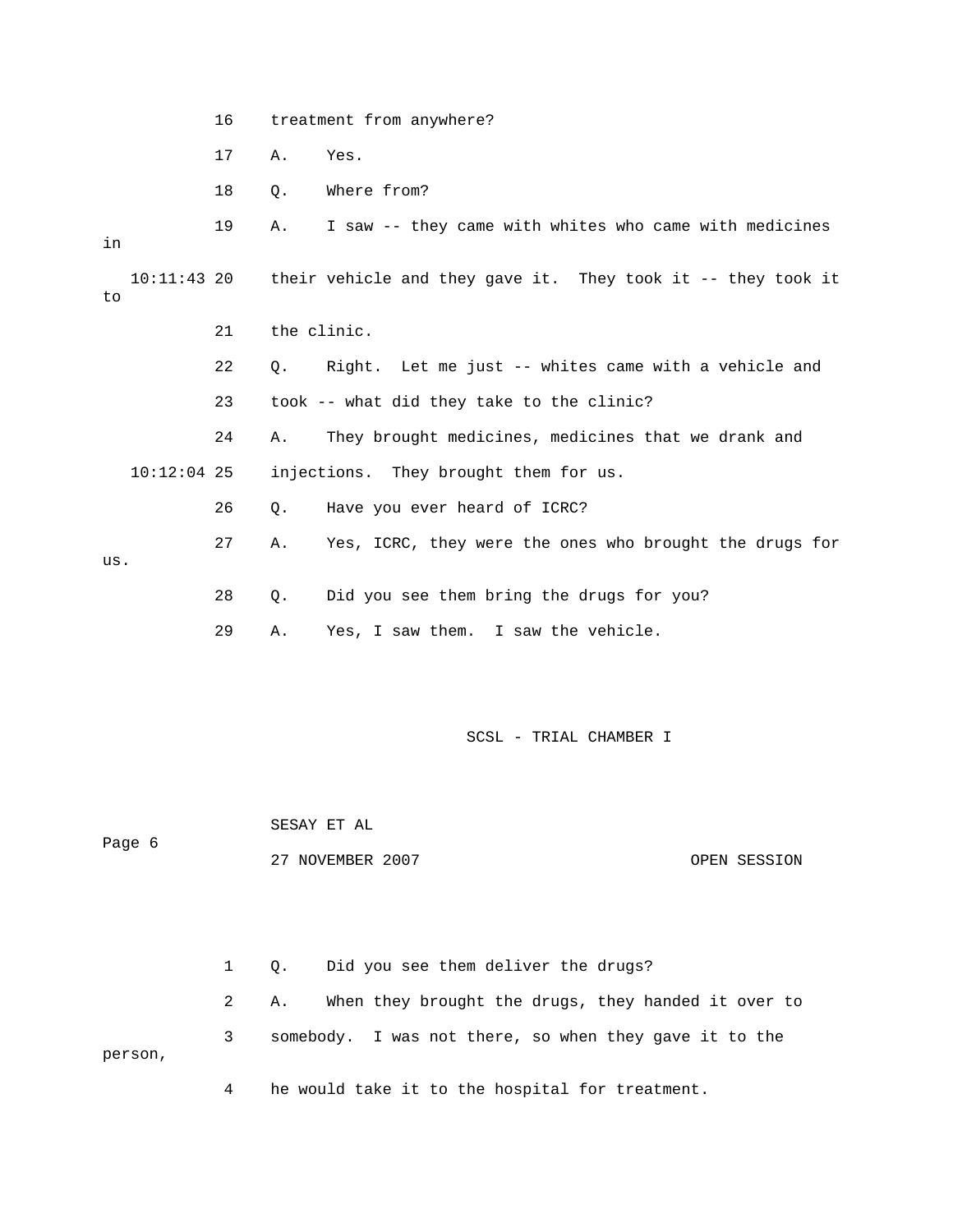| 10:13:21      | 5  | Q.    | Where was the hospital?                                     |
|---------------|----|-------|-------------------------------------------------------------|
| women         | 6  | Α.    | It's -- the hospital was by the riverside where the         |
|               | 7  | 90.   | That was where the hospital was.                            |
|               | 8  | Q.    | So that we're clear, in which town?                         |
|               | 9  | Α.    | Can I call the name?                                        |
| $10:13:31$ 10 |    | Q.    | Yes, please.                                                |
|               | 11 | Α.    | Giema.                                                      |
| who           | 12 | Q.    | Do you know who the ICRC would give the medicines to,       |
|               | 13 |       | the person was?                                             |
|               | 14 |       | JUDGE BOUTET: He just told you no. He just said it was      |
| $10:13:51$ 15 |    |       | handed over to a person who took it to the hospital.        |
|               | 16 |       | MR JORDASH: Yes, didn't say whether he knew who --          |
| the           | 17 |       | JUDGE BOUTET: And, in fact, he had said he didn't know      |
|               | 18 |       | person, but anyway.                                         |
|               | 19 |       | MR JORDASH: May I just check?                               |
| $10:14:03$ 20 |    | Q.    | Did you know who the person was that the ICRC gave the      |
|               | 21 |       | medicine to?                                                |
|               | 22 | Α.    | Yes, the person who was the head of that area was the       |
| Can           | 23 |       | person to whom the medicines were given who was the leader. |
|               | 24 |       | I call his name?                                            |
| $10:14:22$ 25 |    | Q.    | Please do, yes.                                             |
|               | 26 | Α.    | He was called Issa. Everything they brought was handed      |
|               | 27 |       | over to him and he would in turn give it to the civilians.  |
|               | 28 | $Q$ . | Do you know how often -- please do not guess --             |
|               | 29 |       | Is it Issa Sesay?<br>PRESIDING JUDGE:                       |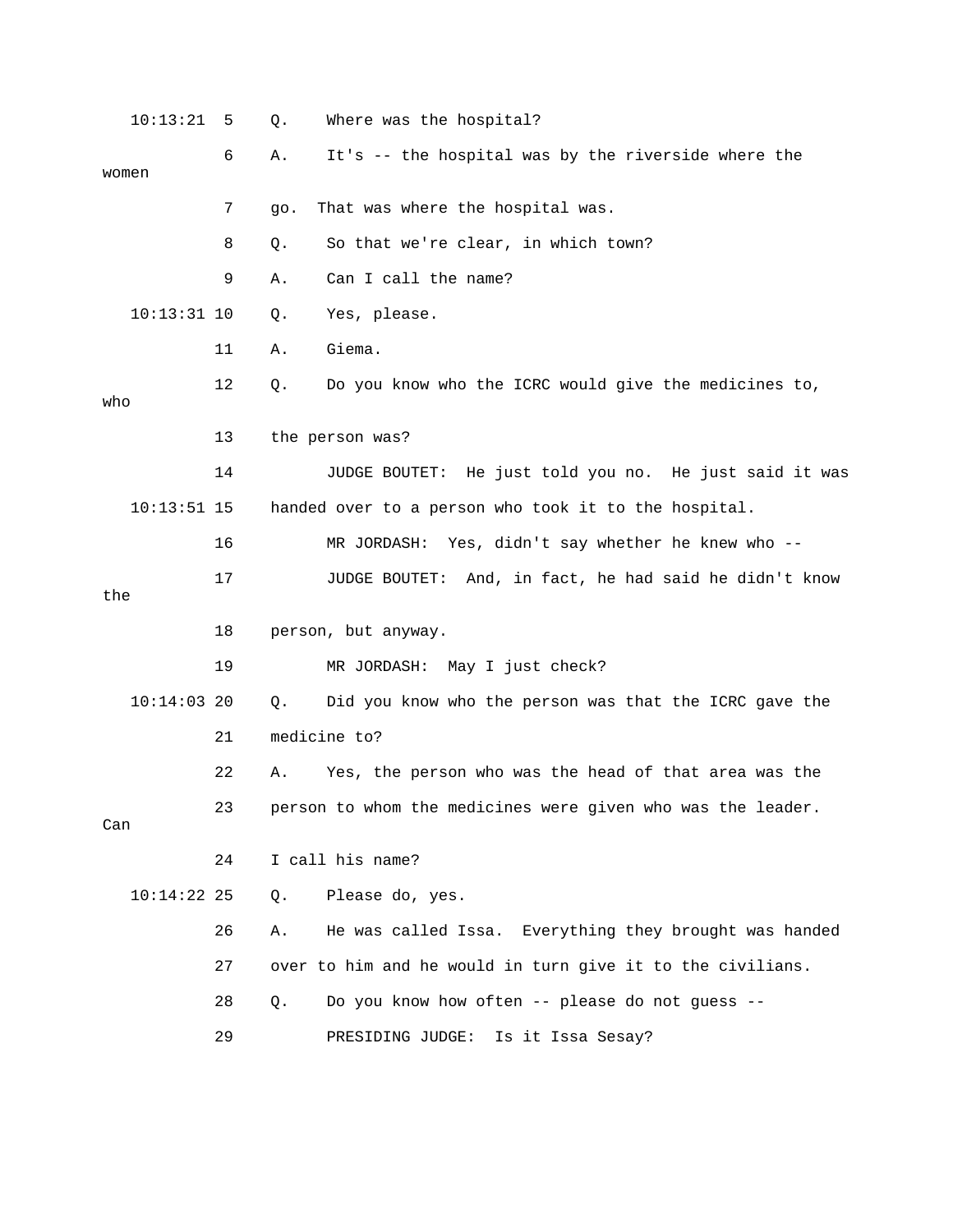| Page 7                 |    | SESAY ET AL                                                   |              |  |
|------------------------|----|---------------------------------------------------------------|--------------|--|
|                        |    | 27 NOVEMBER 2007                                              | OPEN SESSION |  |
|                        |    |                                                               |              |  |
|                        |    |                                                               |              |  |
|                        | 1  | THE WITNESS: Yes.                                             |              |  |
| ICRC,                  | 2  | JUDGE BOUTET: So you're saying, Mr Witness, that the          |              |  |
| to                     | 3  | when they came to Giema, they gave the drugs for the hospital |              |  |
|                        | 4  | Sesay?                                                        |              |  |
| 10:15:10               | 5  | THE WITNESS: Yes.                                             |              |  |
|                        | 6  | JUDGE BOUTET: And you were there when that -- you saw         |              |  |
|                        | 7  | that?                                                         |              |  |
|                        | 8  | THE WITNESS: What I saw was when he came, he spoke with       |              |  |
|                        | 9  | They talked together. He spoke with them.<br>them.            | That was     |  |
| $10:15:28$ 10<br>would |    | what -- why I said so. I'm a civilian. When they came I       |              |  |
| directly.              | 11 | not be there. But when they came they would go to him         |              |  |
|                        | 12 | JUDGE BOUTET: To him, "him" meaning Sesay?                    |              |  |
|                        | 13 | THE WITNESS:<br>Yes.                                          |              |  |
|                        | 14 | Okay. Thank you.<br><b>JUDGE BOUTET:</b>                      |              |  |
| $10:15:56$ 15          |    | MR JORDASH:                                                   |              |  |
|                        | 16 | Did Issa -- think carefully, Mr Witness. Was Issa Sesay<br>Q. |              |  |
|                        | 17 | there in Giema throughout the war or did he leave?            |              |  |
| before                 | 18 | He was not there until the end of the war. He left<br>Α.      |              |  |
|                        | 19 | the war ended finally.                                        |              |  |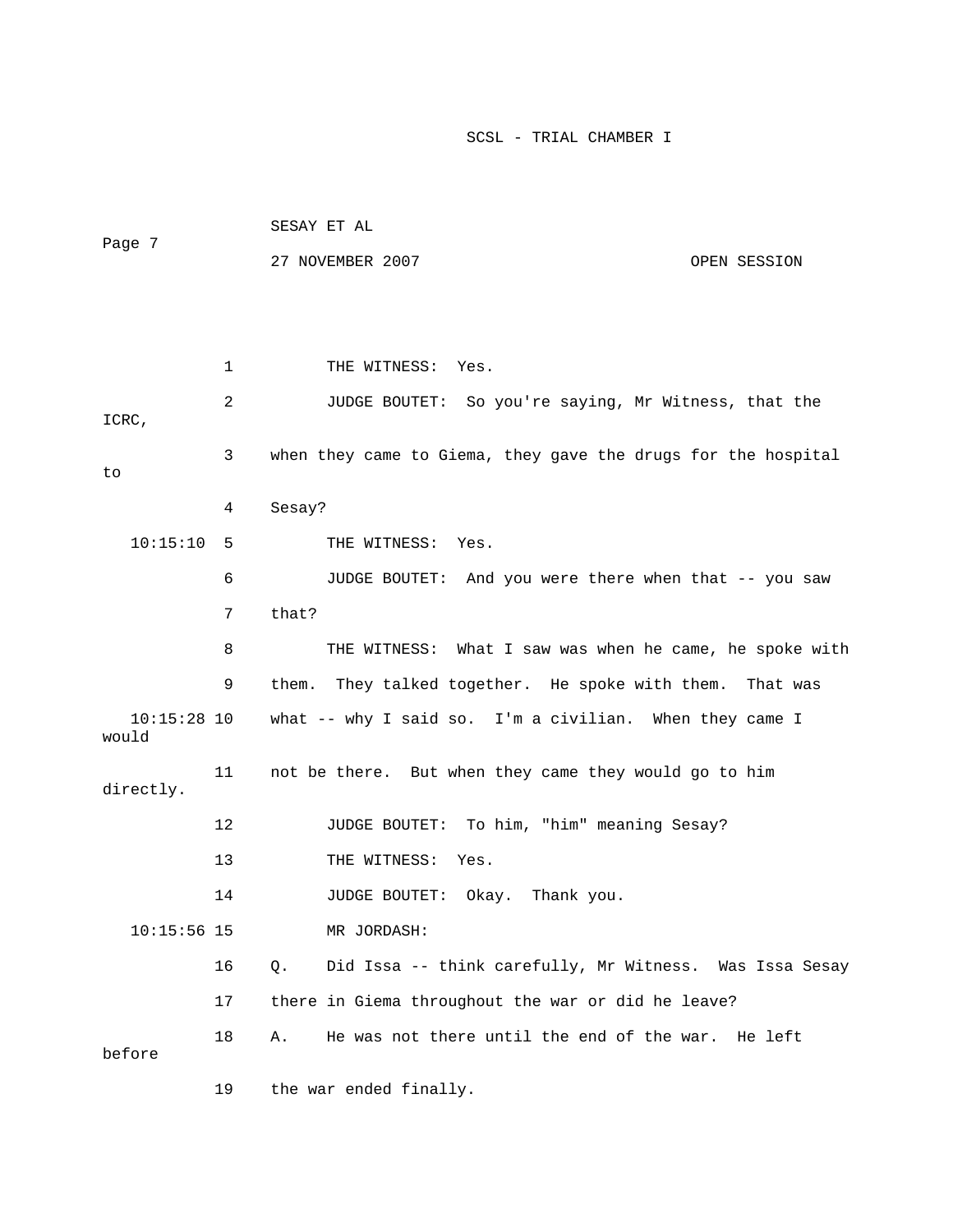10:16:21 20 Q. I want to ask you to focus your mind at a time when he is 21 not there, when he has left, okay? 22 A. Okay. 23 Q. After he had left, did the ICRC come? 24 A. When he left, when he left the town, it was quite a long 10:16:51 25 time we did not see them except after the end of the war, then 26 the hospital was again established, then we started getting 27 medicines. 28 Q. So after he had left but before the ICRC came, was there 29 any medical treatment in Giema?

SCSL - TRIAL CHAMBER I

Page 8 27 NOVEMBER 2007 OPEN SESSION 1 A. When Issa left? 2 Q. Yes, when he, General Issa, had left, but before the end of 3 the war when you were in that particular job that you told us 4 about yesterday. I'm trying to focus your mind on those three 10:17:42 5 years, okay? 6 A. Okay. 7 Q. So in those three years, was there medical treatment in 8 Giema?

SESAY ET AL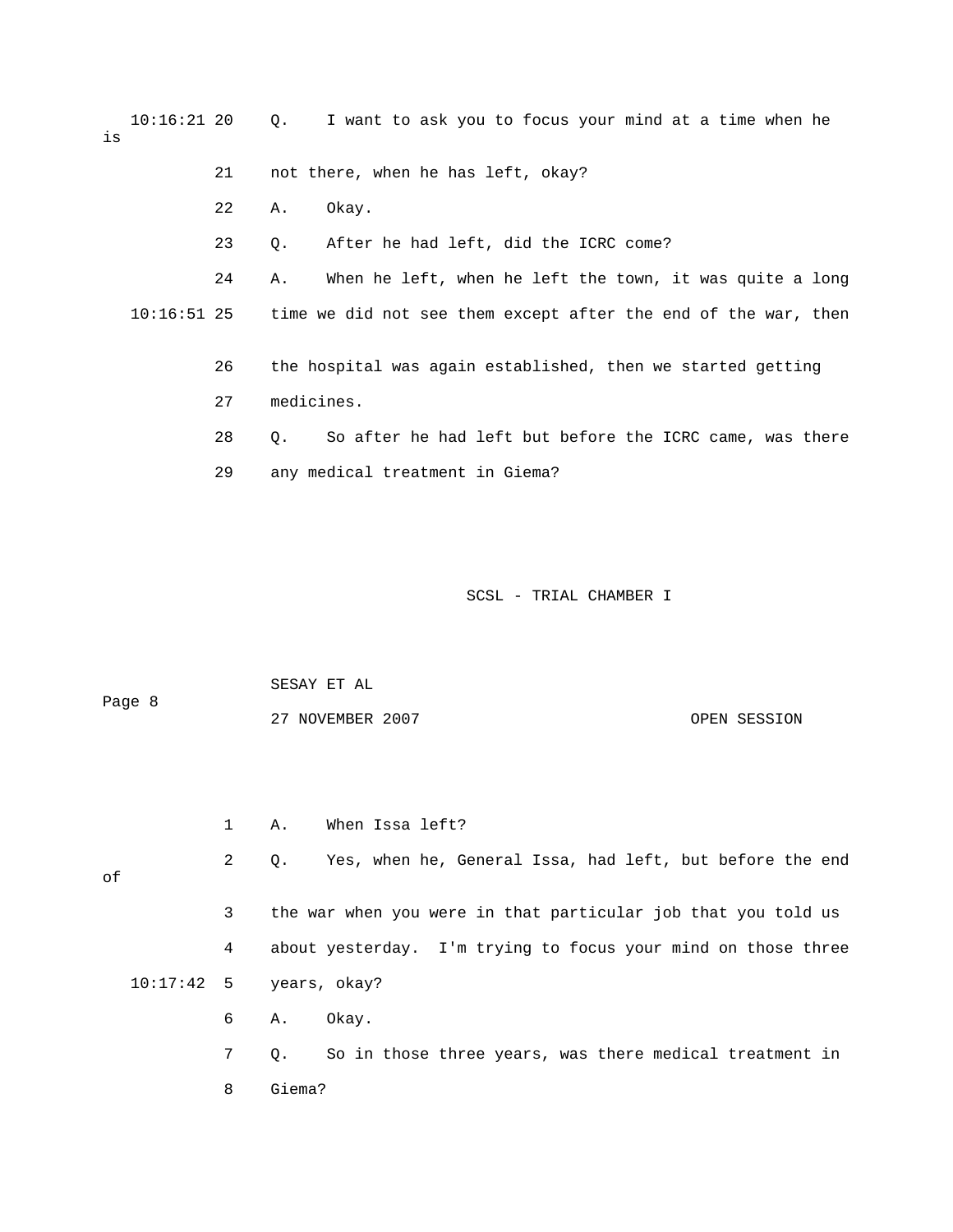|                       | 9  | Α.      | Yes.                                                          |
|-----------------------|----|---------|---------------------------------------------------------------|
| $10:18:01$ 10         |    | Q.      | Where was it?                                                 |
|                       | 11 | Α.      | At the hospital that I have earlier told you about.           |
|                       | 12 | Q.      | Did any -- who went there?                                    |
| wife                  | 13 | Α.      | We, the civilians, went there. If a soldier had his           |
|                       | 14 |         | he will go there, the soldier will go there, all of us were   |
| $10:18:29$ 15         |    |         | treated there.                                                |
|                       | 16 | Q.      | And did you pay anything for treatment?                       |
|                       | 17 | Α.      | No, we did not pay anything. We had nothing.                  |
|                       | 18 | Q.      | Was there a school in Giema in the same time period?          |
|                       | 19 | Α.      | Yes, there was a school.                                      |
| $10:18:48$ 20         |    | Q.      | Did you have children?                                        |
| only                  | 21 | Α.      | Yes, I had a child. I had three children.<br>There was        |
|                       | 22 |         | one left, the others died, so he was going to the school.     |
| went                  | 23 | Q.      | Do you know if children, both civilians and fighters,         |
|                       | 24 |         | to the school?                                                |
| $10:19:49$ 25<br>that |    | Α.      | Yes, both civilians and the soldiers' children went to        |
|                       | 26 | school. |                                                               |
|                       | 27 | Q.      | Did anything disturb them going to the school?                |
| go                    | 28 | Α.      | Yes, that was a chance.<br>Most times it came, we did not     |
|                       | 29 |         | to school, but the children used to go to the school, so they |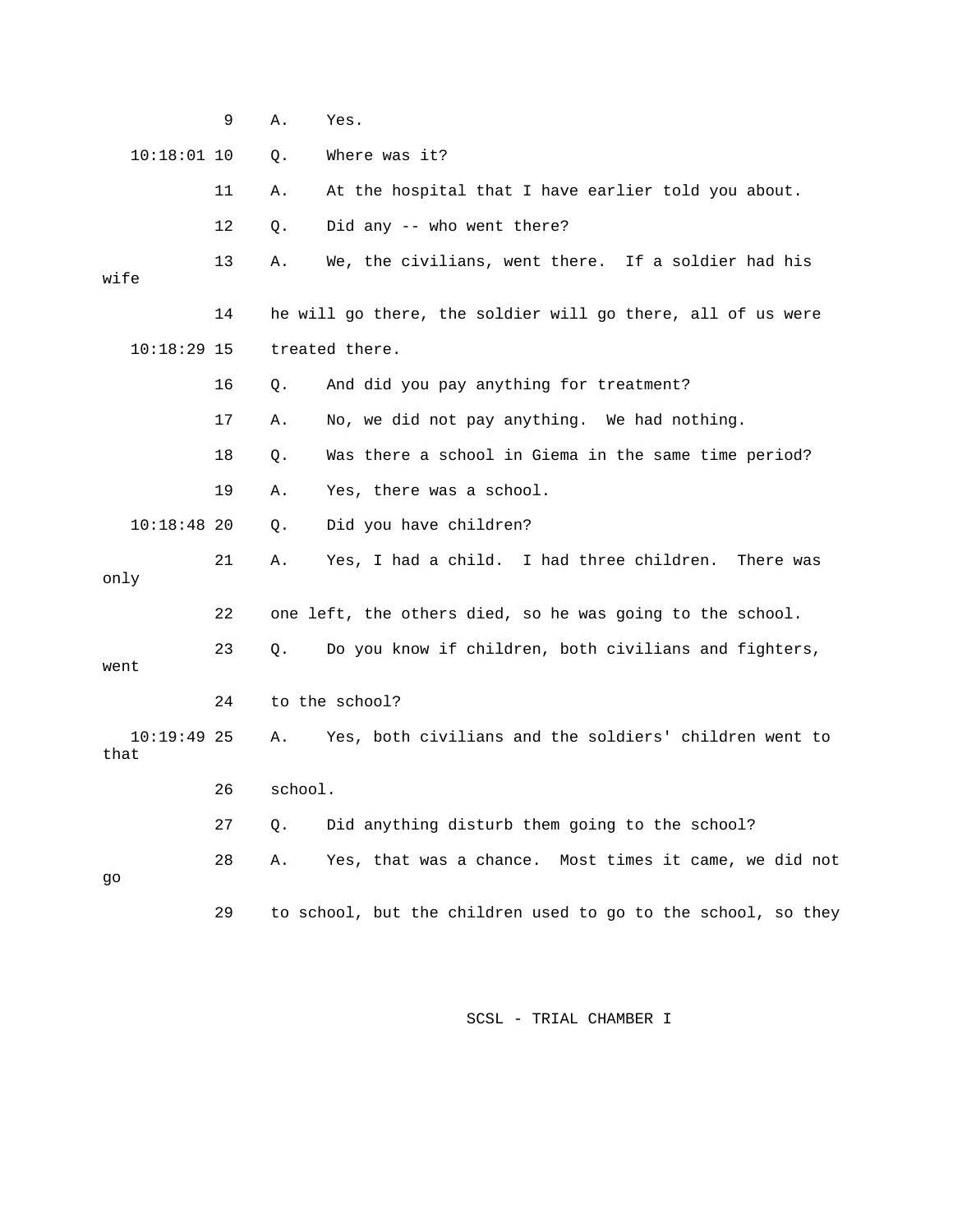## SESAY ET AL Page 9 27 NOVEMBER 2007 CPEN SESSION

| did                     | $\mathbf 1$ | went because the teachers were there to take care of them, so        |
|-------------------------|-------------|----------------------------------------------------------------------|
|                         | 2           | not complain to us. The only disturbance was the jets.               |
|                         | 3           | In the same years did you see any G5 in Giema or around<br>Q.        |
|                         | 4           | that area?                                                           |
| 10:20:45                | 5           | Giema Town there was a G5.<br>Α.                                     |
|                         | 6           | In '97, '98 and '99?<br>Q.                                           |
|                         | 7           | Yes, there was a G5.<br>Α.                                           |
|                         | 8           | What about MP, was there any MP?<br>Q.                               |
|                         | 9           | Yes, the war was now ended, there was MP.<br>Α.                      |
| $10:21:25$ 10<br>'98    |             | Sorry, could you repeat that? I'm talking about '97,<br>Q.           |
| you                     | 11          | and '99 when you've told us the war was still on. I'm asking         |
|                         | 12          | about MP.                                                            |
|                         | 13          | No, there was no MP at that time. They were all in<br>Α.             |
| '97,                    | 14          | Kailahun now. So I'm telling you that the soldiers in 1999,          |
| $10:22:01$ 15<br>all    |             | the headquarter was moved from Giema to Kailahun.<br>They were       |
|                         | 16          | there now.                                                           |
|                         | 17          | All right. So there's no MPs in Giema, but they were in<br>$\circ$ . |
|                         | 18          | Kailahun?                                                            |
|                         | 19          | Α.<br>No, no.                                                        |
| $10:22:07$ 20<br>years, |             | In the role that you played in Giema in these<br>Okay.<br>Q.         |
|                         | 21          | did you receive any complaints from women, civilian women?           |
|                         | 22          | Yes, if a civilian woman and her husband quarrelled, she<br>Α.       |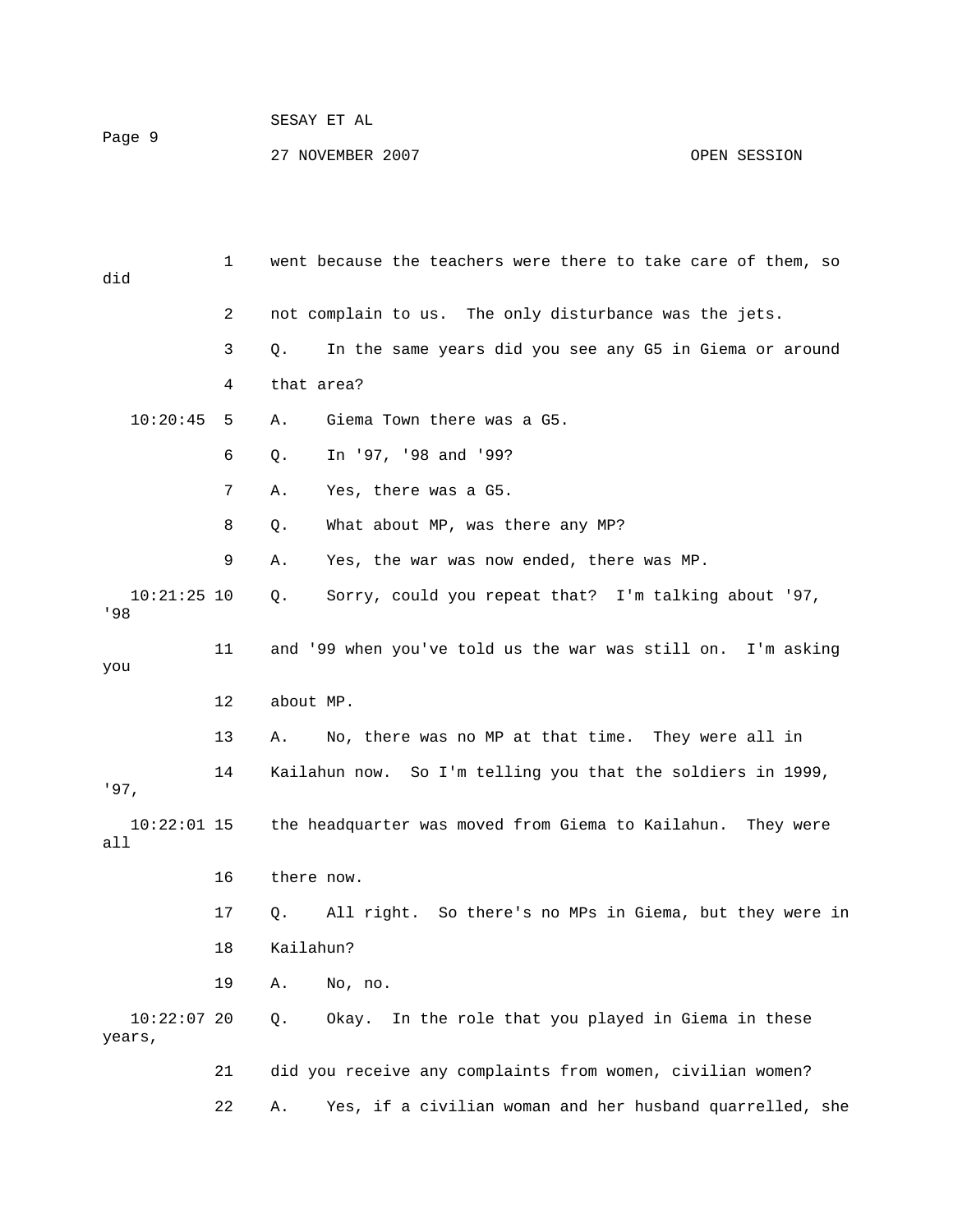|    |               | 23 |            | will come and complain to me and I will go and sort out the |
|----|---------------|----|------------|-------------------------------------------------------------|
|    |               | 24 | complaint. |                                                             |
|    | $10:22:57$ 25 |    | О.         | Any other types of complaints you received from civilian    |
|    |               | 26 | women?     |                                                             |
| as |               | 27 | Α.         | As long as you are in the town you must have complaints     |
|    |               |    |            |                                                             |
|    |               | 28 |            | long as there are other people around.                      |
| us |               | 29 | Q.         | Now, you've told us, sorry to jump back, but you've told    |
|    |               |    |            |                                                             |

|         | SESAY ET AL      |              |
|---------|------------------|--------------|
| Page 10 |                  |              |
|         | 27 NOVEMBER 2007 | OPEN SESSION |

 1 about children going to school. Did you see children doing 2 anything else in '97, '98 and '99 in your area? 3 A. Like what? 4 Q. Well, did you see any children with weapons? 10:24:04 5 A. No. I did not see that. 6 Q. You talked about Issa Sesay and I want to just move back a 7 little when he was present in Giema. Did you ever see his 8 bodyguards? 9 A. Yes, I saw them. 10:24:27 10 Q. How old were they? Just estimate if you would, please. 11 A. They were -- some of them are married, in fact. Some had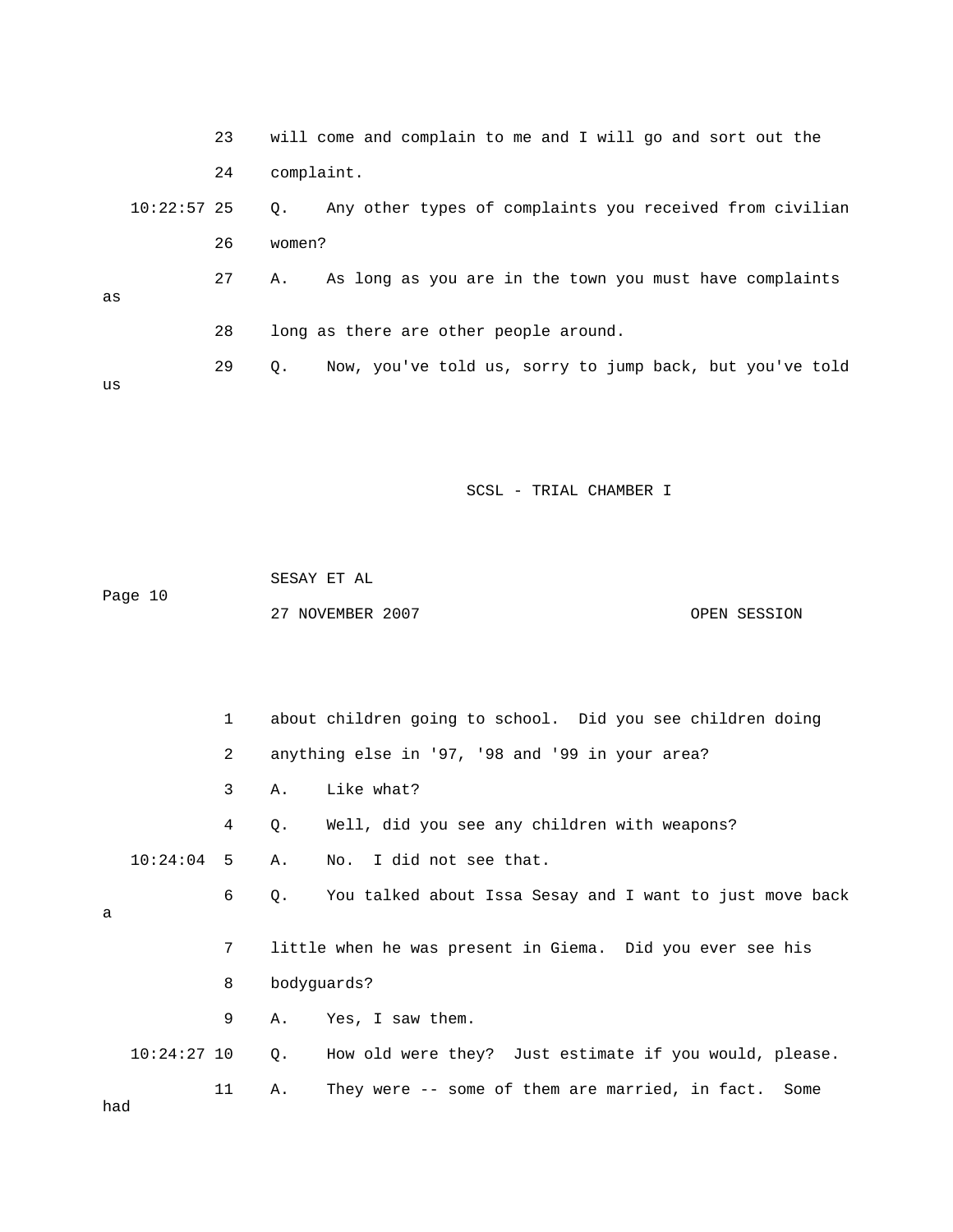|               | 12 |       | wives, children. Most of them looked 25, 30 or above that.     |
|---------------|----|-------|----------------------------------------------------------------|
|               | 13 | $Q$ . | Thank you.                                                     |
| think         | 14 |       | MR JORDASH: Can I just take brief instructions? I              |
| $10:25:08$ 15 |    |       | I've almost finished. Sorry, thank you, Your Honour.           |
| more.         | 16 | 0.    | Just one or two more questions, Mr Witness, not much           |
|               | 17 |       | Did you know an RUF doctor called Dr Morrison?                 |
|               | 18 | Α.    | Oh, yes.                                                       |
|               | 19 | Q.    | Where was he $-$ how did you know him?                         |
| $10:26:03$ 20 |    |       | PRESIDING JUDGE: What's the name again, Dr Morris?             |
|               | 21 |       | Dr Morrison.<br>MR JORDASH:                                    |
|               | 22 |       | THE WITNESS: He's my brother.                                  |
|               | 23 |       | PRESIDING JUDGE: Dr Morris?                                    |
|               | 24 |       | MR JORDASH:<br>Morrison.                                       |
| $10:26:13$ 25 |    |       | PRESIDING JUDGE: Morrison, I see, okay.                        |
|               | 26 |       | MR JORDASH:                                                    |
|               | 27 | Q.    | He's your brother. In what sense is he your brother?           |
|               | 28 | Α.    | My aunt was married to her husband and there was another       |
|               | 29 |       | wife to that husband.<br>That was his son, so he's my brother. |

|         | SESAY ET AL      |
|---------|------------------|
| Page 11 |                  |
|         | 27 NOVEMBER 2007 |

OPEN SESSION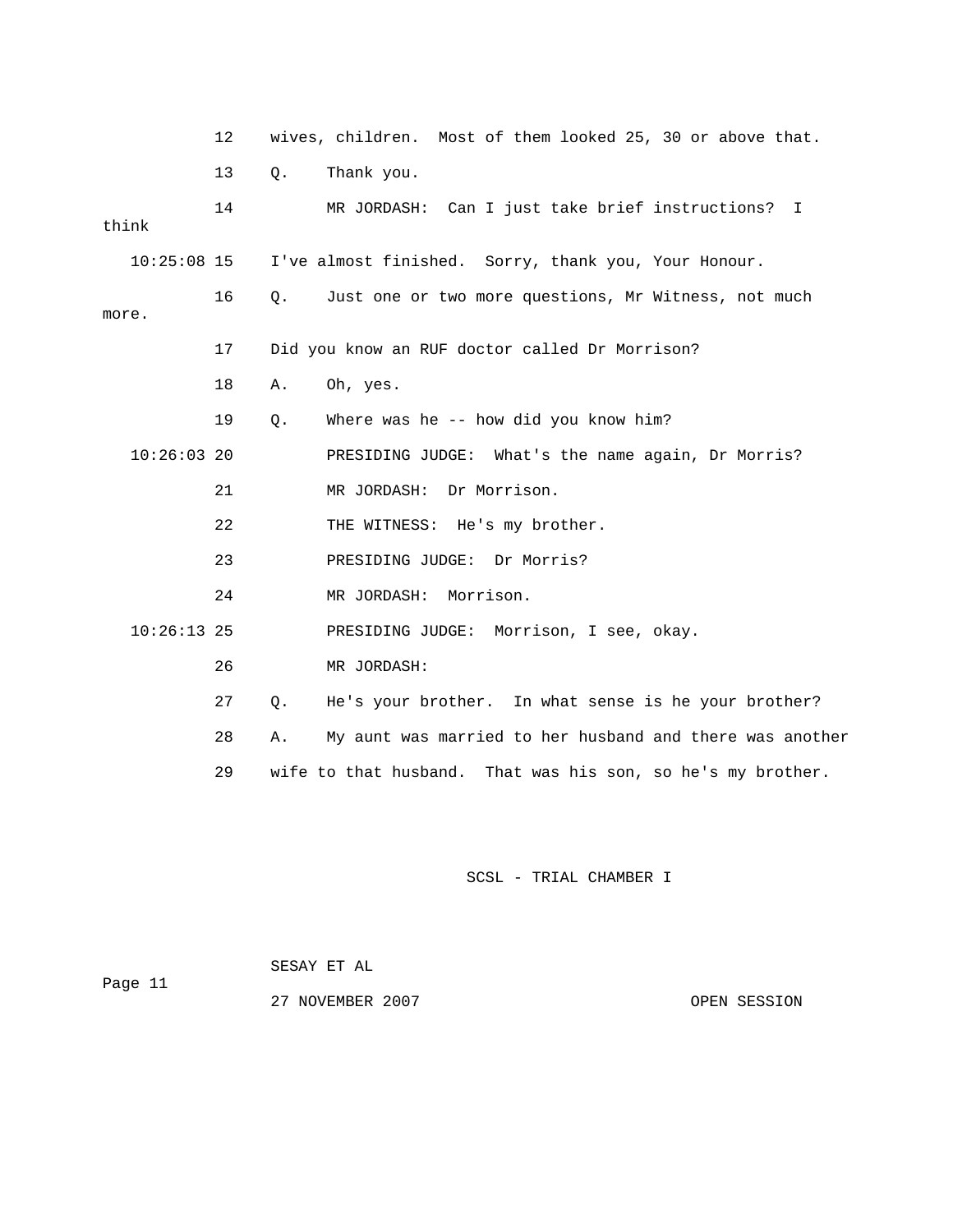|      |               | $\mathbf 1$ | Q.   | And he's a native of which place?                              |
|------|---------------|-------------|------|----------------------------------------------------------------|
|      | mother        | 2           | Α.   | His father has died while his<br>He's born of Giema.           |
|      |               | 3           |      | is still alive.                                                |
|      |               | 4           | Q.   | Did you know an Alfa Fatoma?                                   |
|      | 10:27:16      | 5           | Α.   | Yes.                                                           |
|      |               | 6           | Q.   | Who's he?                                                      |
|      |               | 7           | Α.   | He was a soldier.                                              |
|      |               | 8           | Q.   | Which soldier, from which group?                               |
|      |               | 9           | Α.   | He was an RUF soldier.                                         |
|      | $10:27:33$ 10 |             | Q.   | And he was a native of which place?                            |
|      |               | 11          | Α.   | He was born of Giema.<br>We were all in the same town.         |
| know |               | 12          | Q.   | And finally on this subject, Lieutenant Sidiki, did I          |
|      |               | 13          | him? |                                                                |
|      |               | 14          | Α.   | Yes, I know him.                                               |
|      | $10:28:00$ 15 |             | Q.   | Was he a soldier?                                              |
|      |               | 16          | Α.   | Yes, he was a soldier.                                         |
|      |               | 17          | Q.   | From which group?                                              |
|      |               | 18          | Α.   | He was an RUF soldier.                                         |
|      |               | 19          | Q.   | And he was a native of which place?                            |
|      | $10:28:17$ 20 |             | Α.   | He too was born of Giema.                                      |
| go   |               | 21          |      | MR JORDASH: Now, just, if I may, Your Honour, apply to         |
|      |               | 22          |      | into a closed session to deal with what will be no more than a |
|      | missing       | 23          |      | five minute session. I apologise. My error completely          |
|      |               | 24          |      | out a small section I needed to deal with in closed session.   |
|      | $10:28:59$ 25 |             |      | PRESIDING JUDGE: That's all right. I was thinking of a         |
|      |               | 26          |      | scenario, you know, but it's okay, you may.                    |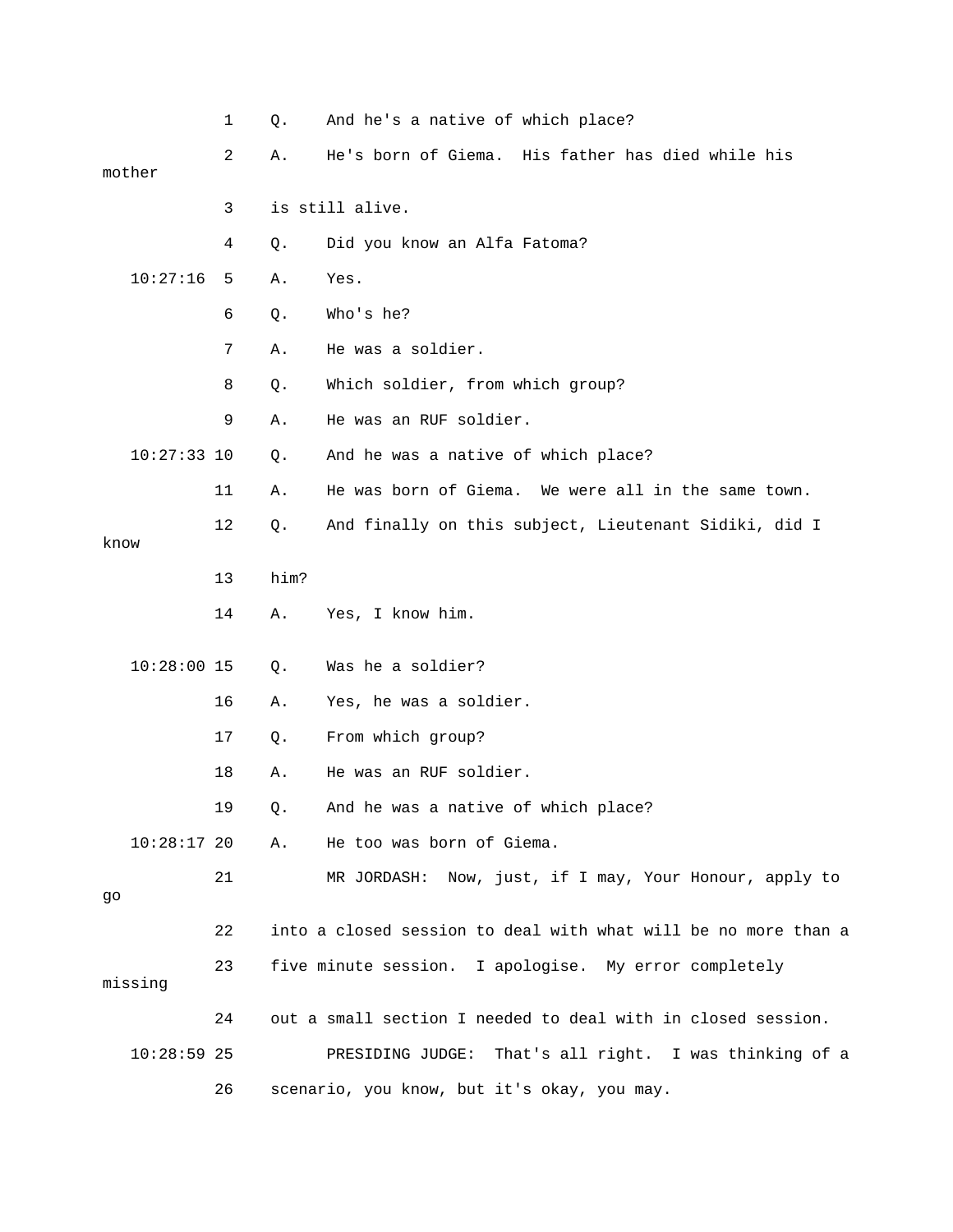27 [At this point in the proceedings, a portion of the 28 transcript, pages 12 to 27, was extracted and sealed under 29 separate cover, as the proceeding was heard in a closed session]

SCSL - TRIAL CHAMBER I

|         | SESAY ET AL      |              |
|---------|------------------|--------------|
| Page 28 |                  |              |
|         | 27 NOVEMBER 2007 | OPEN SESSION |

|    |                              | $\mathbf 1$ |    | [Open session]                                          |
|----|------------------------------|-------------|----|---------------------------------------------------------|
|    |                              | 2           |    | MR GEORGE: Court is in open session.                    |
|    | session.                     | 3           |    | PRESIDING JUDGE: Yes, Mr Cammegh, we are in open        |
|    |                              | 4           |    | You may proceed.                                        |
|    | 11:08:28                     | 5           |    | MR CAMMEGH: Thank you, Your Honour.                     |
|    |                              | 6           |    | CROSS-EXAMINATION BY MR CAMMEGH:                        |
|    |                              | 7           |    | MR CAMMEGH:                                             |
|    |                              | 8           | О. | And good morning, Mr Witness. I have just got a few     |
|    |                              | 9           |    | questions for you.                                      |
|    | $11:08:35$ 10                |             | Α. | Good morning.                                           |
|    |                              | 11          | Q. | The funeral of a town or section chief would be quite a |
|    |                              | 12          |    | major event, would it not, where you come from?         |
|    |                              | 13          | Α. | Yes.                                                    |
| оf |                              | 14          |    | PRESIDING JUDGE: Tell me, the funeral of a chief, is it |
|    | $11:09:17$ 15 a chief or $-$ |             |    |                                                         |
|    |                              | 16          |    | I don't remember if I said town chief or<br>MR CAMMEGH: |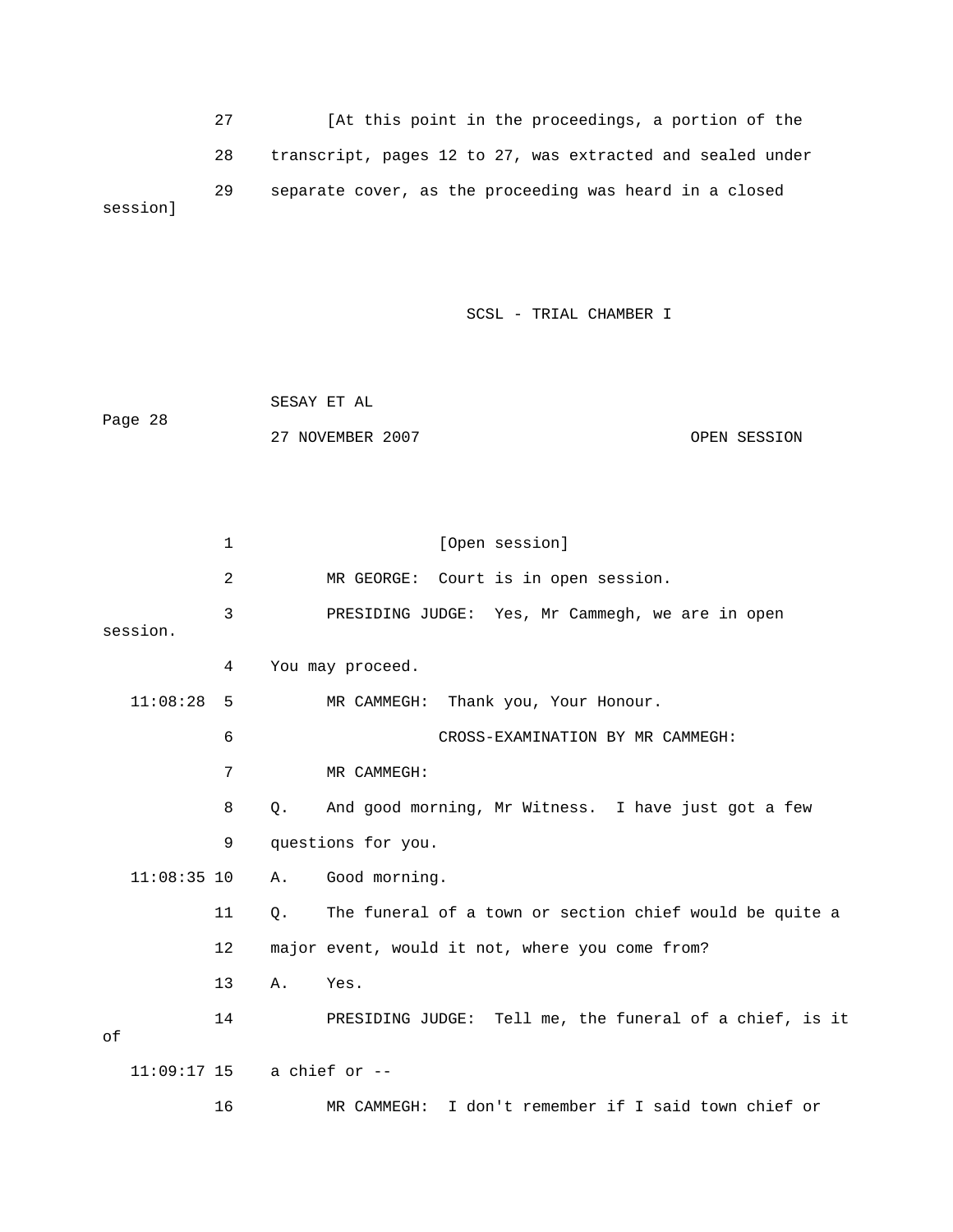|          |               | 17 |    | section chief. I said both, apparently.                        |
|----------|---------------|----|----|----------------------------------------------------------------|
|          |               | 18 |    | PRESIDING JUDGE: Yes.                                          |
|          |               | 19 |    | MR CAMMEGH: Shall I repeat the question.                       |
|          | $11:09:28$ 20 |    |    | PRESIDING JUDGE: Yes, please.                                  |
|          |               | 21 |    | MR CAMMEGH: So there is no equivocality.                       |
| you      |               | 22 | Q. | So we're all sure of what was just said, Mr Witness, do        |
|          |               | 23 |    | agree that the funeral of a town or a section chief would be a |
|          |               | 24 |    | major event, where you come from?                              |
|          | $11:09:55$ 25 |    | Α. | Yes.                                                           |
| majority |               | 26 | Q. | And would it almost certainly be attended by the               |
|          |               | 27 |    | of people in the town where that chief had been living?        |
|          |               | 28 | Α. | Yes.                                                           |
| be       |               | 29 | Q. | Similarly, if a wife of that chief died, would that also       |

|         |  |              | SESAY ET AL |                  |      |                                                     |  |  |  |  |  |              |
|---------|--|--------------|-------------|------------------|------|-----------------------------------------------------|--|--|--|--|--|--------------|
| Page 29 |  |              |             | 27 NOVEMBER 2007 |      |                                                     |  |  |  |  |  | OPEN SESSION |
|         |  |              |             |                  |      |                                                     |  |  |  |  |  |              |
|         |  |              |             |                  |      |                                                     |  |  |  |  |  |              |
|         |  | $\mathbf{1}$ |             |                  |      | a major event attended by most of the local people? |  |  |  |  |  |              |
|         |  | 2            | Α.          |                  | Yes. |                                                     |  |  |  |  |  |              |

 3 Q. To your recollection, during the war, did you ever hear of 4 or attend the funeral of any wife of Fatoma Aruna? 11:11:11 5 A. I did not hear of it. I did not hear of it.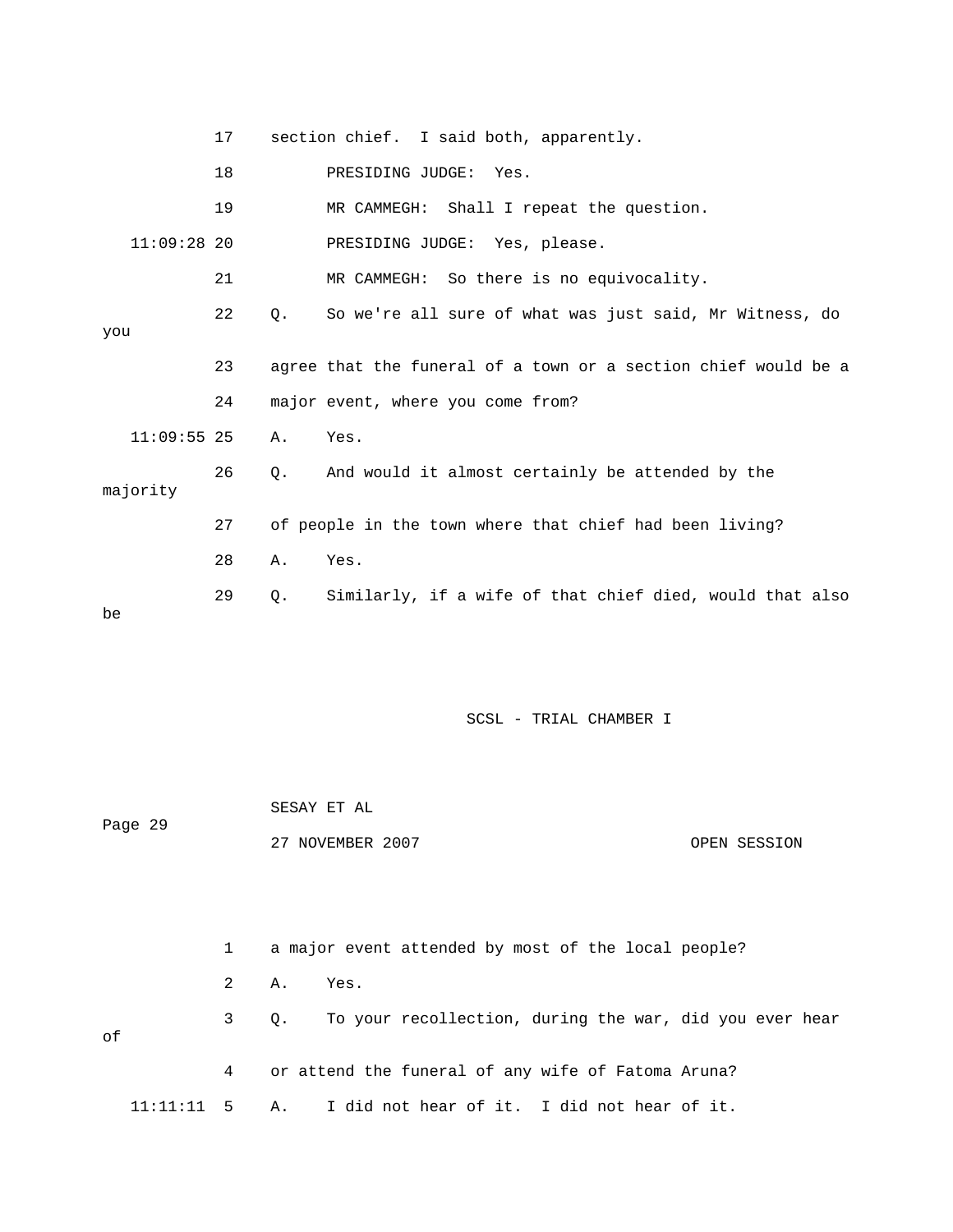6 Q. Mr Witness, during the years of the war, did you ever 7 receive -- 8 PRESIDING JUDGE: Mr Cammegh, let us be certain about his 9 response. Is the witness saying that he never heard of the death 11:11:38 10 of the wife of Aruna Fatoma? 11 JUDGE BOUTET: He never attended the funeral. 12 MR CAMMEGH: Of a wife, and I restrict -- I widened it to a 13 wife. I'll ask the question again. 14 PRESIDING JUDGE: Yes. 11:11:52 15 MR CAMMEGH: 16 Q. Again, Mr Witness, just so that -- 17 PRESIDING JUDGE: Is it hearing or attending? You know, I 18 want to be very certain. That's why I put the question. 19 MR CAMMEGH: 11:11:59 20 Q. I'll just put the question again. I'll try to remember the 21 precise way I put it. During the years of the war, did you 22 either hear about or attend the funeral of any wife of Aruna 23 Fatoma? 24 A. No, I did not hear of that. 11:12:42 25 Q. You did not hear of that, and do I understand that by that 26 answer you also mean that you did not attend the funeral? 27 MR CAMMEGH: Well, perhaps I needn't ask that question, 28 Your Honours. I think it's probably covered in the answer. 29 PRESIDING JUDGE: Yes, it is.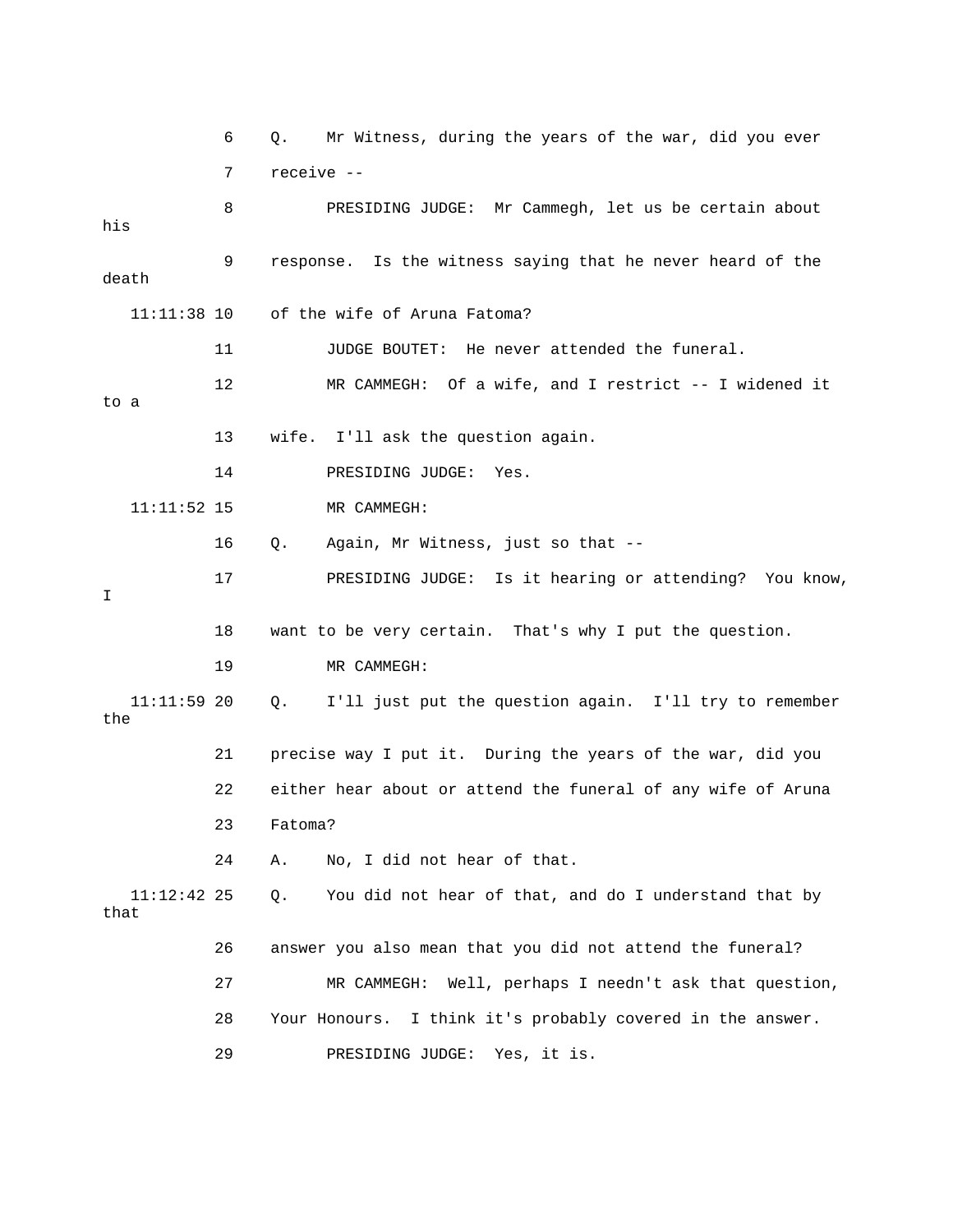|               |    | SESAY ET AL                                                    |  |  |  |  |  |  |
|---------------|----|----------------------------------------------------------------|--|--|--|--|--|--|
| Page 30       |    | 27 NOVEMBER 2007<br>OPEN SESSION                               |  |  |  |  |  |  |
|               |    |                                                                |  |  |  |  |  |  |
|               |    |                                                                |  |  |  |  |  |  |
|               | 1  | MR CAMMEGH: Thank you.                                         |  |  |  |  |  |  |
|               | 2  | Let's move on, Mr Witness.<br>Q.                               |  |  |  |  |  |  |
| being         | 3  | No, if I heard it, I will go there. Apart from him<br>Α.       |  |  |  |  |  |  |
| but           | 4  | the chief, he is my brother. If I heard it I will go there,    |  |  |  |  |  |  |
| 11:13:04      | 5  | that did not happen.                                           |  |  |  |  |  |  |
| might         | 6  | Mr Witness, please remember not to say anything that<br>Q.     |  |  |  |  |  |  |
|               | 7  | reveal your identity because we are in an open session.<br>All |  |  |  |  |  |  |
| you           | 8  | right? Now, can I just briefly ask you about marriage.<br>Did  |  |  |  |  |  |  |
| concerning    | 9  | ever receive a complaint from anybody during the war           |  |  |  |  |  |  |
| $11:13:31$ 10 |    | allegations of forced marriage?                                |  |  |  |  |  |  |
|               | 11 | PRESIDING JUDGE: What is he waiting for, to provide the        |  |  |  |  |  |  |
|               | 12 | answer?                                                        |  |  |  |  |  |  |
|               | 13 | I have not got a question where --<br>THE WITNESS:             |  |  |  |  |  |  |
|               | 14 | PRESIDING JUDGE: Okay. Just put the question to him            |  |  |  |  |  |  |
| $11:14:07$ 15 |    | again, Mr Cammegh.                                             |  |  |  |  |  |  |
|               | 16 | I did not quite understand the question.<br>THE WITNESS:       |  |  |  |  |  |  |
|               | 17 | MR CAMMEGH:                                                    |  |  |  |  |  |  |
| question      | 18 | That is quite all right, Mr Witness, I'll put the<br>Q.        |  |  |  |  |  |  |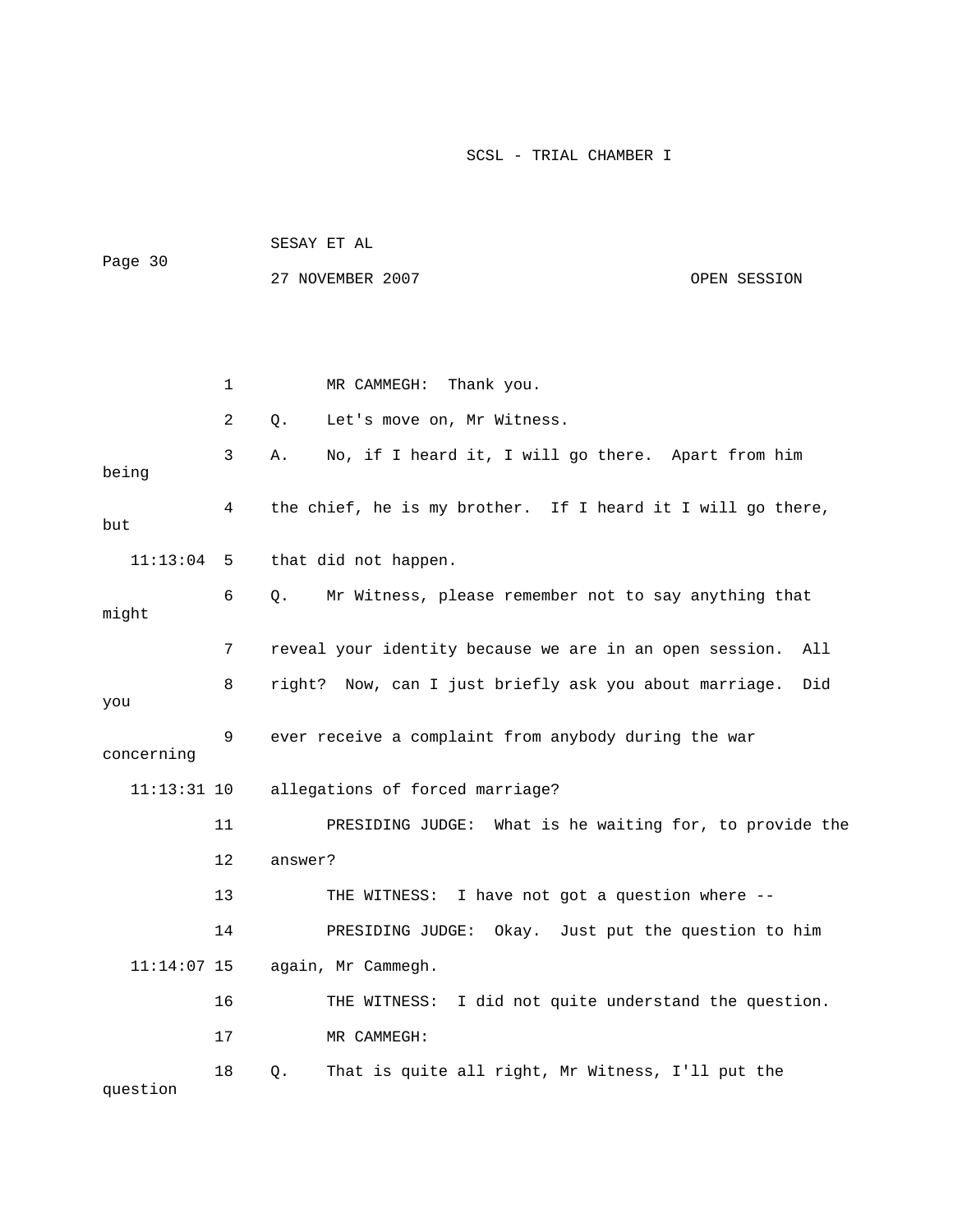| the           | 19 | again. During the war, in fact, after the Gios left, during  |
|---------------|----|--------------------------------------------------------------|
| $11:14:27$ 20 |    | years that followed, did you ever receive any complaints of  |
|               | 21 | allegations of forced marriage?                              |
| any           | 22 | No, we did not get that complaint. They did not bring<br>Α.  |
|               | 23 | complaint to me about forced marriage.                       |
|               | 24 | Thank you, Mr Witness.<br>О.                                 |
| $11:15:00$ 25 |    | MR CAMMEGH: I wonder if at this moment, Your Honours,        |
|               | 26 | Mr Sesay could attend the bathroom?                          |
|               | 27 | PRESIDING JUDGE: Yes, he may.                                |
|               | 28 | MR CAMMEGH:                                                  |
|               | 29 | I just briefly want to return to Aruna Fatoma. Did you<br>Q. |

| Page 31 | SESAY ET AL      |              |
|---------|------------------|--------------|
|         | 27 NOVEMBER 2007 | OPEN SESSION |

| during a |                |           | ever hear an allegation that Aruna Fatoma's sibling died |
|----------|----------------|-----------|----------------------------------------------------------|
|          | $\overline{2}$ |           | mission to carry loads from Kailahun Town to Giema?      |
|          |                |           | 3 A. His sibling?                                        |
|          | 4 Q.           |           | Yes.                                                     |
|          |                |           | $11:15:58$ 5 A. No. I did not hear of that.              |
|          | 6              | $\circ$ . | Okay. Taking into account where you lived and --         |
|          | 7              |           | PRESIDING JUDGE: Was it because of carrying loads from   |
|          |                |           |                                                          |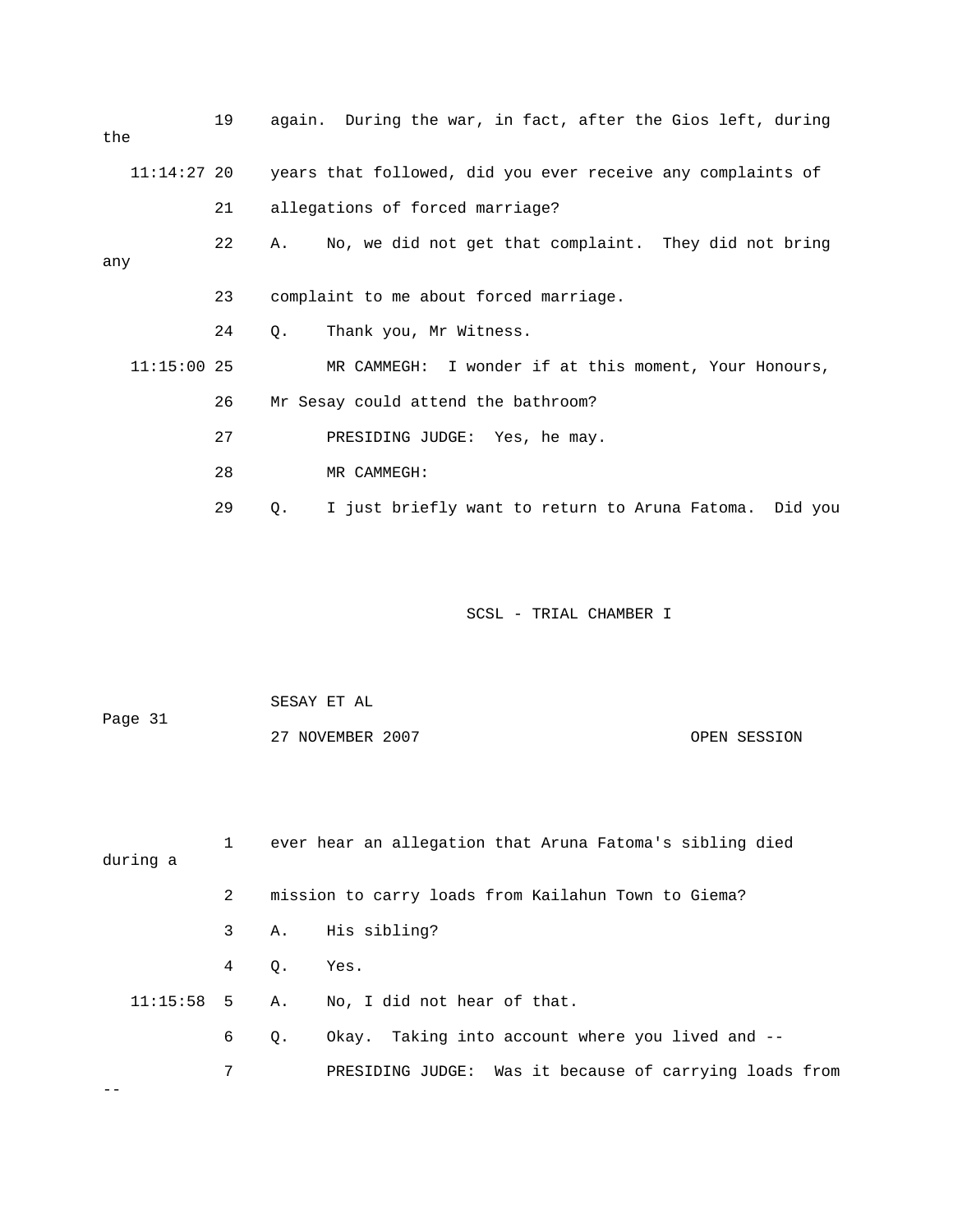|               | 8       |    | Kailahun Town to Giema.<br>MR CAMMEGH:                         |
|---------------|---------|----|----------------------------------------------------------------|
|               | 9       |    | PRESIDING JUDGE: -- Kailahun to Giema?                         |
| $11:16:17$ 10 |         |    | MR CAMMEGH:<br>Yes.                                            |
|               | 11      |    | I did not hear of that.<br>THE WITNESS:                        |
|               | $12 \,$ |    | MR CAMMEGH:                                                    |
|               | 13      | Q. | All right. Now, if something like that had happened,           |
|               | 14      |    | Mr Witness, do you think you would have known about it?<br>You |
| 11:16:44 15   |         |    | would have been told about it?                                 |
|               | 16      | Α. | Yes, if it happened.                                           |
|               | 17      |    | PRESIDING JUDGE: Mr Cammegh, let's start with "know".          |
|               | 18      |    | Mr Cammegh, let's start with "known".                          |
|               | 19      |    | MR CAMMEGH: Yes, all right.                                    |
| 11:16:57 20   |         | Q. | Mr Witness, is that something that you would have known        |
|               | 21      |    | about if it was true?                                          |
|               | 22      | Α. | Yes, I would have known of it very well.                       |
|               | 23      | Q. | Okay. And just so that we are all sure of what you're          |
|               | 24      |    | saying, were you ever told of such a thing?                    |
| $11:17:20$ 25 |         | Α. | Nobody told me of that.                                        |
|               | 26      | Q. | Right. Is it correct that soon after the Abidjan               |
|               | 27      |    | Peace Accord --                                                |
|               | 28      |    | PRESIDING JUDGE: What about the third leg of your              |
| him.          | 29      |    | question, you know, that if it happened, well, nobody told     |

SESAY ET AL

Page 32

27 NOVEMBER 2007 CPEN SESSION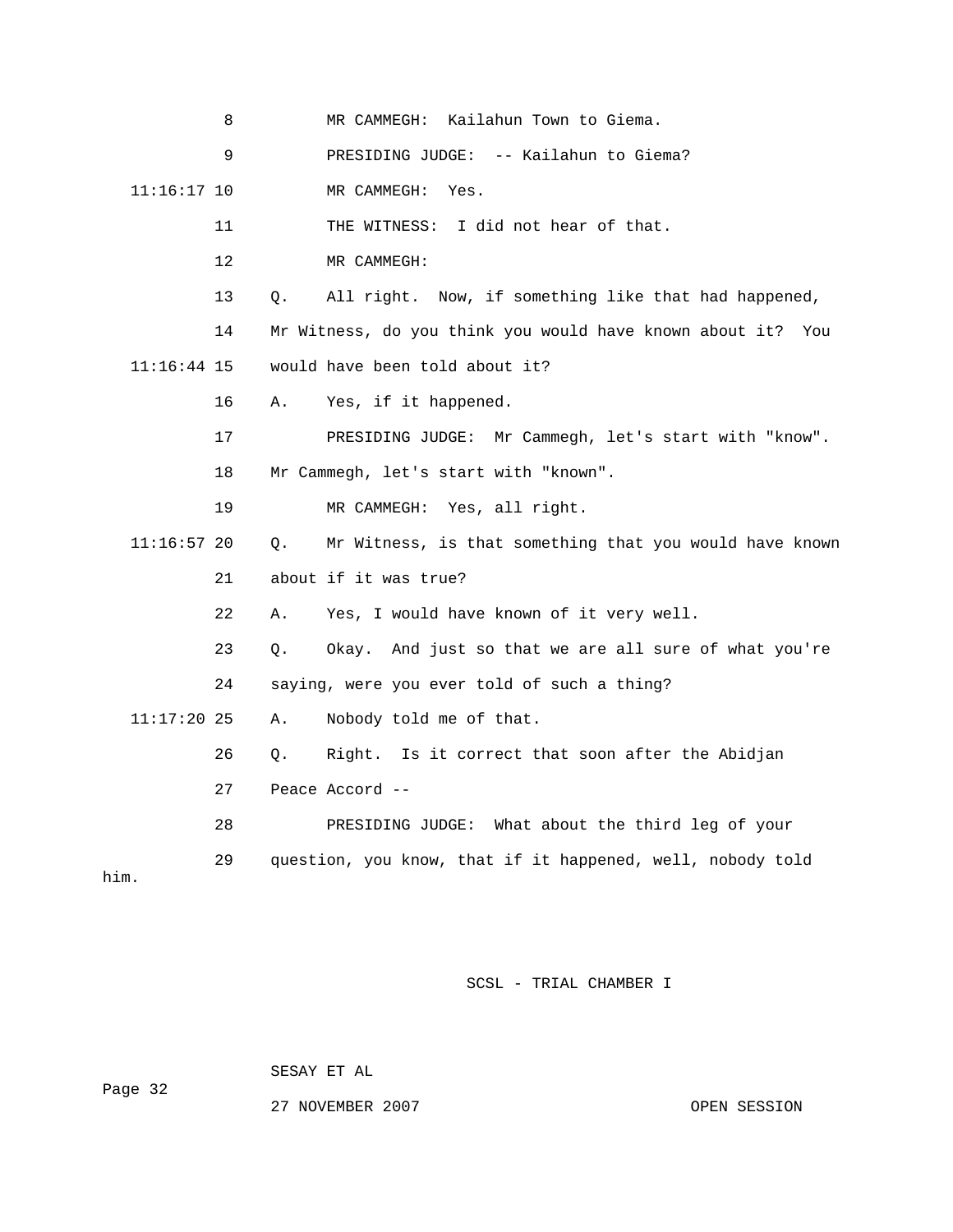| interested          | 1  | Could he have been told about it? You are no longer            |
|---------------------|----|----------------------------------------------------------------|
|                     | 2  | in that question?                                              |
|                     | 3  | Well, I've asked and the witness has denied<br>MR CAMMEGH:     |
|                     | 4  | that he was told.                                              |
| 11:17:52            | 5  | PRESIDING JUDGE:<br>Yes.                                       |
| that                | 6  | MR CAMMEGH: He also, I think, before that, indicated           |
|                     | 7  | he would have known had it happened.                           |
|                     | 8  | PRESIDING JUDGE: Okay.<br>That's all right.                    |
|                     | 9  | MR CAMMEGH:<br>Thank you, Your Honours.                        |
| $11:18:05$ 10       |    | PRESIDING JUDGE: You may proceed.                              |
|                     | 11 | MR CAMMEGH:                                                    |
| it                  | 12 | Just a few more questions, Mr Witness. Would you -- is<br>Q.   |
|                     | 13 | right that, shortly after the Abidjan Peace Accord was signed, |
|                     | 14 | the Kamajors or government forces staged several raids within  |
| $11:18:38$ 15<br>to |    | Kailahun District, and I'm talking obviously about late 1996   |
|                     | 16 | early 1997?                                                    |
|                     | 17 | I've not quite got the question.<br>Α.                         |
|                     | 18 | Following the Abidjan Peace Accord, is it right --<br>Q.       |
| with                | 19 | JUDGE BOUTET: Maybe you should ask if he is familiar           |
| $11:19:06$ 20       |    | that, because maybe he doesn't and therefore --                |
| use                 | 21 | I'll put it in a different way and I will<br>MR CAMMEGH:       |
|                     | 22 | the date.                                                      |
|                     | 23 | From late 1996 into early 1997, did you become aware of<br>Q.  |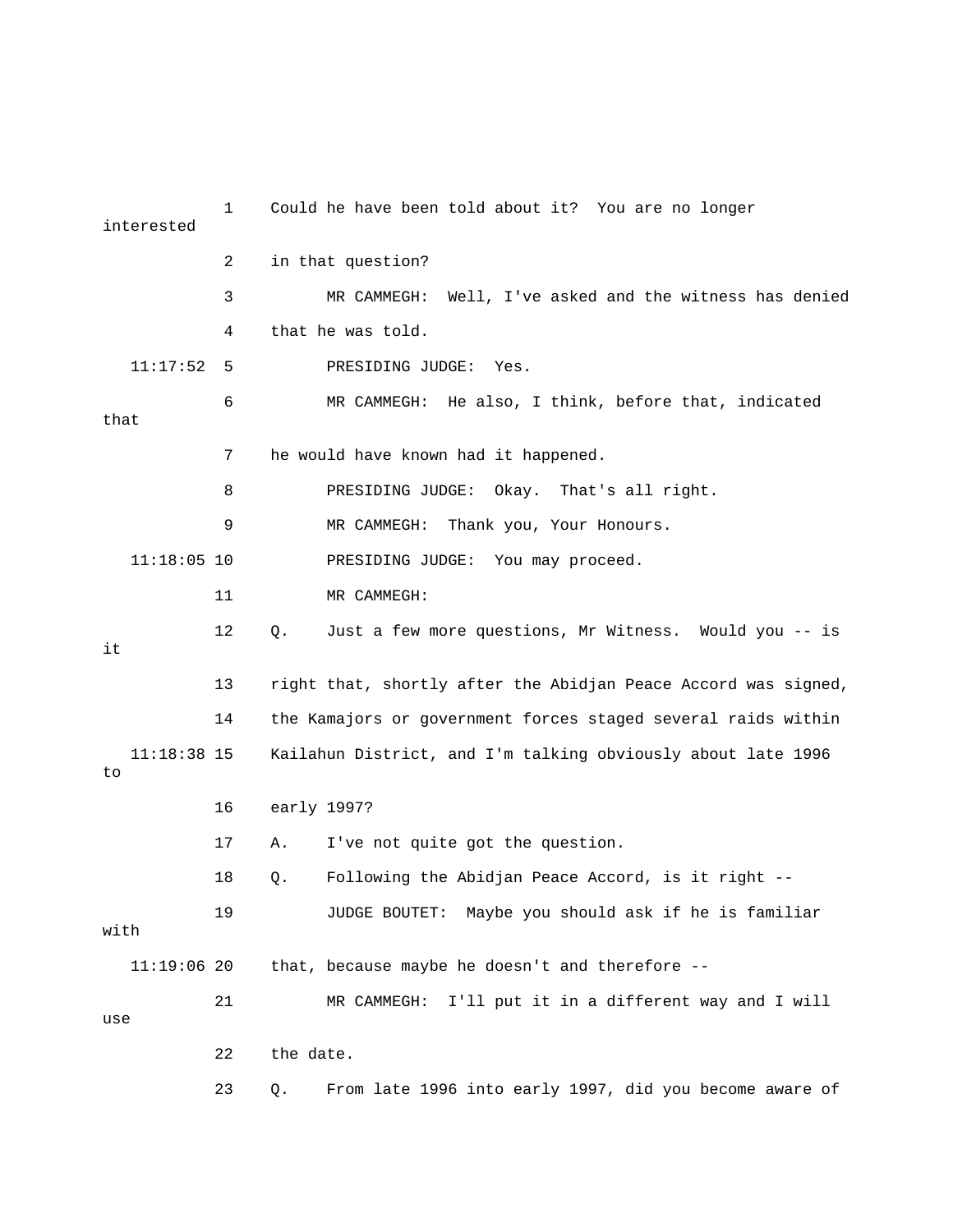| and |               | 24 |           | several raids made by Kamajors or government forces on towns |
|-----|---------------|----|-----------|--------------------------------------------------------------|
|     | $11:19:31$ 25 |    |           | villages around the Kailahun District border?                |
|     |               | 26 | Α.        | I don't know about that.                                     |
|     |               | 27 | О.        | All right. Well, I'll put them specifically to you and       |
|     |               |    |           |                                                              |
|     |               | 28 | А.        | I was really far away from that place.                       |
|     |               | 29 | $\circ$ . | All right. Well, I'm going to put a few events which I       |

 SESAY ET AL Page 33 27 NOVEMBER 2007 OPEN SESSION

 1 suggest happened to you, and if you are able to speak of them, 2 please do; if you're not aware of them, then also please say so. 3 Were you aware, towards the end of 1996, of Camp Zogoda in Kenema 4 District being attacked by Kamajors? 11:20:31 5 A. I heard of it. What you see and what you hear, they are 6 not the same. Maybe you hear it, but it's not true, so the 7 things you are talking, I can hear it, but I did not see it. 8 Whether it is true or not, I can't say it's true. I cannot say 9 it is not true. 11:20:54 10 Q. All right. Well, I appreciate your answer to that. I 11 understand what you are saying. Can I take it from that then

12 that you heard about the attack on Zogoda but you don't know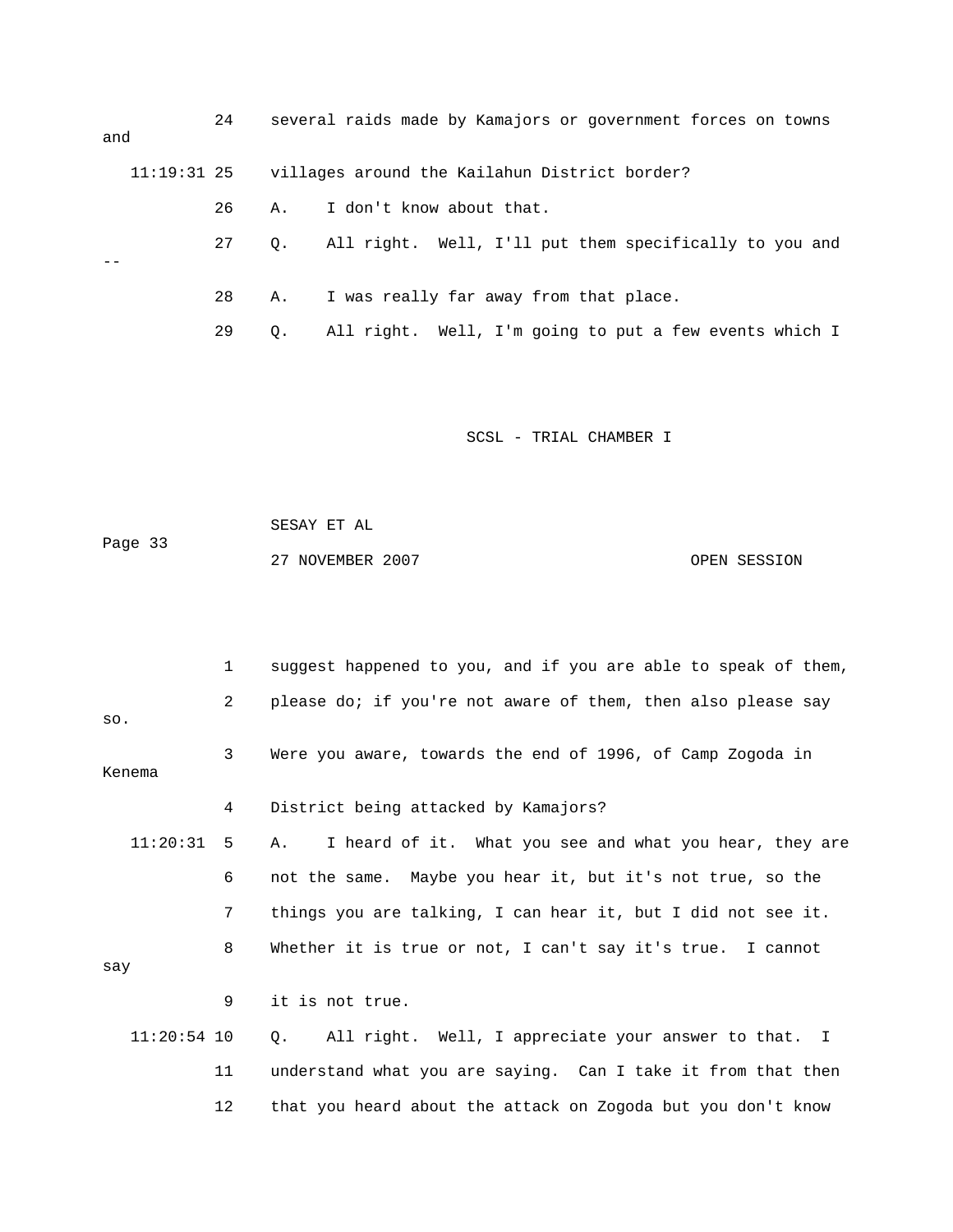13 whether it was true or not because you weren't there; is that 14 what you were saying? 11:21:19 15 A. Yes. 16 Q. Okay. 17 A. I heard of it, but I did not see it. 18 Q. That's fine. Similarly, did you hear about a largescale 19 attack on civilians at the Mende Buima crossing point, at the end 11:21:38 20 of 1996, where the Kamajors killed many civilians? Did you hear 21 about that? 22 A. I heard of it, but I did not go there and I did not see it. 23 I heard of it. 24 Q. Thank you, Mr Witness. I just want to finish this short 11:22:06 25 list of events, if I can. Were you aware that Giema was attacked 26 on more than one occasion around the end of '96 or beginning of 27 1997? 28 A. Who attacked the place? 29 Q. Again, Kamajors or government forces?

SCSL - TRIAL CHAMBER I

 SESAY ET AL Page 34

27 NOVEMBER 2007 **OPEN SESSION**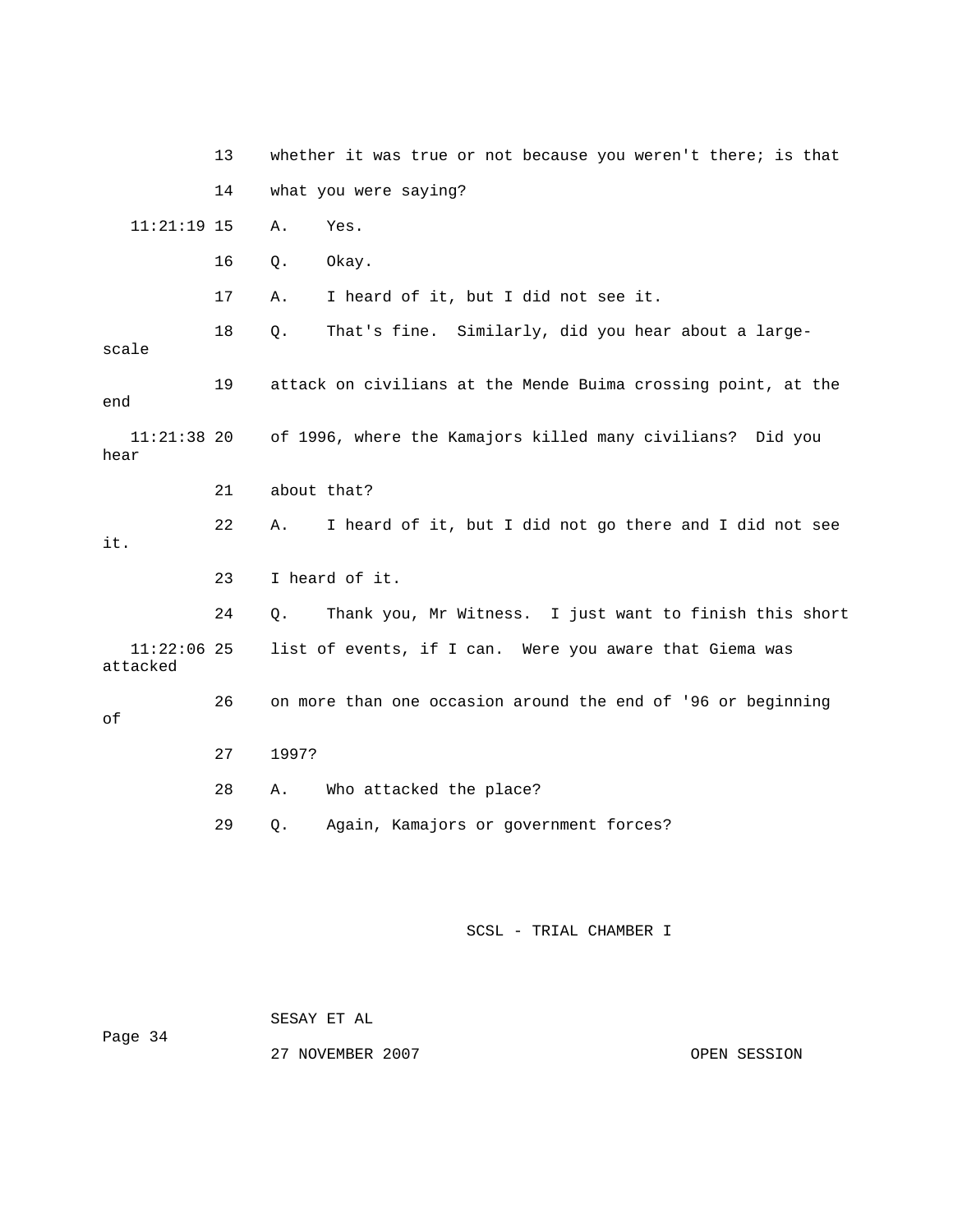|    |                            | 1  | Α.         | Yes, the Kamajors attacked twice. I was there.<br>We went     |
|----|----------------------------|----|------------|---------------------------------------------------------------|
|    |                            | 2  |            | into the bushes.                                              |
| be |                            | 3  | Q.         | Is it correct that during one of those attacks, I can't       |
| οf |                            | 4  |            | sure myself if it is the first or the second, but during one  |
|    | 11:22:55                   | 5  |            | those attacks a rice farm, a cassava farm and some rice barns |
|    |                            | 6  |            | were burned down in Giema; is that correct?                   |
|    |                            | 7  | Α.         | I heard of it, but it is not in the town, it was in the       |
|    |                            | 8  | bush.      | I heard it. I heard it. They burnt the rice barn.             |
|    |                            | 9  | Q.         | Okay. I think other -- well, did you hear of a Kamajor        |
|    | $11:24:01$ 10              |    |            | attack on a place call Gbuworgbu, G-B-U-W-O-R-G-B-U? I don't  |
|    |                            | 11 |            | know if I'm pronouncing it correctly -- Gbuworgbu?            |
|    |                            | 12 |            | PRESIDING JUDGE: You didn't get to learn the                  |
|    |                            | 13 |            | pronounciation when you went to Kailahun, Mr Cammegh?         |
|    |                            | 14 |            | MR CAMMEGH: Not something as difficult as that, no.           |
|    | $11:24:36$ 15              |    |            | PRESIDING JUDGE: These are [indiscernible].                   |
|    |                            | 16 |            | MR CAMMEGH:                                                   |
|    |                            | 17 | Q.         | Do you remember an attack on a town that sounds like          |
|    |                            | 18 | Gbuworgbu? |                                                               |
| it |                            | 19 | Α.         | Gbuworgbu. Yes, I heard of it, Gbuworgbu. I heard of          |
|    | 11:24:55 20                |    |            | but I was not there. I heard of it.                           |
|    |                            | 21 | $Q$ .      | And another one on Bandajuma Sinneh?                          |
|    |                            | 22 | Α.         | Bandajuma Sinneh?                                             |
|    |                            | 23 | Q.         | Yes.                                                          |
|    |                            | 24 | Α.         | No, I did not hear of that. I did not hear of that.           |
|    | $11:25:18$ 25<br>following |    | Q.         | In any event, Mr Witness, is this correct:<br>That            |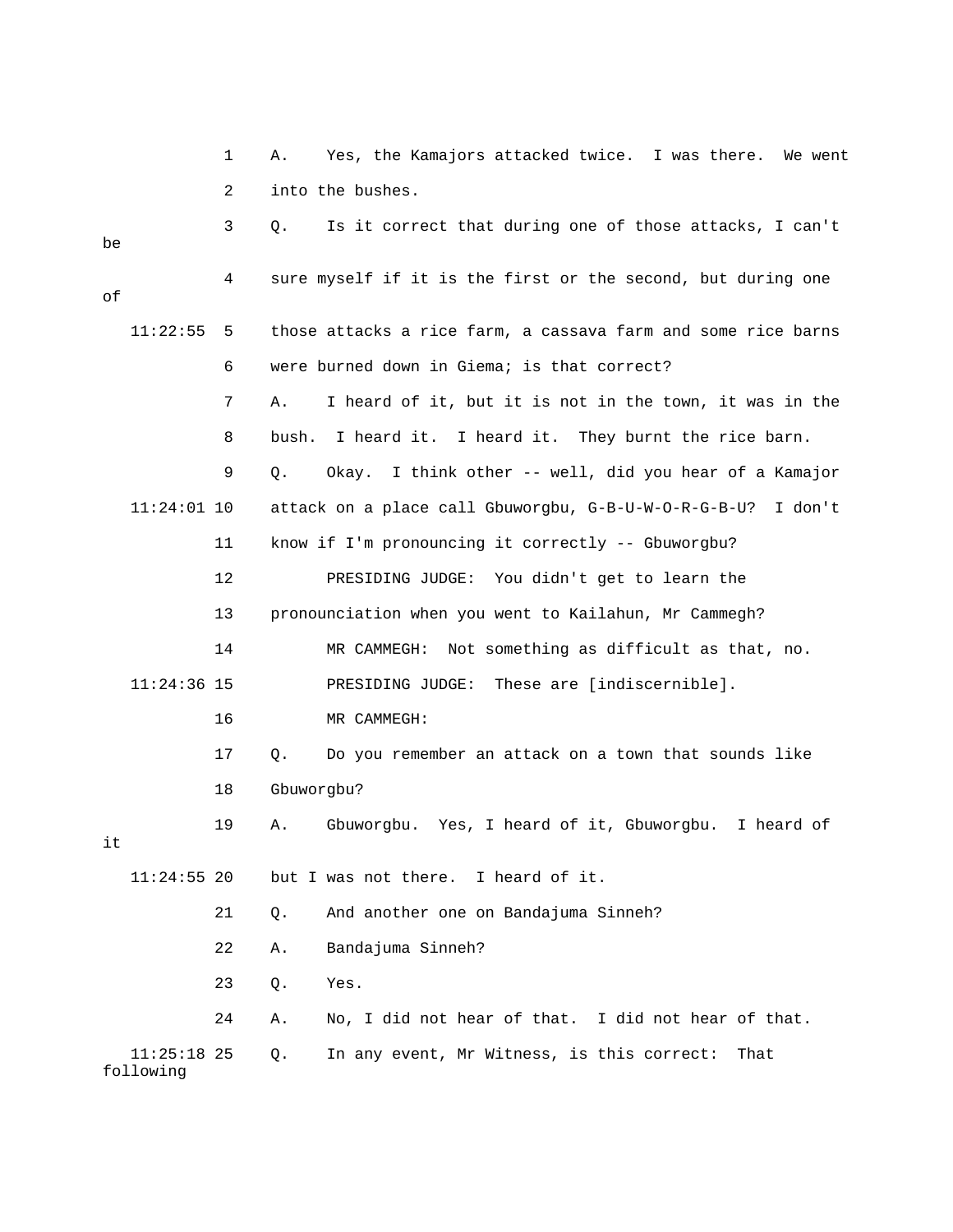you

 26 the AFRC coup in 1997, Kailahun became a safety zone; would 27 agree? 28 PRESIDING JUDGE: You mean after the coup? 29 MR CAMMEGH:

SCSL - TRIAL CHAMBER I

 SESAY ET AL Page 35 27 NOVEMBER 2007 CPEN SESSION

 1 Q. Yes. This, specifically, can I suggest that approximately 2 between June of 1997, and the end of the war in 2001, Kailahun 3 became a safety zone? 4 A. Yes, it happened. 11:26:21 5 Q. And the attacks by Kamajors and CDF ceased because the 6 front line was being successfully held by the RUF; would you 7 agree with that? 8 A. Who are you talking about? 9 Q. I'm simply suggesting that the front line which extended 11:27:02 10 from say Daru up to the Moa River up across towards Kono was 11 successfully held during that time by the RUF? 12 A. I would have loved to answer that question but I am a 13 civilian. Most of these things they would just go and tell us in 14 the bush. So, I can't really give you a clear cut on that. That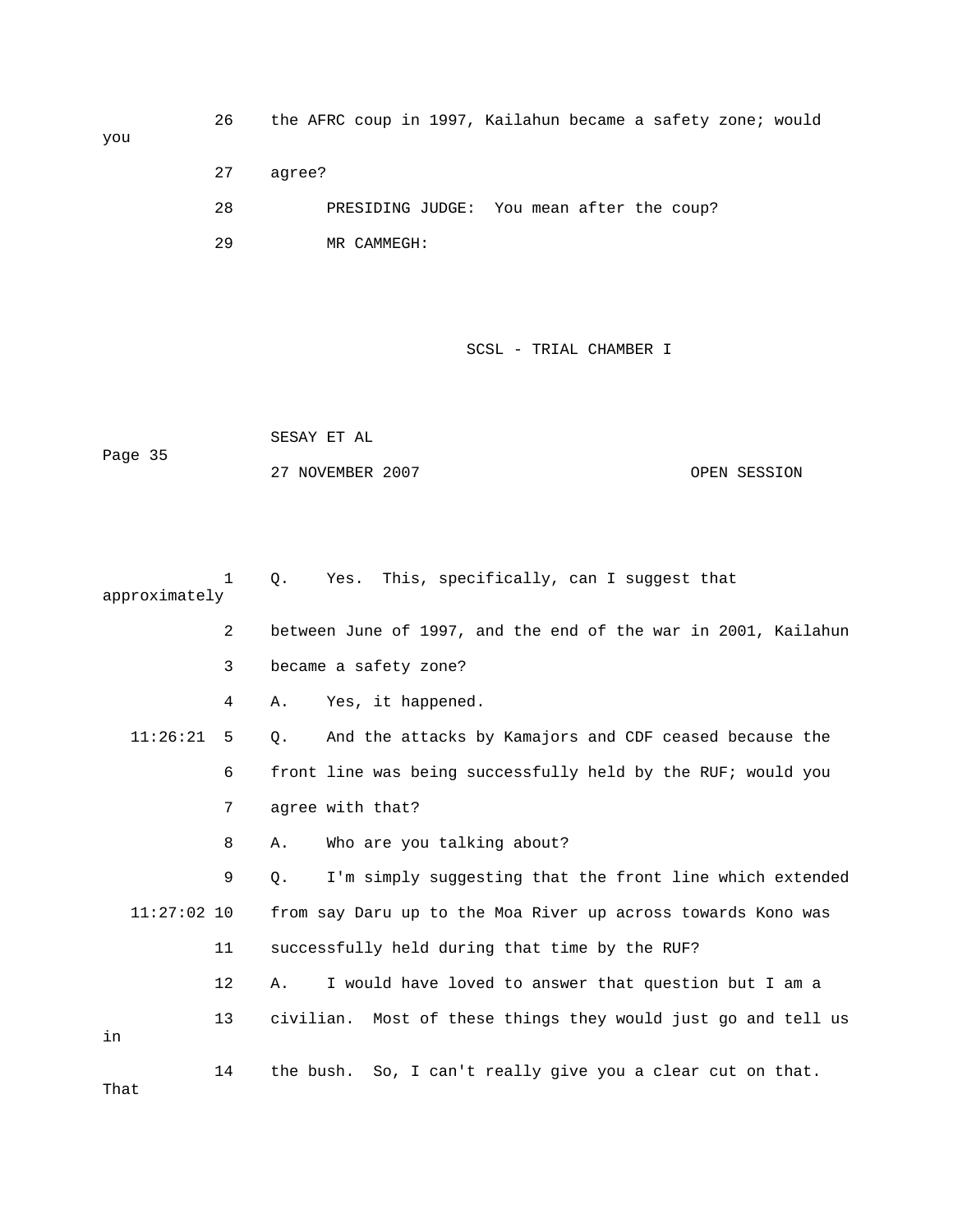11:27:40 15 is a military issue. Maybe it was under their control, but I 16 don't know. 17 Q. Let me ask you this then: From about June of 1997 did you 18 become aware that the attacks by Kamajors and the CDF, within the 19 territory of Kailahun District, stopped? 11:28:04 20 A. Yes, I heard of it, that it stopped. 21 PRESIDING JUDGE: Did you only hear or you heard, I mean, 22 when you say "I heard that it stopped" what do you mean, 23 Mr Witness? 24 THE WITNESS: There were skirmishes, but we did not see it. 11:28:31 25 The people come from this point to this point that is why I said, 26 I knew it. There were disturbances. 27 MR CAMMEGH: 28 Q. Mr Witness, I entirely accept that there were skirmishes 29 around the front lines, but would you agree that fighting, actual

SCSL - TRIAL CHAMBER I

|         | SESAY ET AL      |              |
|---------|------------------|--------------|
| Page 36 |                  |              |
|         | 27 NOVEMBER 2007 | OPEN SESSION |

1 fighting within the towns, such as Giema, Kailahun Town and

2 others, stopped after approximately June of 1997?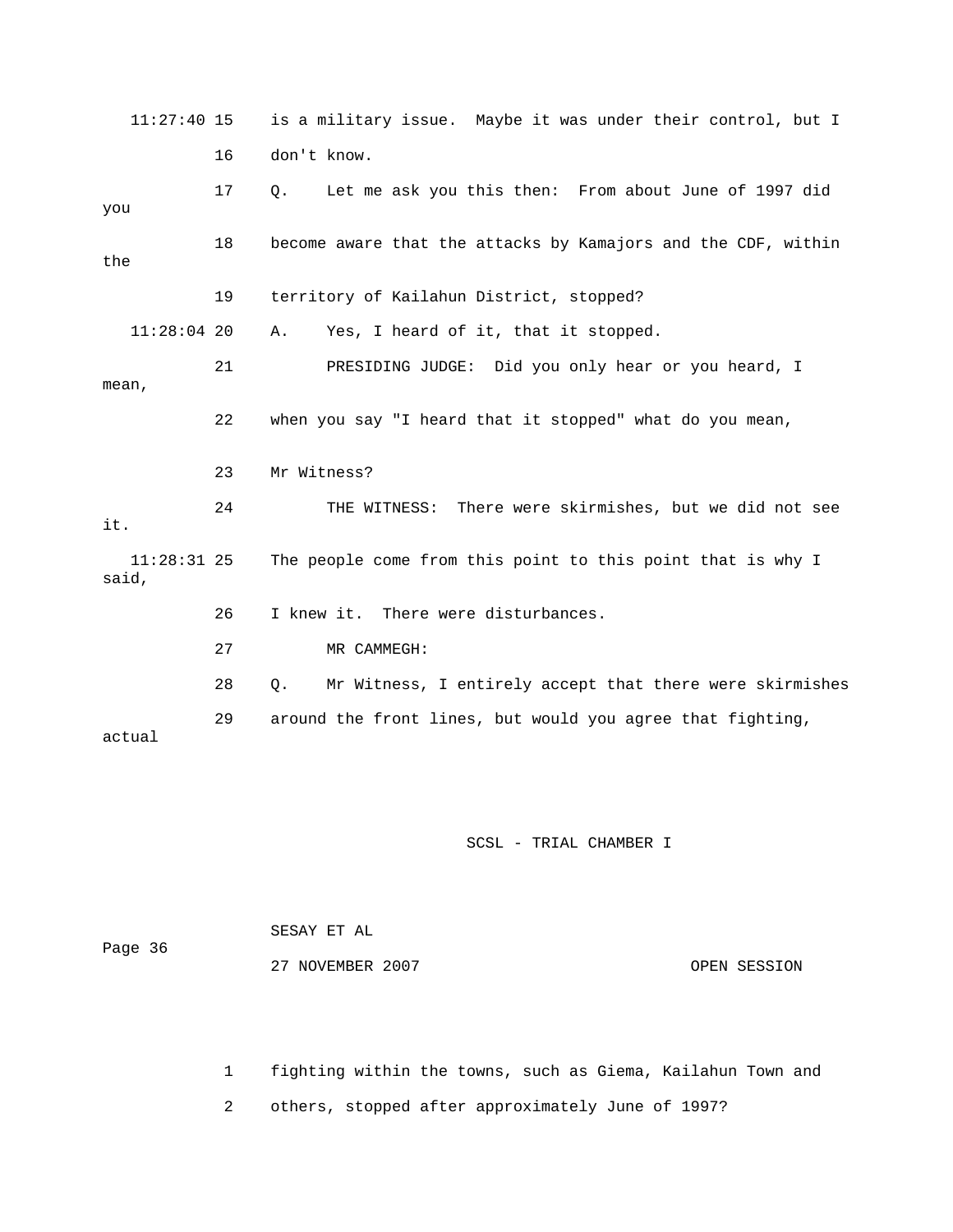3 A. Yes.

|                       | 4  | Thank you very much, Mr Witness. That is all I have.<br>Q.    |
|-----------------------|----|---------------------------------------------------------------|
| 11:29:51              | 5  | THE WITNESS: I want to drink some water.                      |
|                       | 6  | PRESIDING JUDGE: That's water in front of you, you can        |
|                       | 7  | drink. Please serve him, serve him. The witness unit, are     |
| you<br>continues      | 8  | there? Anyway, I think before Mr Fynn, before Mr Fynn         |
| resume                | 9  | his cross-examination in open session, we would rise and      |
| $11:30:19$ 10<br>that |    | at about 10 minutes to 12 to pursue the cross-examination at  |
|                       | 11 | time. So, Mr Fynn, you think that your cross-examination will |
|                       | 12 | last about how much longer?                                   |
|                       | 13 | I'm thinking about 30 minutes, My Lord.<br>MR FYNN:           |
|                       | 14 | PRESIDING JUDGE: Thirty minutes. Okay. All right.             |
| $11:30:56$ 15         |    | That's -- the Chamber will rise and we will resume shortly.   |
|                       | 16 | [Break taken at 11.25 a.m.]                                   |
|                       | 17 | [Upon resuming at 12.00 p.m.]                                 |
|                       | 18 | PRESIDING JUDGE: Yes, Mr Fynn.                                |
|                       | 19 | MR FYNN:<br>Thank you, My Lord.                               |
| $12:06:14$ 20<br>not  |    | PRESIDING JUDGE: I think sometime you should -- it's          |
| word                  | 21 | quite the same spelling in French, but try to look for the    |
|                       | 22 | "Fynn" in French and find out what it means.                  |
|                       | 23 | I will do so, My Lord.<br>MR FYNN:                            |
|                       | 24 | PRESIDING JUDGE:<br>Yes.                                      |
| 12:06:38 25           |    | I can only hope it's something --<br>MR FYNN:                 |
|                       | 26 | PRESIDING JUDGE: But it is not F-Y-N-N anyway.<br>That is     |
|                       | 27 | not the spelling.                                             |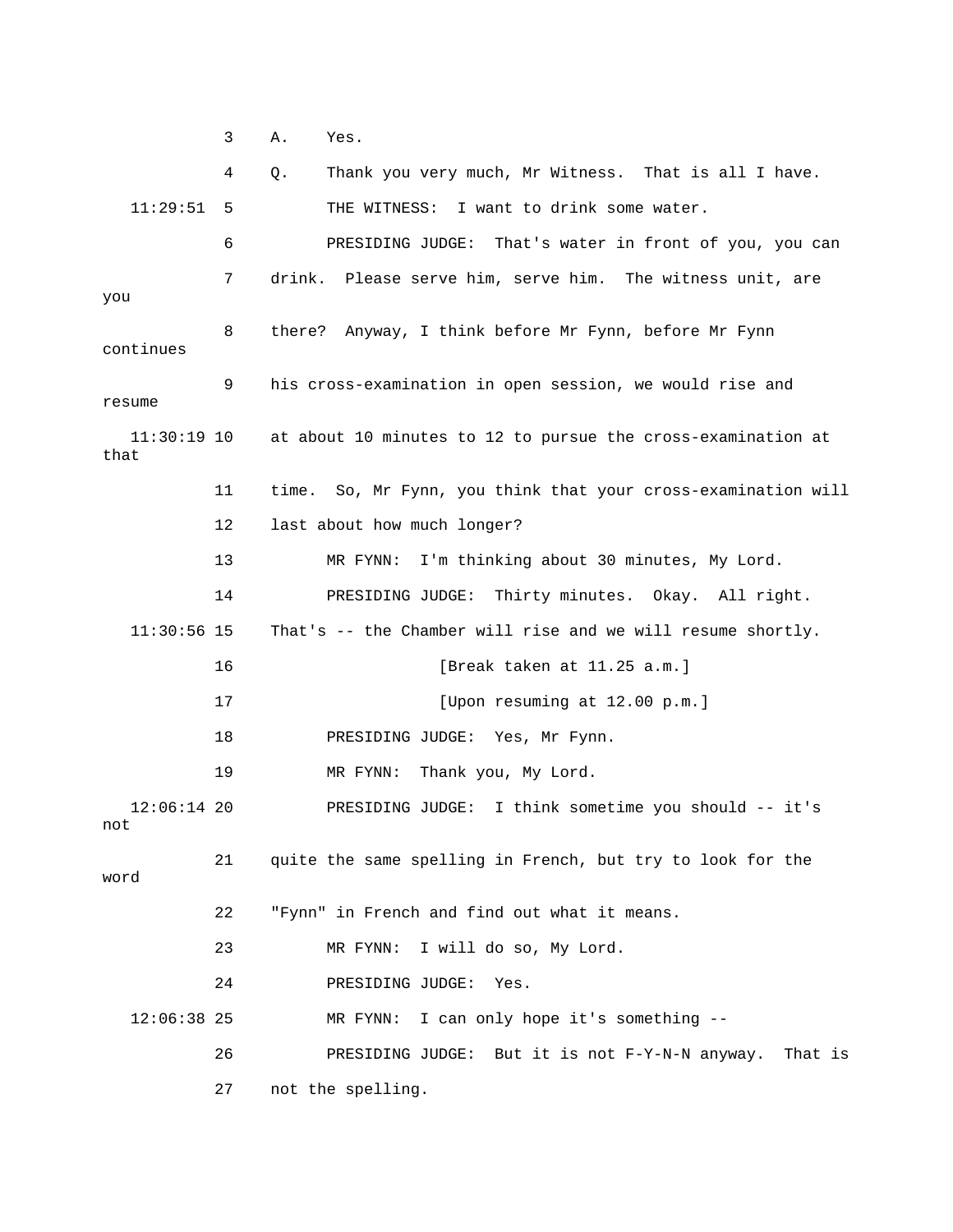28 MR FYNN: Yes, My Lord.

29 PRESIDING JUDGE: Right. You may proceed, please.

SCSL - TRIAL CHAMBER I

|         | SESAY ET AL      |              |
|---------|------------------|--------------|
| Page 37 |                  |              |
|         | 27 NOVEMBER 2007 | OPEN SESSION |

 1 MR FYNN: Thank you very much, My Lord. 2 Q. Mr Witness, you told the Court that Mr Sesay had a farm in 3 Giema; am I correct? 4 A. Yes. 12:07:08 5 Q. Would I also be correct to say this was not the only farm 6 in Giema? 7 PRESIDING JUDGE: He said so, Mr Fynn. He said he had a 8 farm and he also had a swamp. 9 MR FYNN: No, I mean, they were -- apart from Mr Sesay's 12:07:29 10 farm. 11 PRESIDING JUDGE: In Giema. In Giema, that's what he's 12 saying. 13 MR FYNN: Yes, My Lord, in Giema. 14 Q. Apart from Mr Sesay's farms, there were other farms, there 12:07:40 15 were community farms? 16 A. We had farms. We cultivated farms. Every civilian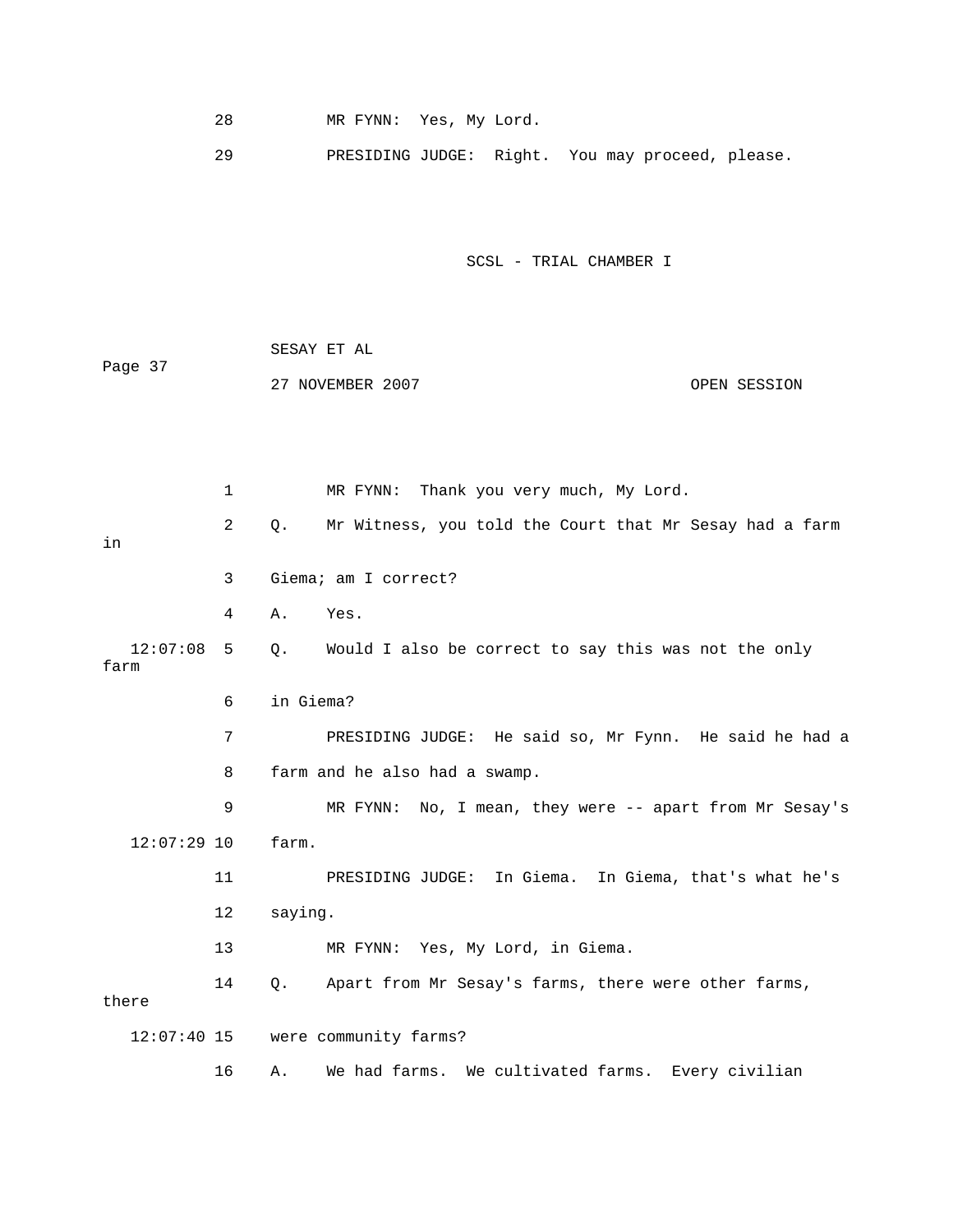| not           | 17 | cultivated a farm, but we did not combine to make -- we did       |
|---------------|----|-------------------------------------------------------------------|
|               | 18 | combine to make a single farm, but each person had a farm.        |
|               | 19 | Did the RUF have a farm?<br>0.                                    |
| $12:08:04$ 20 |    | PRESIDING JUDGE: Let me take that please: We did not -            |
|               | 21 | we did not combine to make a farm, but everybody had a farm.      |
|               | 22 | THE WITNESS: We had our individual farms. There was no            |
|               | 23 | farm for RUF. We had our individual farms.                        |
|               | 24 | MR FYNN:                                                          |
| $12:08:37$ 25 |    | Is it your testimony, Mr Witness, that there were no<br>$\circ$ . |
|               | 26 | community farms and there were no RUF farms?                      |
| individual    | 27 | We did not cultivate a farm for RUF, but we made<br>Α.            |
|               | 28 | farms; we cultivated individual farms.                            |
|               | 29 | Did you ever hear about government farms in Giema?<br>О.          |

| Page 38 | SESAY ET AL      |              |
|---------|------------------|--------------|
|         | 27 NOVEMBER 2007 | OPEN SESSION |

 1 A. No. 2 Q. Now, was it part of your duty in your office you had to 3 provide workmen for Mr Sesay's farm? 4 A. If he asked me that we should help I will talk to people to 12:10:02 5 help him but it was not by force. He did not force us to do it.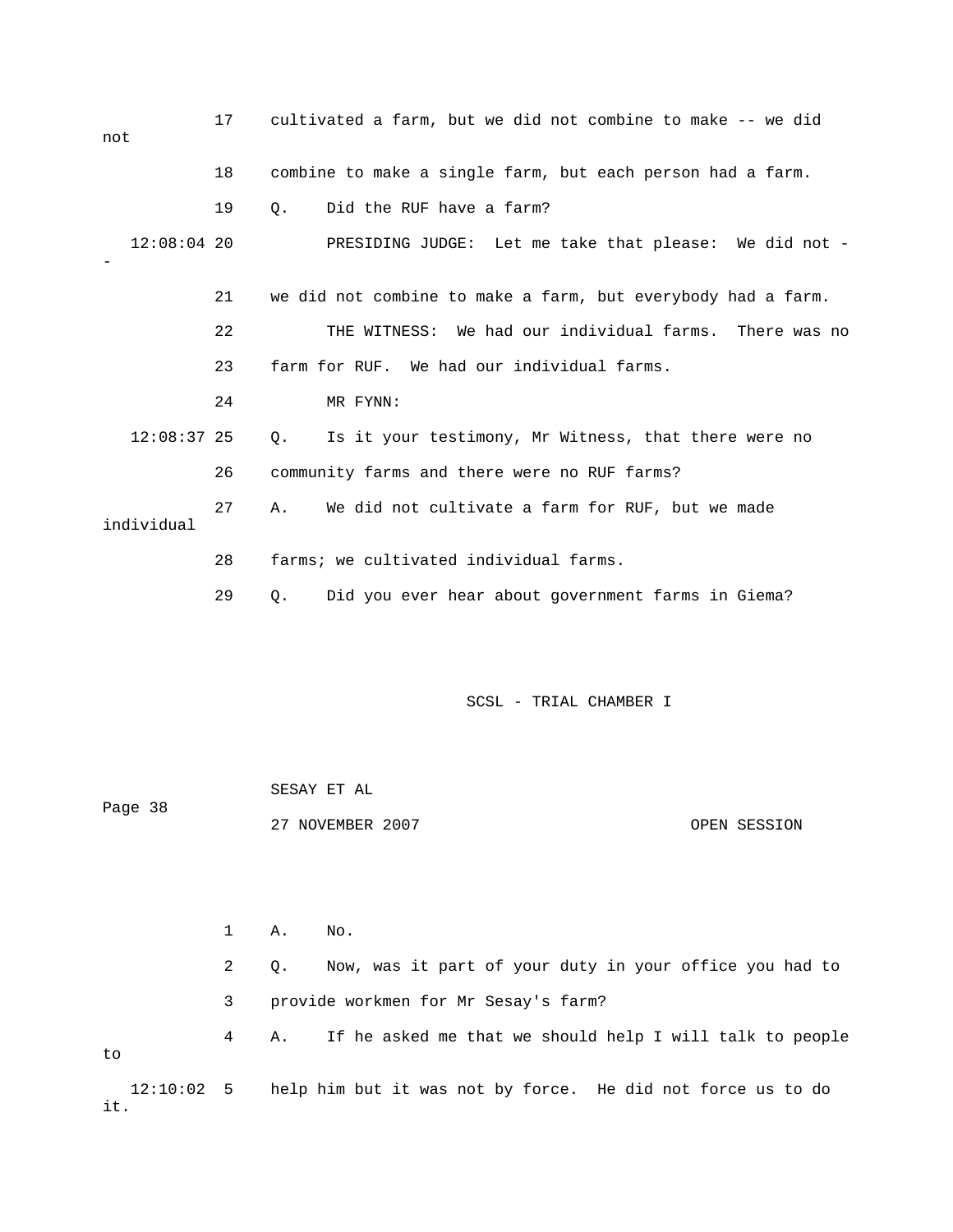6 PRESIDING JUDGE: Nobody has said, mentioned the word 7 "force". Mr Witness, be very careful. Answer the question. 8 Nobody has come to ask you about force. 9 MR FYNN: 12:10:32 10 Q. Mr Sesay did not pay civilians who worked for him, am I 11 correct, on his farm? Civilians who worked on Mr Sesay's farm, 12 he did not pay them. 13 A. No. 14 Q. It is true that other RUF commanders also had farms in 12:11:10 15 Giema; am I correct? 16 A. Yes. 17 Q. It is also true that civilians worked on those other 18 commanders' farms as well; am I correct? 19 A. Yes, civilians used to work there. 12:11:50 20 Q. It is also true that those other commanders did not pay the 21 civilians who worked on their farms either; am I correct? 22 A. Yes, they did not pay them, they just worked for them. 23 Q. I would suggest to you, Mr Witness, that the civilians did 24 not work willingly on these farms; they were forced to work 12:12:31 25 there. Do you wish to comment? 26 A. I will explain that. Even those people who were there, 27 they have civilians who lived with them. But for me, I did not 28 see anybody being forced to work on their farms. I did not see 29 it because they had people who lived -- who were living with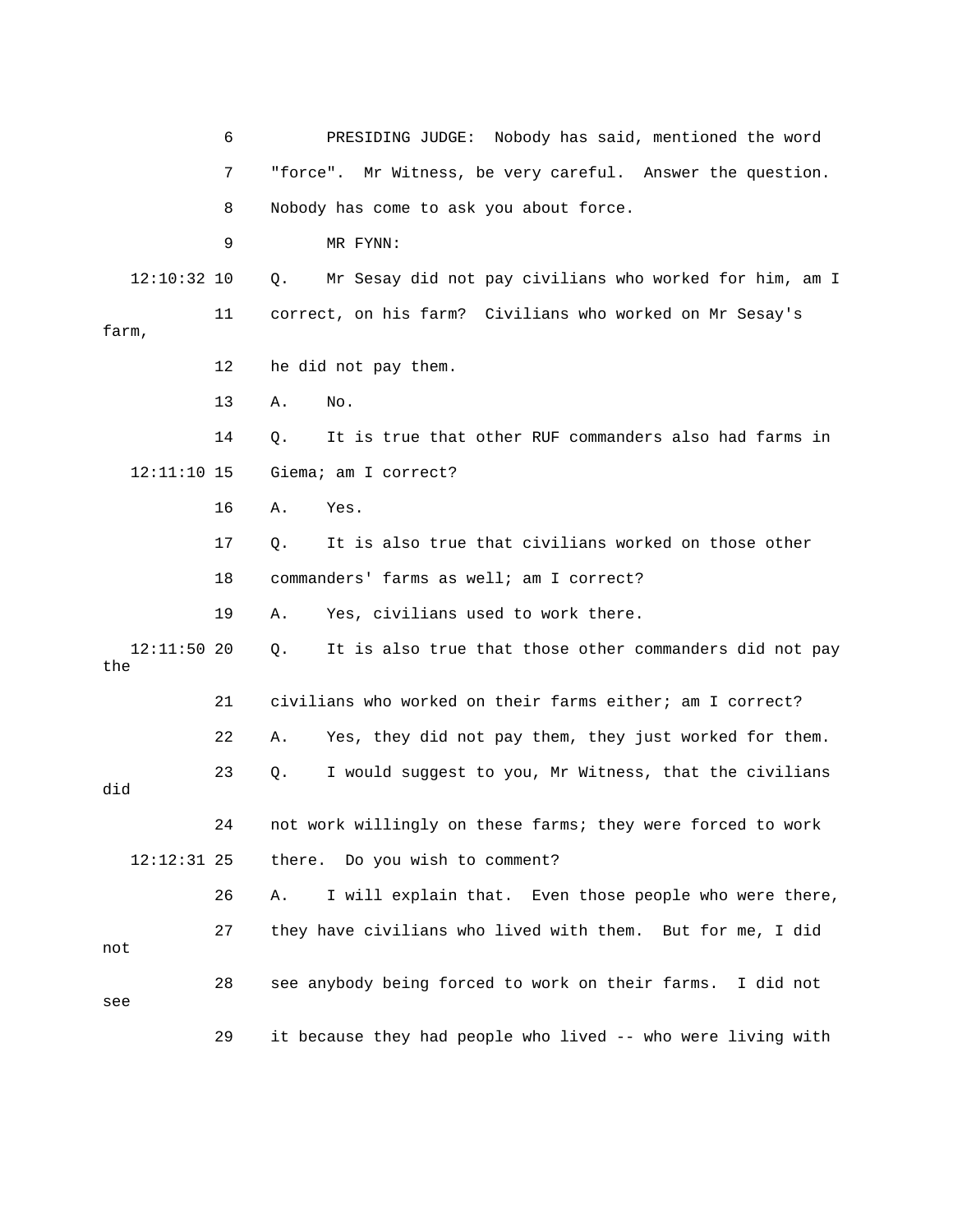|         | SESAY ET AL      |              |  |  |  |  |
|---------|------------------|--------------|--|--|--|--|
| Page 39 | 27 NOVEMBER 2007 | OPEN SESSION |  |  |  |  |
|         |                  |              |  |  |  |  |
|         |                  |              |  |  |  |  |

|                        | 1              | them.                                                          |
|------------------------|----------------|----------------------------------------------------------------|
|                        | $\overline{2}$ | Is it your testimony, Mr Witness, that it is only those<br>О.  |
|                        | 3              | civilians who lived with the commanders that worked on their   |
|                        | 4              | farms?                                                         |
| 12:13:25<br>used       | 5              | I am saying the truth. Not all of them. Some people<br>Α.      |
|                        | 6              | to help them. Some people used to go and help them. That is    |
|                        | 7              | what I know.                                                   |
|                        | 8              | Mr Witness, there were soldiers on Mr Sesay's farm; am I<br>О. |
|                        | 9              | correct?                                                       |
| $12:13:49$ 10          |                | Α.<br>Yes.                                                     |
|                        | 11             | Soldiers with guns; am I correct?<br>Q.                        |
|                        | 12             | I did not see any soldier carrying guns.<br>Α.<br>No.          |
|                        | 13             | You would agree with me, Mr Witness, that when Mr Sesay<br>Q.  |
|                        | 14             | harvested his farm he took all of the harvest for himself?     |
| $12:14:28$ 15          |                | Yes, it was for him.<br>Α.                                     |
| harvest                | 16             | And the same is true of the other commanders, the<br>Q.        |
|                        | 17             | from their farms were for themselves alone?                    |
|                        | 18             | Yes, it was theirs.<br>Α.                                      |
|                        | 19             | I would suggest to you, Mr Witness, that civilians had<br>О.   |
| $12:14:55$ 20<br>farms |                | nothing to benefit from working on Mr Sesay's farm, or the     |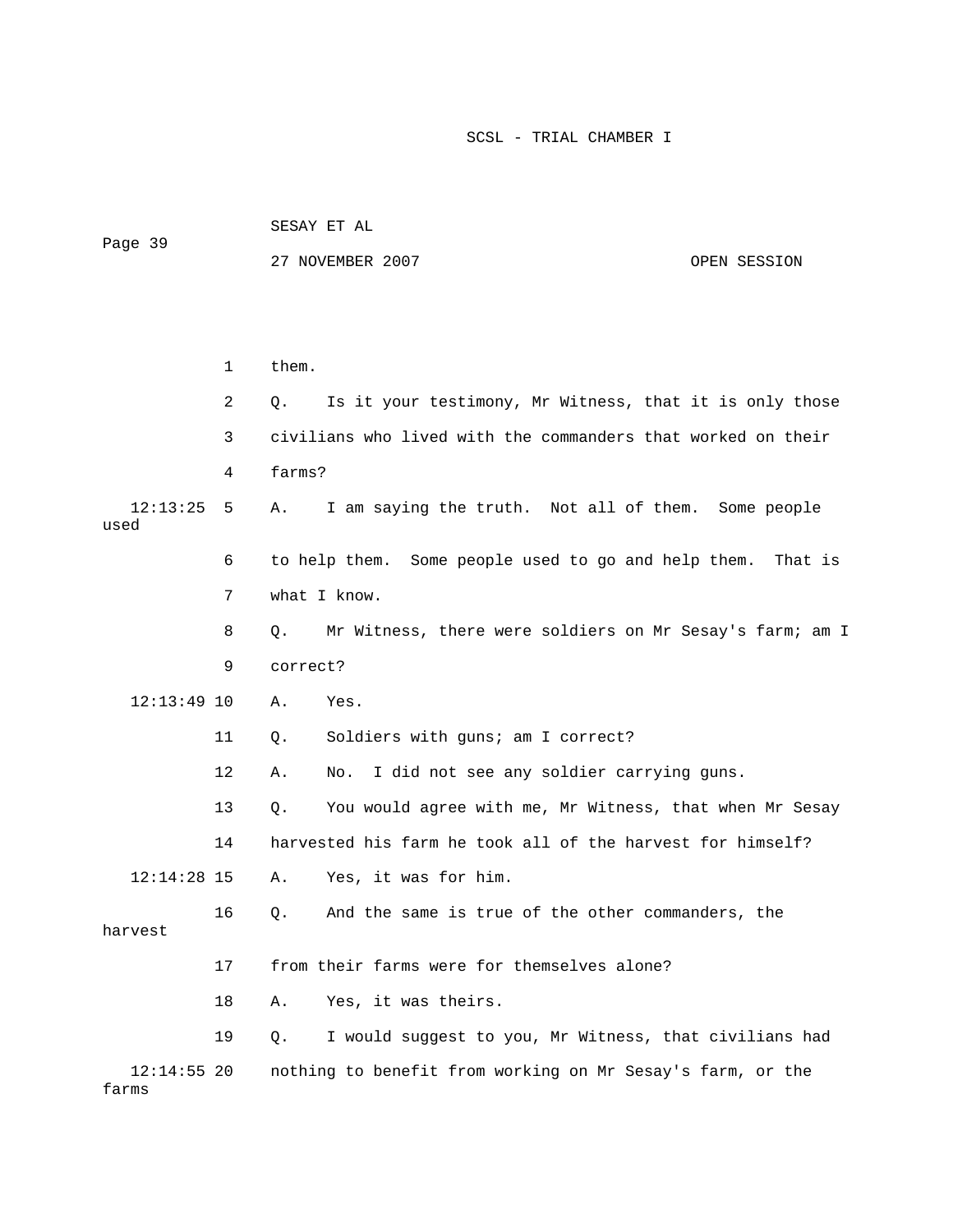|       |                            | 21 | of the other RUF commanders? |                                                                |  |
|-------|----------------------------|----|------------------------------|----------------------------------------------------------------|--|
|       |                            | 22 | Α.                           | They benefitted from the farm, not all of them. The war        |  |
|       |                            | 23 |                              | PRESIDING JUDGE: Mr Witness, hold on.                          |  |
|       |                            | 24 |                              | MR FYNN:                                                       |  |
|       | $12:15:30$ 25<br>Civilians |    | $Q_{\star}$                  | Mr Witness, you would please repeat your answer.               |  |
|       |                            | 26 |                              | had nothing to benefit from working on Mr Sesay's farm?        |  |
| work, |                            | 27 | Α.                           | No, they benefitted from it. When they finished the            |  |
|       |                            | 28 |                              | when they went for the harvest if they finished harvesting for |  |
|       |                            | 29 |                              | the day they would give some to each person. I saw it.         |  |
|       |                            |    |                              |                                                                |  |

|         | SESAY ET AL      |              |
|---------|------------------|--------------|
| Page 40 |                  |              |
|         | 27 NOVEMBER 2007 | OPEN SESSION |

| lived        | $\mathbf{1}$ | $\circ$ . | Mr Witness, I would suggest to you that civilians who          |
|--------------|--------------|-----------|----------------------------------------------------------------|
|              | 2            |           | in RUF territory during the years 1997, '98 and '99 were like  |
|              | 3            | captives. |                                                                |
|              | 4            |           | A. Civilians?                                                  |
| $12:16:39$ 5 |              | Q.        | Yes.                                                           |
| captives?    | 6            | Α.        | Those who were in Giema, are you saying they were              |
|              | 7            | Q.        | That is what I am suggesting, Mr Witness.                      |
|              | 8            | Α.        | No, they were not in captive. At that time people would        |
|              | 9            |           | leave Giema and go back to his native home and then come back. |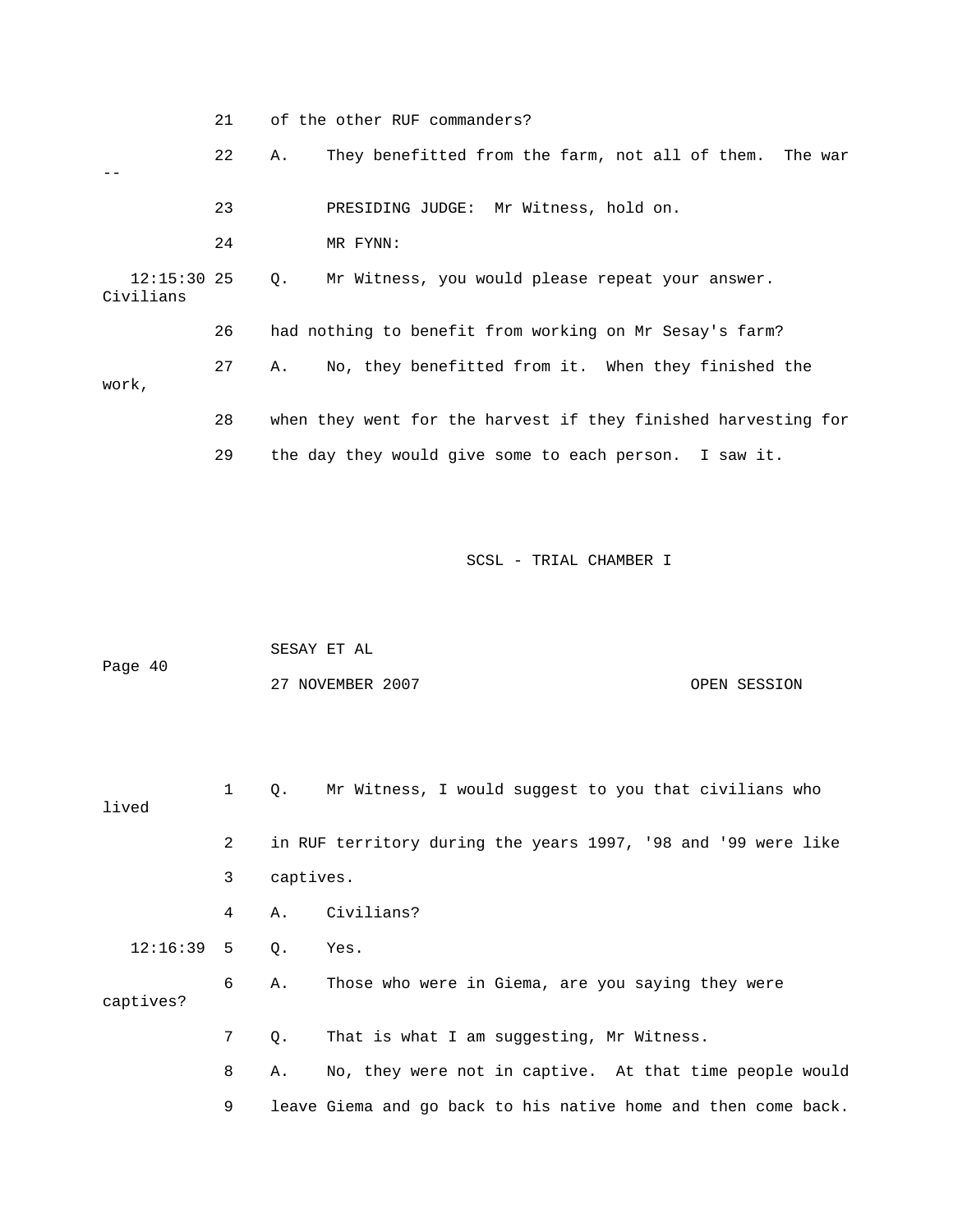| $12:17:08$ 10 |    | That was what happened. They were not captives.                |
|---------------|----|----------------------------------------------------------------|
| permission    | 11 | But you would agree that they needed the express<br>Q.         |
|               | 12 | of the RUF to go from place to place within RUF territory?     |
|               | 13 | You are talking about a time -- at this moment you are<br>Α.   |
| to            | 14 | talking about? Everybody would go to anywhere you want to go;  |
| $12:17:44$ 15 |    | your home town, to your native town and come back. You are     |
|               | 16 | talking about the movements we are talking on now.             |
|               | 17 | Is it correct --<br>О.                                         |
| to            | 18 | JUDGE BOUTET: Mr Fynn, what was the time frame you put         |
|               | 19 | the witness? I thought it was '96?                             |
| $12:17:55$ 20 |    | MR FYNN: '97, '98, My Lord.                                    |
|               | 21 | JUDGE BOUTET: So you had '96, '97 and '98?                     |
|               | 22 | MR FYNN: '97, '98.                                             |
|               | 23 | JUDGE BOUTET: Just '97, '98?                                   |
|               | 24 | MR. FYNN: '97, '98, '99.                                       |
| $12:18:06$ 25 |    | JUDGE BOUTET: Okay, thank you.                                 |
|               | 26 | MR FYNN:                                                       |
|               | 27 | Mr Witness, is it correct that civilians needed passes,<br>О.  |
|               | 28 | they had to be given a pass before they moved from one town or |
|               | 29 | one village to the other?                                      |

SESAY ET AL

Page 41

27 NOVEMBER 2007 CPEN SESSION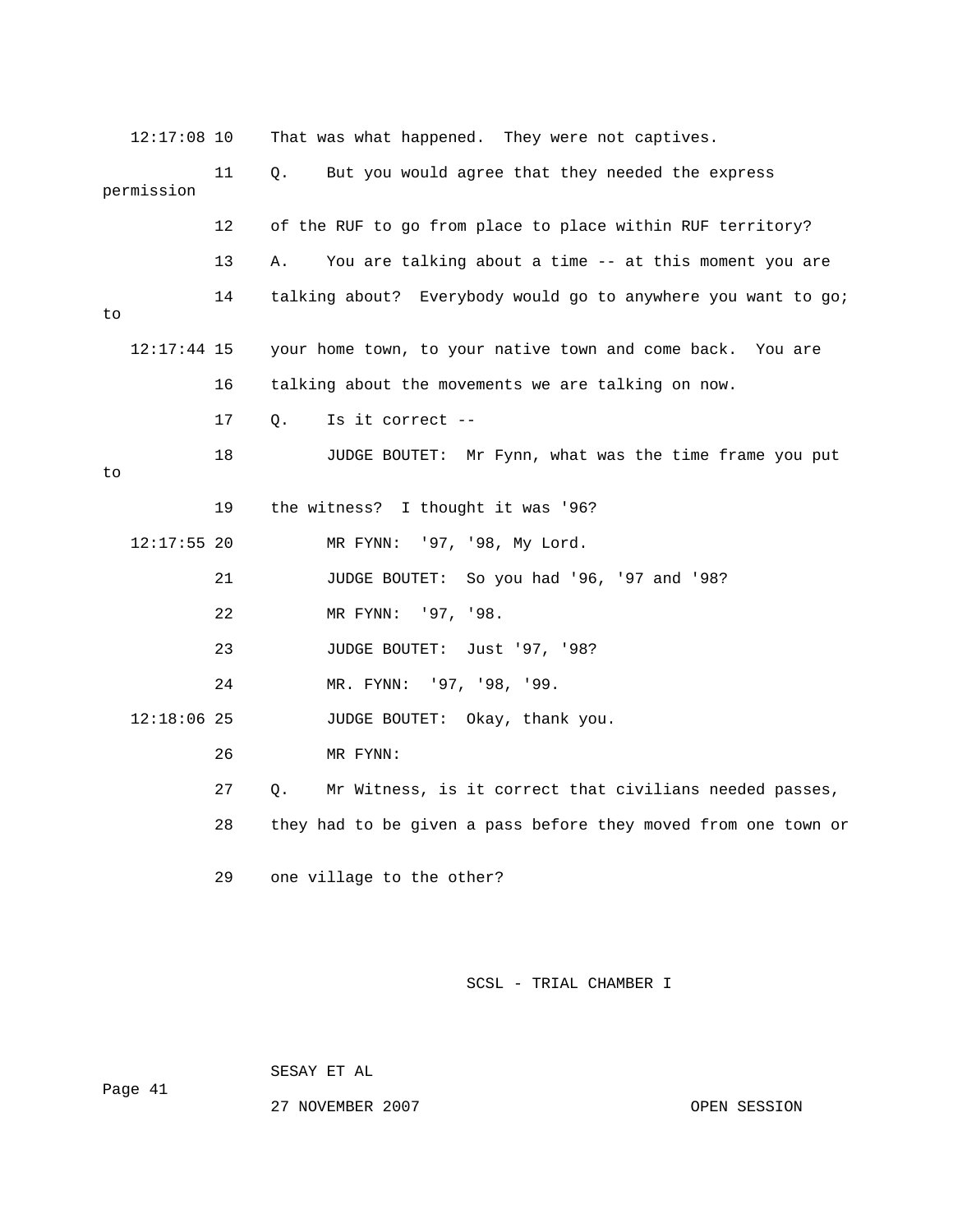1 A. At that time?

2 Q. Yes.

 3 A. No. At that time, no. This was not happening anymore. 4 PRESIDING JUDGE: Mr Witness -- please put the question to 12:18:27 5 him clearly. 6 MR FYNN:

 7 Q. My question, Mr Witness, is that in the years '97, '98 and 8 '99, civilians who wished to move from one area to another needed 9 passes to be allowed to move? 12:18:51 10 A. That is the clarification I want. Just in the town, if you 11 wanted to go to another town or somewhere else, you had to obtain 12 a pass so they would know that you are leaving for somewhere 13 else. Is that not your question? 14 Q. That is my question. Thank you, Mr Witness. And you would 12:19:12 15 also agree that civilians could not travel outside of RUF 16 territory; they were not allowed to do so? 17 A. Yes, for protection reasons, for safety reasons. 18 Q. You would also agree -- 19 A. Yes, I'll agree. I agree. 12:19:44 20 Q. Mr Witness, the question has not landed. You would agree 21 that civilians who are tempted to leave RUF controlled areas

were

22 recaptured and punished?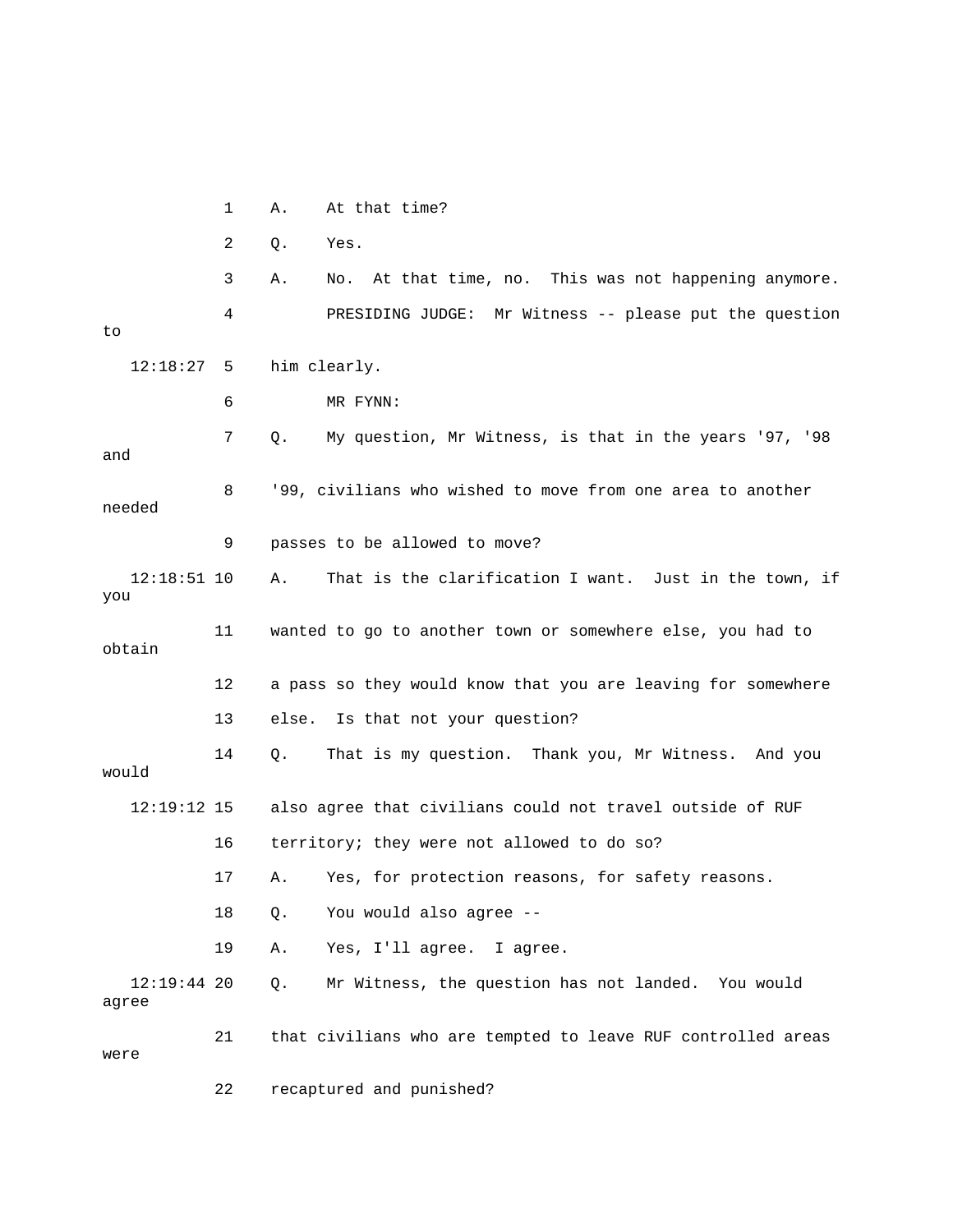|      | anybody,    | 23 | I cannot answer that. I did not see it happen to<br>Α.              |
|------|-------------|----|---------------------------------------------------------------------|
|      |             | 24 | so I can't say anything about that.                                 |
| of a | 12:20:26 25 |    | Is it your testimony, Mr Witness, that you never heard<br>$\circ$ . |
|      |             | 26 | civilian who attempted to go outside RUF territory?                 |
| no   |             | 27 | Yes. For the period of time we are talking about now,<br>Α.         |
|      |             | 28 | one planned to escape to go to somewhere else.                      |
|      |             | 29 | Now, Mr Witness, you would agree with me, sorry, that<br>О.         |

 SESAY ET AL Page 42 27 NOVEMBER 2007 OPEN SESSION

 1 civilians in Giema had to spend time between hiding in the Joe 2 Bush and being in the town? 3 A. It was not a matter of hiding. Everybody had a zoo bush. 4 In the morning hours you go to the zoo bush and come and some 12:21:50 5 people passed the night there. It was not a matter of hiding. 6 Q. Now, when you say it was not a matter of hiding, 7 Mr Witness, I'm not sure what you mean. Let me seek 8 clarification here. Why did you have to go to the zoo bush? 9 A. We spent the day -- we spent the day in the zoo bush. We 12:22:16 10 hadn't much place for people to sleep in the town, so some people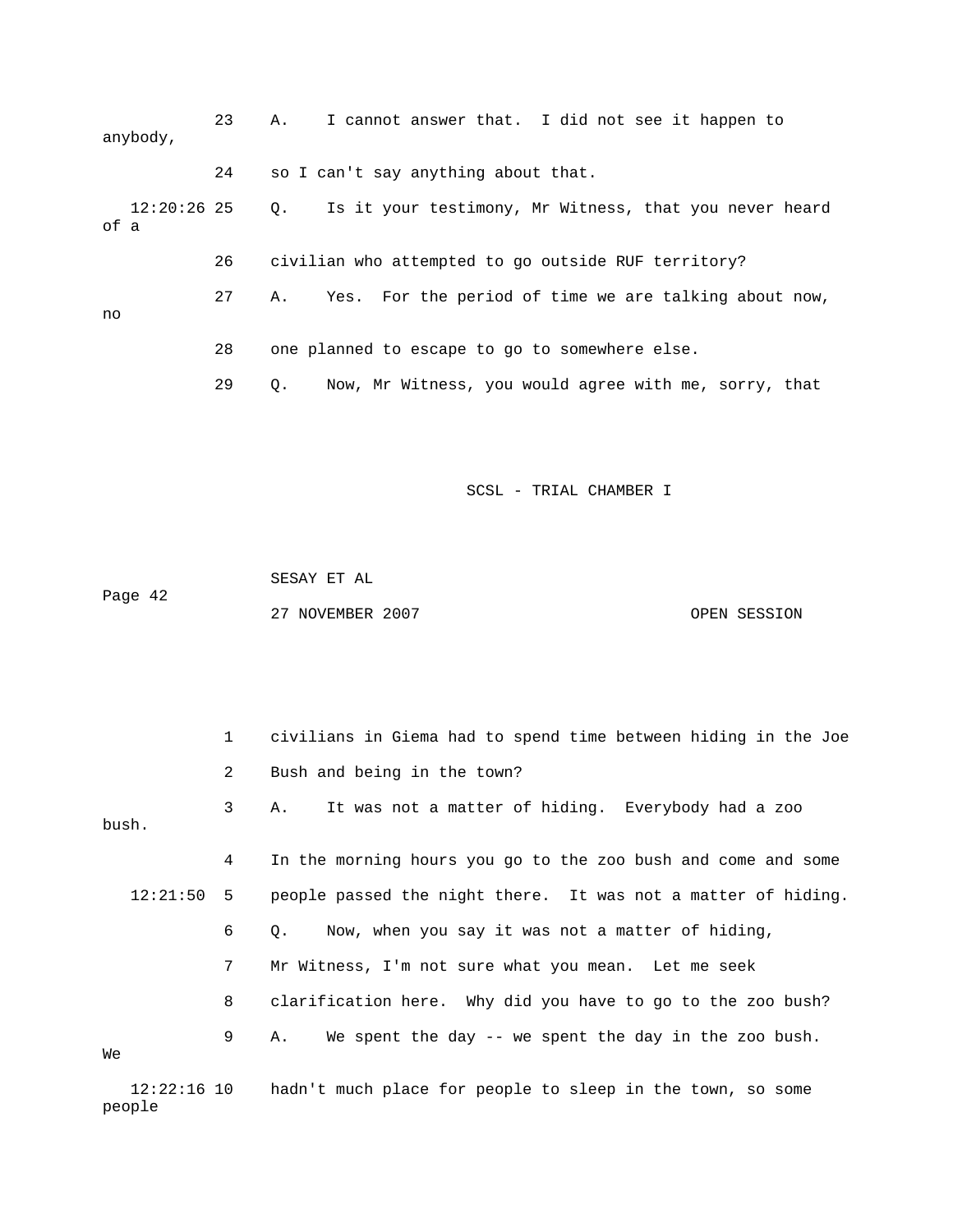| and                 | 11 | go to the zoo bush. Some people come to the town, buy salts              |
|---------------------|----|--------------------------------------------------------------------------|
|                     | 12 | they would go back. They would go and spend the day there and            |
|                     | 13 | then come back. So that was why I say it was not a matter of             |
|                     | 14 | hiding.                                                                  |
| $12:22:36$ 15       |    | If I suggested to you that it was safer to be in the Joe<br>Q.           |
|                     | 16 | Bush, would you agree with me?                                           |
| bush                | 17 | Yes, because there was no food. But if you are in the<br>Α.              |
| will                | 18 | in the morning you go in search for food. If you so say, I               |
|                     | 19 | accept it.                                                               |
| $12:23:09$ 20<br>it |    | PRESIDING JUDGE: Witness, answer the question just as                    |
|                     | 21 | was put.                                                                 |
|                     | 22 | THE WITNESS:<br>$Hmm$ .                                                  |
|                     | 23 | PRESIDING JUDGE: Answer the question. Please, put the                    |
|                     | 24 | question to him again.                                                   |
| $12:23:18$ 25       |    | MR FYNN:                                                                 |
| ZOO                 | 26 | You would agree with me that it was safer to be in the<br>Q <sub>z</sub> |
|                     | 27 | bush than to be in the town?                                             |
|                     | 28 | PRESIDING JUDGE: There is a question; has the question                   |
|                     | 29 | been translated to him?                                                  |

Page 43

SESAY ET AL

27 NOVEMBER 2007 CPEN SESSION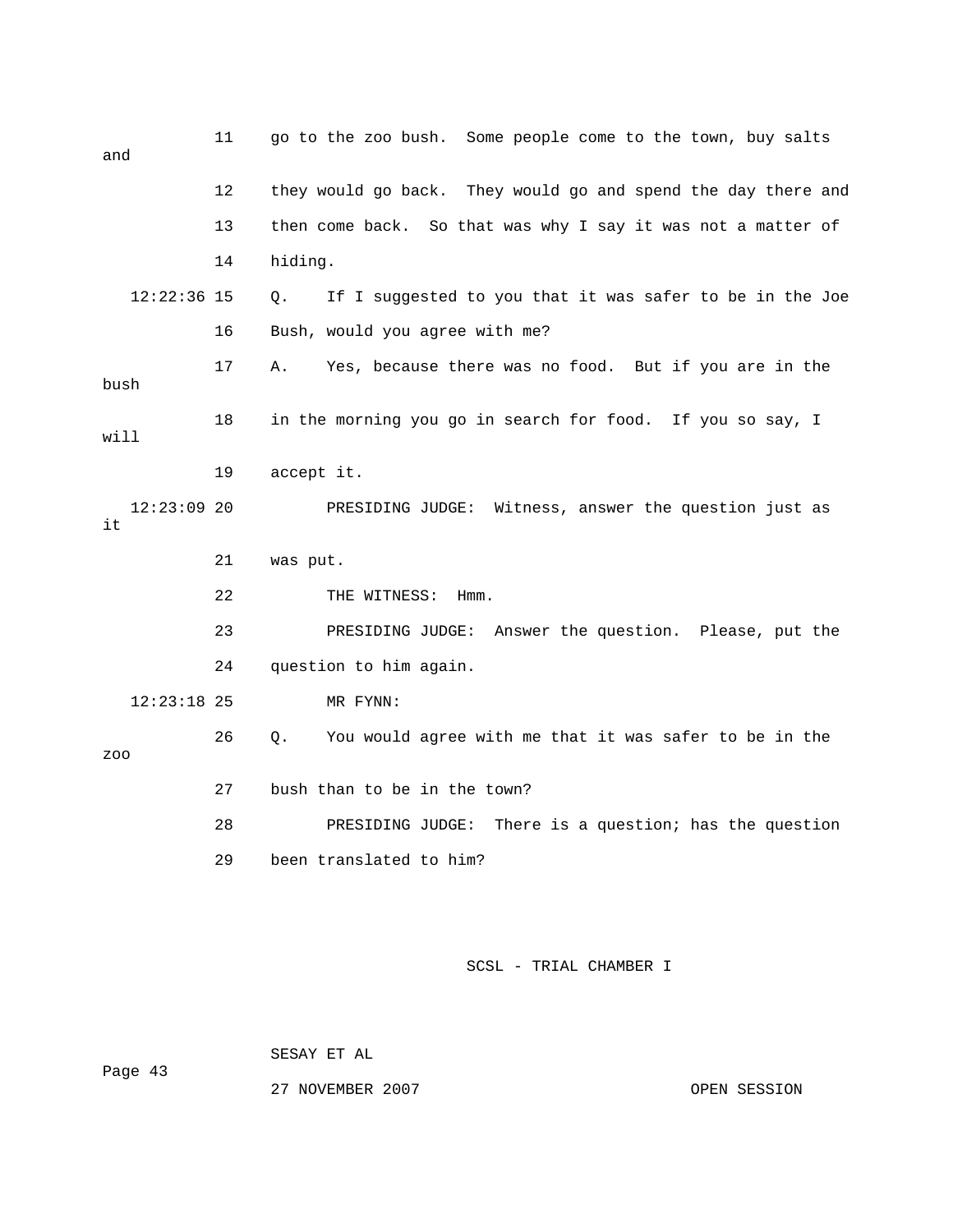1 THE INTERPRETER: Yes, Your Honours, we have given the 2 question. 3 THE WITNESS: I've heard the question very well. No human 4 being can afford to spend all of the time in the bush because if 12:24:26 5 we were so much in the town that is why some people had to go to 6 the bush. The town is more better to live than in the bush, but 7 in those times it was a time of difficulty, so most people were 8 in and out. 9 MR FYNN: 12:24:46 10 Q. Mr Witness -- 11 JUDGE BOUTET: Why, Mr Witness, would you go to Joe Bush 12 there? Why would you go there? What was the purpose? 13 THE WITNESS: It was because of the war. It was because of 14 the war. 12:25:00 15 MR FYNN: 16 Q. You were afraid of being in the town; am I correct? 17 A. Yes. Yes. We are afraid of being in the town. I answered 18 that. 19 Q. Would I also be correct that you would have had preferred 12:25:16 20 to live in a place where you did not need to go and hide in the 21 bush?

22 PRESIDING JUDGE: Mr Witness, look, answer the question.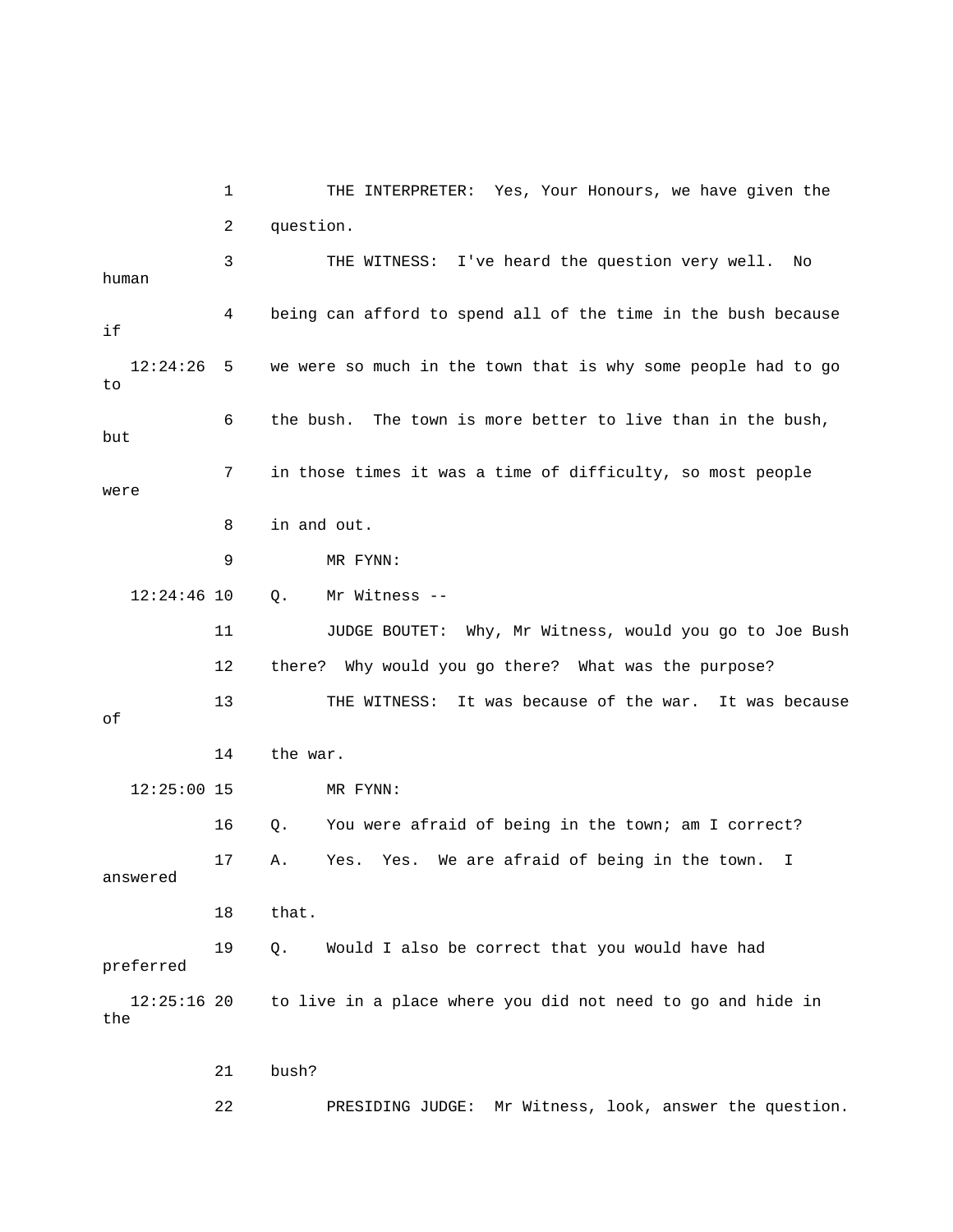23 Stop reflecting and answer the questions. I mean, it is a small 24 direct question. We all know what the Joe Bush, you know, was. 12:25:49 25 We have been told here. You yourself have said so. 26 THE WITNESS: I know that. Okay. If the question comes I 27 will answer it. 28 MR FYNN: 29 Q. My question, Mr Witness, was that civilians would have

SCSL - TRIAL CHAMBER I

 SESAY ET AL Page 44 27 NOVEMBER 2007 CPEN SESSION

 1 preferred to live in a place where there was no need to go and 2 hide in a zoo bush? 3 PRESIDING JUDGE: Mr Fynn, I get confused about this. Is 4 it a zoo bush? Is it a Joe Bush? What is it really? 12:26:31 5 MR FYNN: I am also confused. Sometimes I go Joe and 6 sometime I go zoo. 7 PRESIDING JUDGE: Mr Jordash, is it a Joe Bush? 8 Mr Cammegh, Mr Ogeto, I mean, can we know where? 9 MR JORDASH: I think it is both. 12:26:37 10 PRESIDING JUDGE: It's neither one, nor is it the other. 11 MR OGETO: I am lost just like you are, My Lord.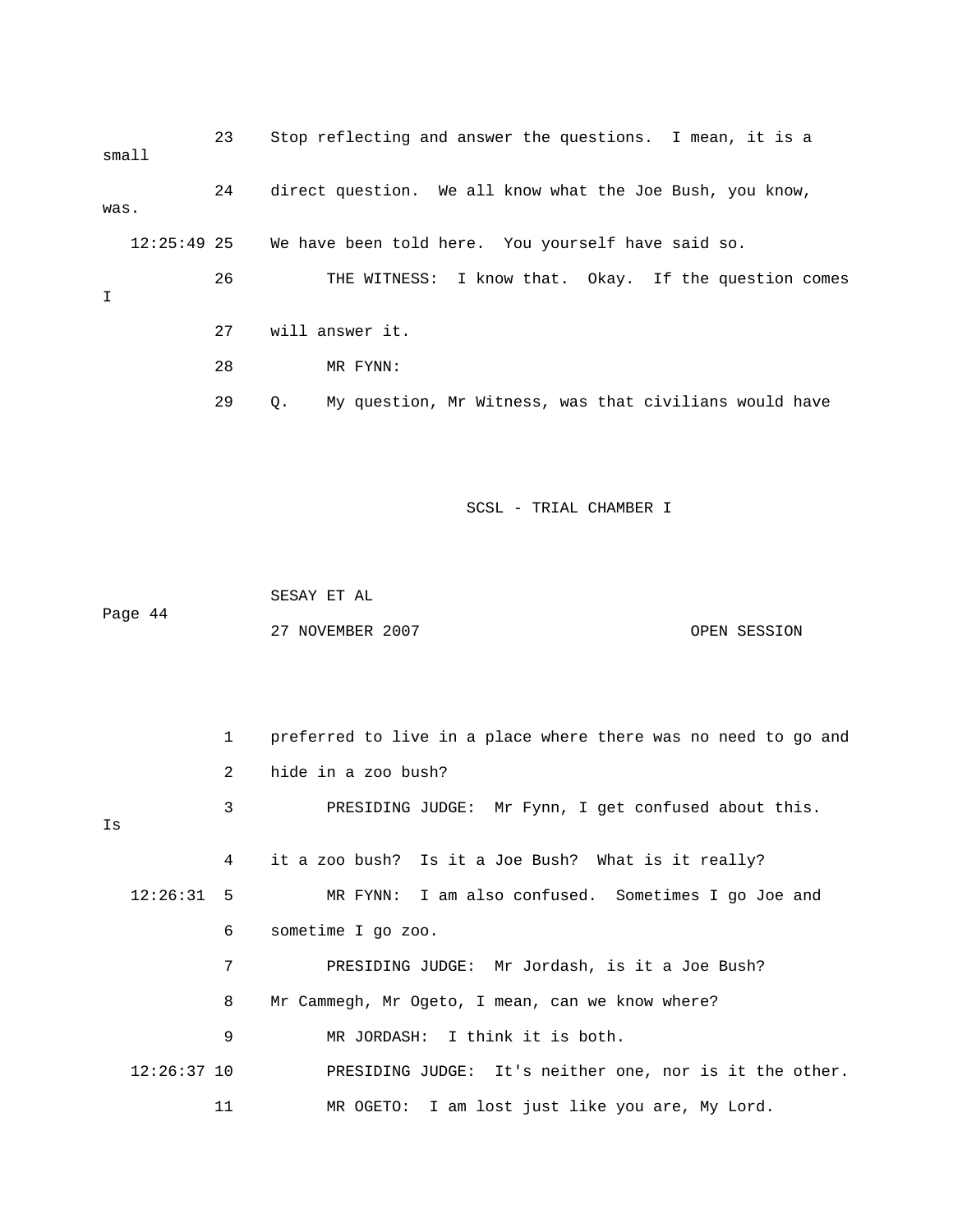|                                 | 12 | PRESIDING JUDGE: And I see that Mr Fynn himself is lost      |
|---------------------------------|----|--------------------------------------------------------------|
| off                             | 13 | because when he first asked the questions -- when he started |
|                                 | 14 | he started with a zoo bush, now he is back to a Joe Bush.    |
| $12:26:51$ 15                   |    | MR FYNN:<br>Yes, My Lord.                                    |
|                                 | 16 | PRESIDING JUDGE.<br>That is why I came in. So, I thought     |
|                                 | 17 | he's, as an indigene, he is in a better position, you know,  |
| appear                          | 18 | knowing the history of this and to guide us. It doesn't      |
|                                 | 19 | he is.                                                       |
| $12:27:07$ 20<br>pronounciation |    | My Lord, my understanding is that<br>MR FYNN:                |
|                                 |    |                                                              |
| It                              | 21 | does vary and some people say "vary" and "varise", My Lord.  |
|                                 | 22 | is one of those things. Zoo bush or --                       |
|                                 | 23 | PRESIDING JUDGE: Or Joe Bush.                                |
| Lord.                           | 24 | We all know what we are talking about, My<br>MR FYNN:        |
| $12:27:22$ 25                   |    | PRESIDING JUDGE: Or Joe Bush.                                |
|                                 | 26 | MR FYNN:<br>Or Joe or zoo, My Lord.                          |
|                                 | 27 | Is the "J" standing for "Joseph".<br>PRESIDING JUDGE:        |
|                                 | 28 | I would not wish to comment, My Lord.<br>MR FYNN:            |

 SESAY ET AL Page 45

27 NOVEMBER 2007 OPEN SESSION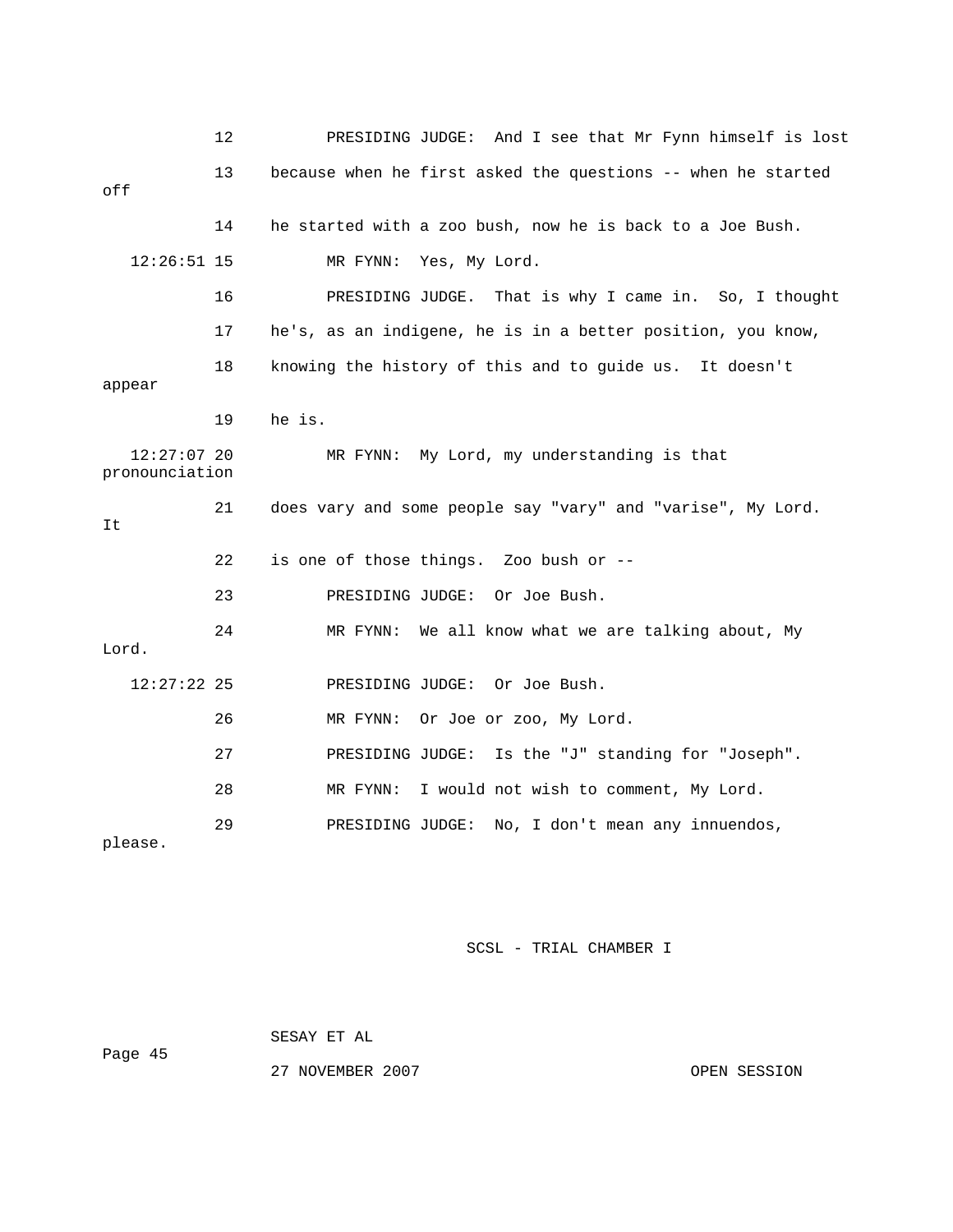1 MR FYNN: 2 Q. Now, Mr Witness, the question was that you would -- and not 3 only you -- but civilians generally would have preferred to live 4 in a place where they did not have the need to run and hide in a 12:27:52 5 zoo bush? 6 A. Yes. 7 Q. You would agree with me that crossing the river into Guinea 8 afforded civilians such an opportunity? 9 A. Yes. 12:28:32 10 Q. You would also agree with me that the RUF would not allow 11 civilians to freely cross the river into Guinea; am I correct? 12 A. No. 13 Q. You would agree with me, therefore, that the river crossing 14 was heavily guarded by the RUF? 12:29:05 15 JUDGE BOUTET: I'm sorry, Mr Fynn, I'm not sure of the 16 previous answer, if it is a -- I don't know whether that means a 17 "yes". I mean, the way the question was framed, I'm not sure 18 what the "no" means. 19 MR FYNN: My Lord -- 12:29:18 20 JUDGE BOUTET: If the "no" means that they are wherefore 21 not allowed or if the "no" means that they will allow it. 22 MR FYNN: 23 Q. Mr Witness, did you say the RUF will not allow civilians to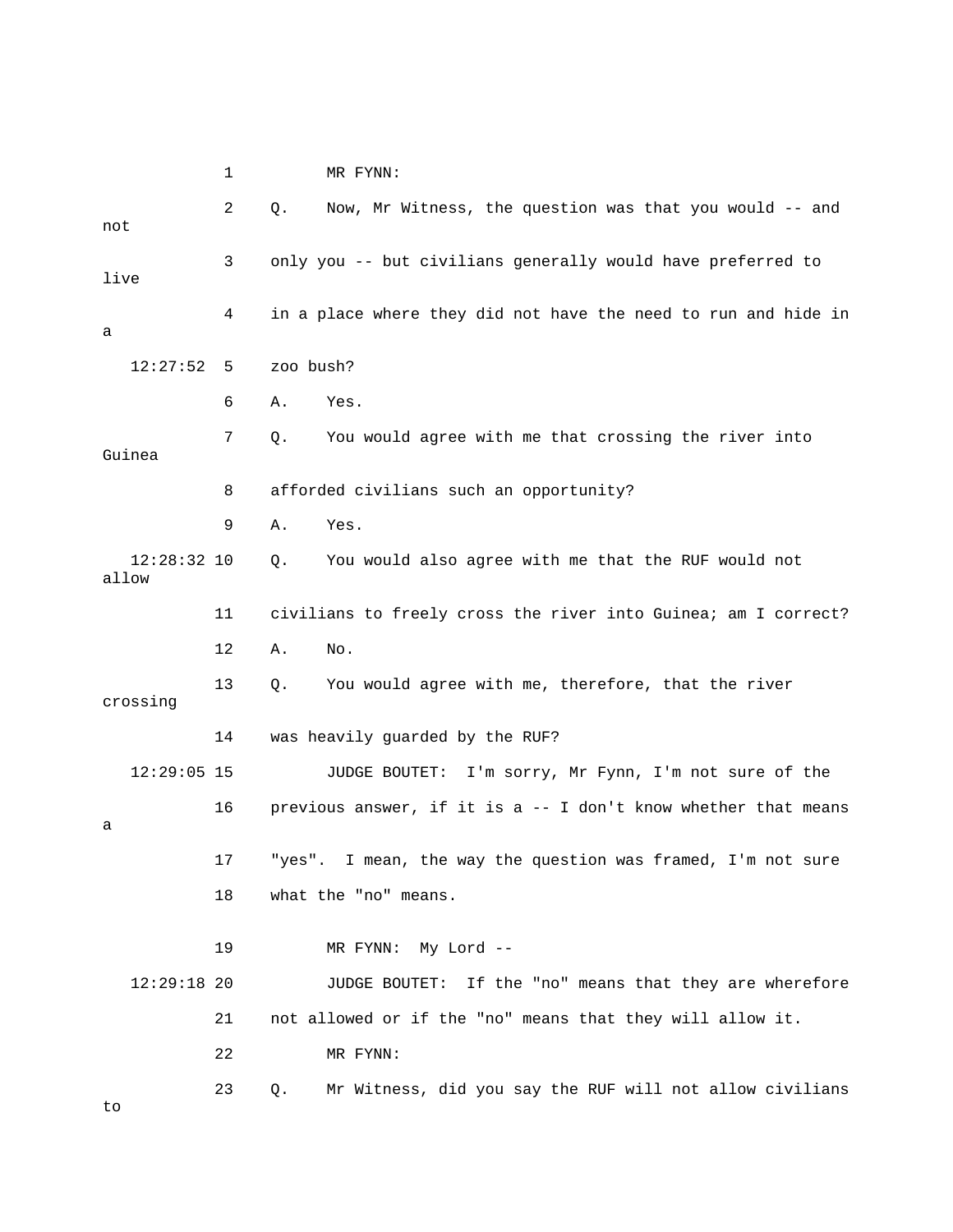24 freely cross the river into Guinea? 12:29:40 25 A. We went to do business at the riverside, but did not allow 26 you to cross the river. At that time no one was thinking of 27 crossing the river. We were okay in the territory where we were 28 at the moment, talking about the time frame, the thing which we 29 are talking. The years you have talked about, these are the

SCSL - TRIAL CHAMBER I

 SESAY ET AL Page 46 27 NOVEMBER 2007 CPEN SESSION

 2 Q. So your testimony is that even though you got to the river, 3 civilians were not anxious to cross; they were satisfied where 4 they were? 12:30:26 5 A. Yes. 6 Q. Mr Witness, I would suggest to you that, in fact, many 7 Sierra Leoneans did cross the river into Guinea and became 8 refugees there; did you know about that? 9 A. Yes, I knew of that. 12:30:56 10 Q. Mr Witness, the border crossing was very heavily guarded;

11 am I correct?

1 answers I'm giving.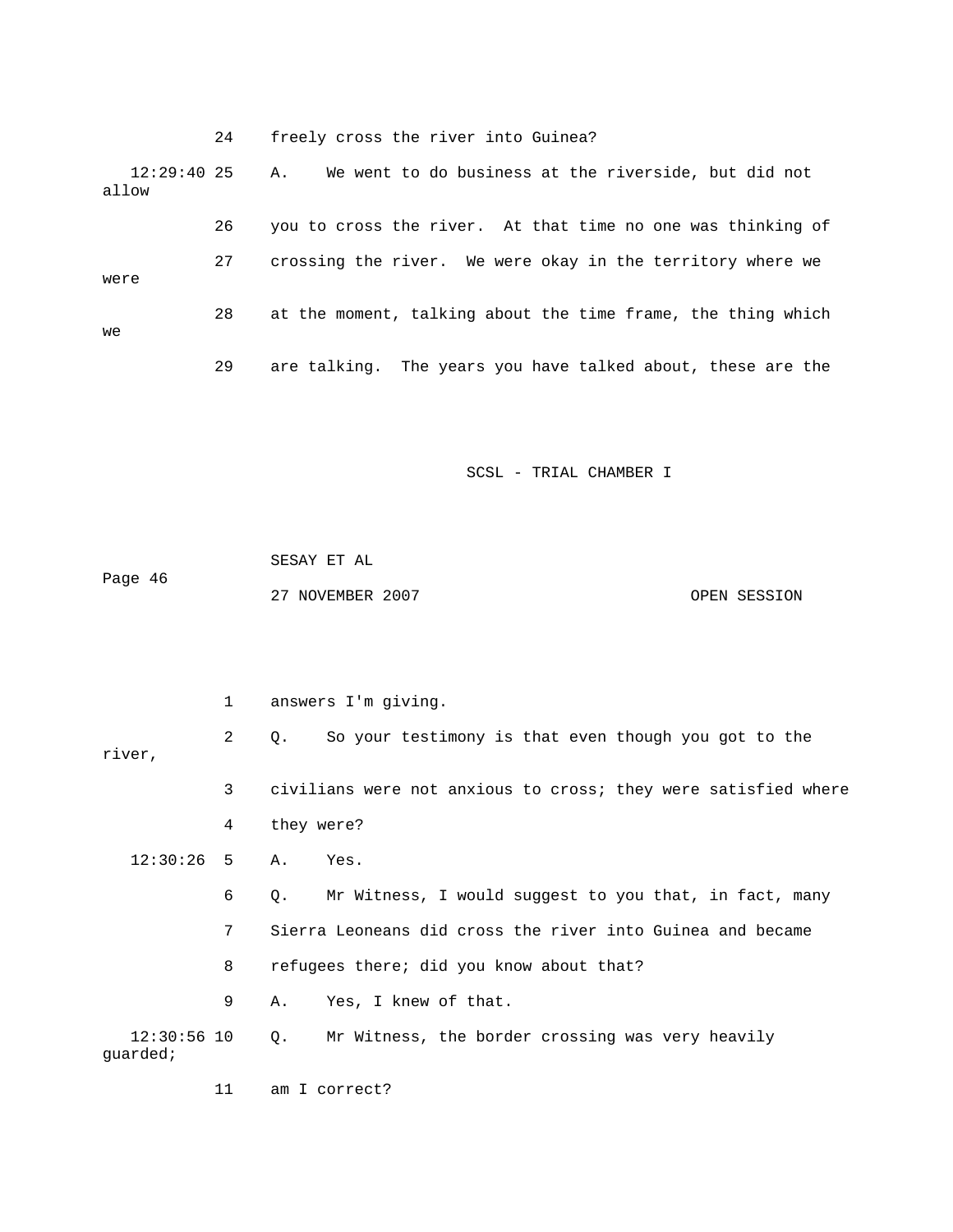| I                    | 12 | Α.    | When I was over there? Whether heavily guarded or not,         |
|----------------------|----|-------|----------------------------------------------------------------|
|                      | 13 |       | was not there, so I cannot say anything much.                  |
| not                  | 14 |       | PRESIDING JUDGE: So you do not know, just say you do           |
| $12:31:31$ 15        |    | know. |                                                                |
|                      | 16 |       | THE WITNESS: No, no. No, I don't know.                         |
|                      | 17 |       | MR FYNN:                                                       |
| the                  | 18 | Q.    | Mr Witness, did you not tell the Court that you went to        |
|                      | 19 |       | riverside at least once a week?                                |
| $12:31:50$ 20        |    | Α.    | I said it. Talking about a time frame you are talking          |
| came                 | 21 |       | about, we were doing business at the riverside.<br>We went and |
|                      | 22 | back. |                                                                |
| guarded?             | 23 | Q.    | And when you went there, did you find it heavily               |
|                      | 24 | Α.    | Apart from those of us who went there and came back, who       |
| $12:32:22$ 25<br>who |    |       | went to transact our business, I did not see any other person  |
|                      | 26 |       | was just there to guard that place. I did not see that.        |
| correct?             | 27 | Q.    | But you went to the river under heavy guard; am I              |
|                      | 28 | Α.    | We just don't go there on our own.<br>Yes.                     |
| to                   | 29 | Q.    | And the guards were there to protect the goods and also        |

 SESAY ET AL Page 47

27 NOVEMBER 2007 CPEN SESSION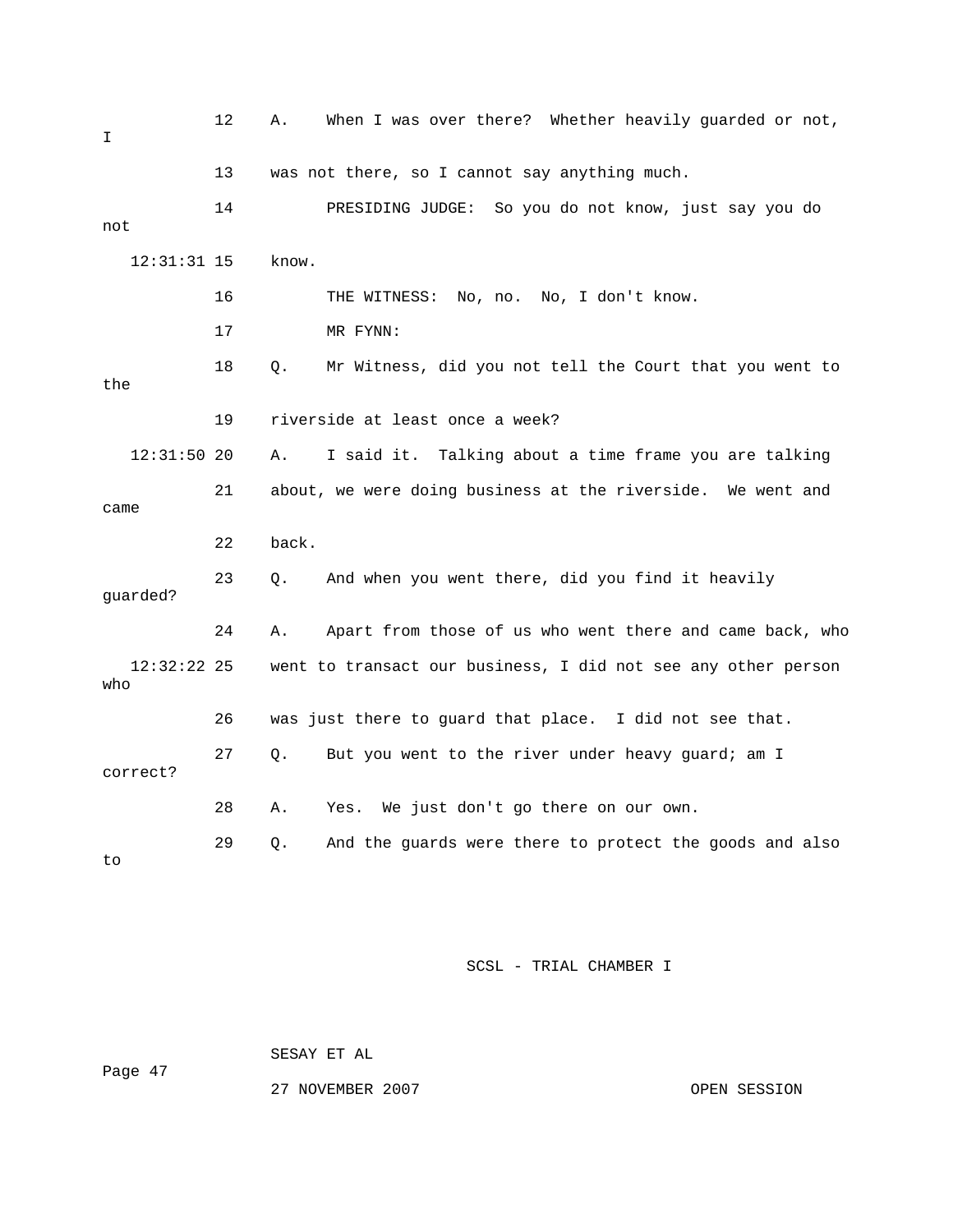|                        | 1   |            | prevent civilians from running away; am I correct?            |
|------------------------|-----|------------|---------------------------------------------------------------|
|                        | 2   | Α.         | They were there to protect us, because that was the           |
|                        | 3   |            | riverside and we were civilians, we were going there, so they |
|                        | 4   |            | were there to keep watch, an eye over us, until we came back. |
| 12:33:44<br>much       | - 5 |            | But I cannot say what was on a man's mind, so I cannot say    |
|                        | 6   |            | about that.                                                   |
|                        | 7   | Q.         | They were there to keep an eye on you so that you would       |
|                        | 8   | come back. |                                                               |
|                        | 9   | Α.         | Yes.                                                          |
| $12:33:58$ 10<br>back? |     | Q.         | But could you get to the river and decide not to come         |
|                        | 11  | Α.         | No, that won't happen.                                        |
| am                     | 12  | Q.         | That won't happen. They would ensure that you returned;       |
|                        | 13  | I correct? |                                                               |
|                        | 14  | Α.         | Yes, you will return.                                         |
| $12:34:27$ 15          |     | Q.         | Mr Witness, did you ever visit Mr Sesay's home?               |
|                        | 16  | Α.         | Yes, I went there.                                            |
|                        | 17  | Q.         | And $--$                                                      |
|                        | 18  |            | PRESIDING JUDGE: Home, what home?                             |
|                        | 19  |            | MR FYNN: In Giema, My Lord.                                   |
| $12:34:50$ 20          |     |            | PRESIDING JUDGE:<br>In Giema?                                 |
|                        | 21  |            | MR FYNN: Yes, My Lord.                                        |
|                        | 22  |            | PRESIDING JUDGE: I would prefer his "house" or his            |
|                        | 23  |            | "residence".                                                  |
|                        | 24  |            | MR FYNN:                                                      |
| $12:34:59$ 25          |     | Q.         | Did you visit his residence?                                  |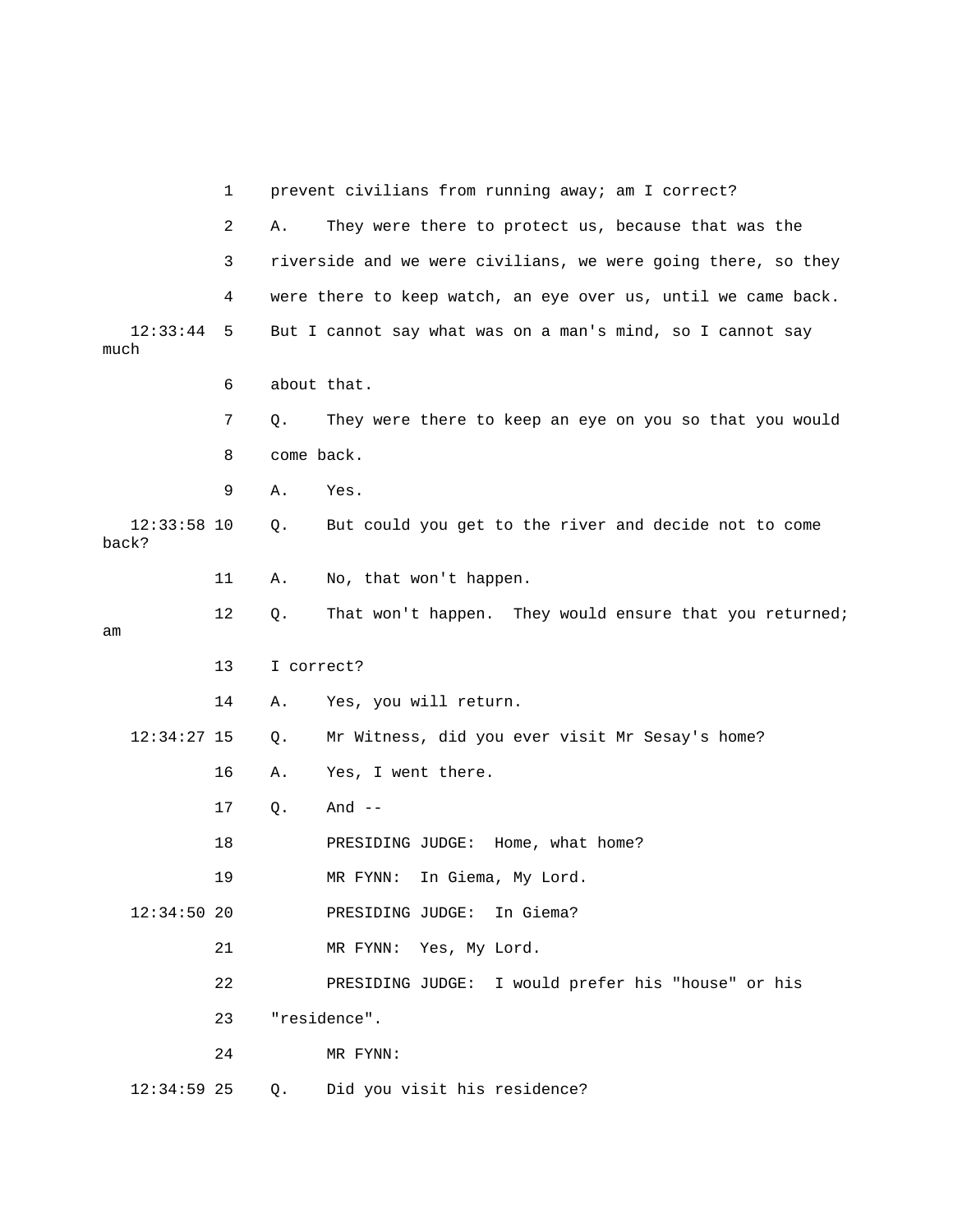- 26 PRESIDING JUDGE: And you precise in Giema, yes.
- 27 MR FYNN:
- 28 Q. In Giema.
- 29 A. Yes, I went there.

 SESAY ET AL Page 48 27 NOVEMBER 2007 CPEN SESSION

| children;              | $\mathbf{1}$   | Q.   | And did you notice children there, other than his             |
|------------------------|----------------|------|---------------------------------------------------------------|
|                        | $\overline{2}$ |      | his biological children, that is? You saw children there, did |
|                        | 3              | you? |                                                               |
|                        | 4              | Α.   | Yes, I saw children there.                                    |
| 12:35:44               | 5              | Q.   | Many children; not so?                                        |
|                        | 6              | Α.   | Yes.                                                          |
|                        | 7              | Q.   | And is it also true that Mr Sesay went around with some       |
|                        | 8              |      | small boys; he went around town with some small boys?         |
|                        | 9              | Α.   | The town, I did not see him with small boys in the town,      |
| $12:36:00$ 10<br>small |                |      | going around the town with small boys. I did not see any      |
|                        | 11             |      | boy with him.                                                 |
| around                 | 12             | Q.   | You've never seen Mr Sesay in town with small boys            |
|                        | 13             | him? |                                                               |
|                        | 14             | Α.   | No.                                                           |
| $12:36:23$ 15          |                | Q.   | But you would see him with his bodyguards; am I correct?      |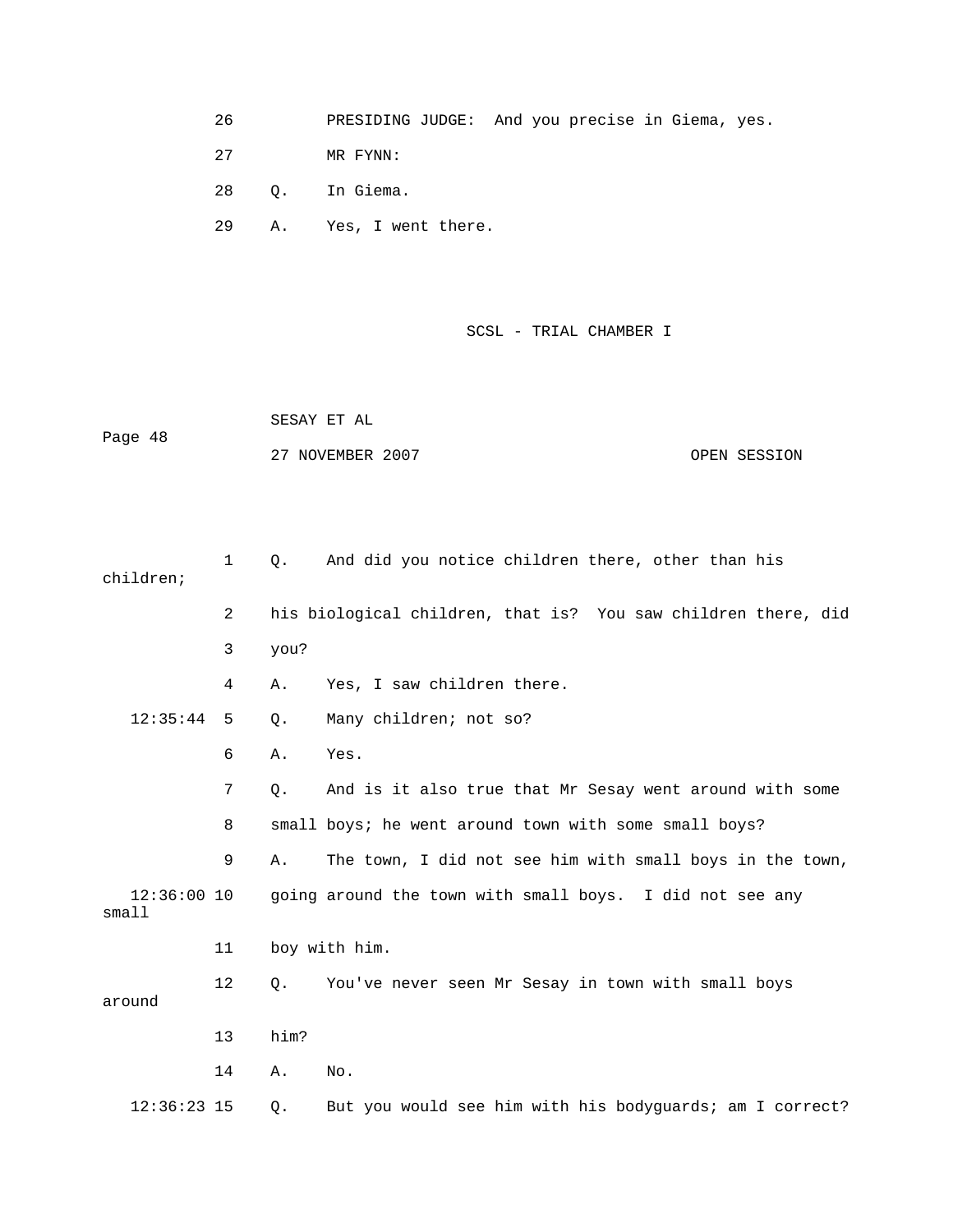|               | 16 | Α.          | Yes.                                                         |
|---------------|----|-------------|--------------------------------------------------------------|
|               | 17 | Q.          | And the bodyguards were armed; am I correct?                 |
|               | 18 | Α.          | Yes.                                                         |
| were,         | 19 | Q.          | I would suggest to you that some of those bodyguards         |
| $12:36:43$ 20 |    |             | in fact, boys aged 10, 11 and 12?                            |
|               | 21 | Α.          | No.                                                          |
| were          | 22 | Q.          | Now, Mr Sesay did have armed men with him in Giema who       |
|               | 23 |             | under his command; am I correct?                             |
|               | 24 | Α.          | Yes.                                                         |
| $12:37:27$ 25 |    | Q.          | Now, I would also suggest to you that among those armed      |
|               | 26 |             | men, those RUF men who were in the town in Giema, there were |
|               | 27 |             | small boys aged 10, 11 and 12 or thereabouts?                |
|               | 28 | Α.          | I did not see that. The ones I saw, 15 years, 16, those      |
|               | 29 |             | are the boys I saw.                                          |
|               |    |             | SCSL - TRIAL CHAMBER I                                       |
| Page 49       |    | SESAY ET AL | 27 NOVEMBER 2007<br>OPEN SESSION                             |
|               | 1  | Q.          | So you only saw boys who were 15 years and 16 years?         |
|               | 2  | Α.          | I said ones who were with him, the bodyguards, some<br>No.   |
| оf            |    |             |                                                              |
| them          | 3  |             | them were 25; some of them I can estimate 30 years; some of  |

4 were married men; some of them are married men who were around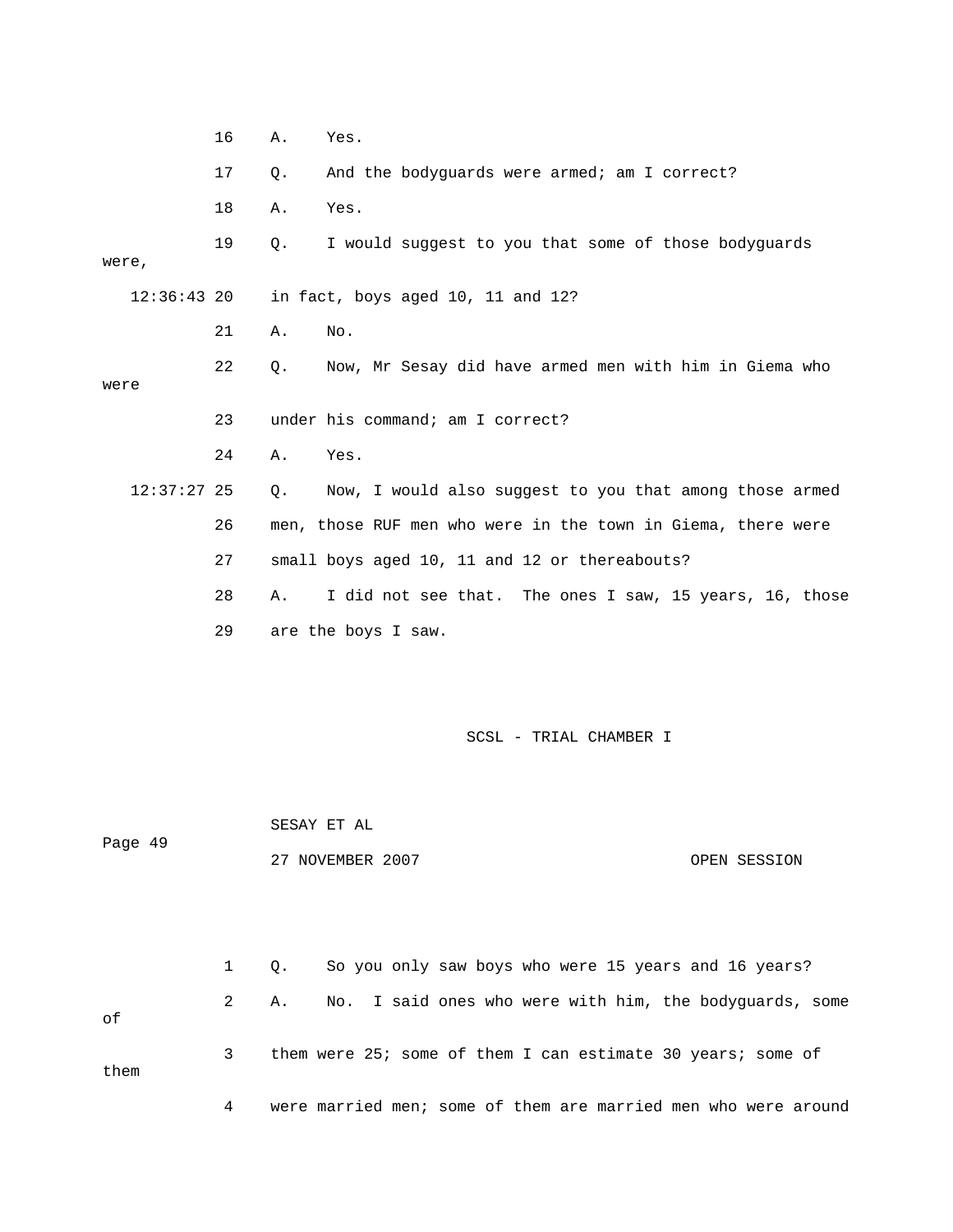12:38:28 5 him. I did not see any small boy.

| those                 | 6  | Well, I heard you the first time when you spoke about<br>Q.        |
|-----------------------|----|--------------------------------------------------------------------|
| few                   | 7  | who were married men. I wish to refer to your reference, a         |
| boys                  | 8  | seconds ago, to boys who were 15 and 16. When you mentioned        |
|                       | 9  | who were 15 and 16, what did you mean?                             |
| $12:38:50$ 10         |    | You asked me whether he had children at home.<br>Α.<br>No.<br>What |
|                       | 11 | about in the town? Did he have little boys around him?<br>I did    |
|                       | 12 | not see small boys around him. That was what I told you.<br>You    |
|                       | 13 | said what about the bodyguards? I said some of them, they are      |
|                       | 14 | 25, and some of them they are 30, and I said most of them are      |
| $12:39:13$ 15<br>What |    | even married men. When you asked me, that was what I said.         |
|                       | 16 | you said is not what I said.                                       |
|                       | 17 | PRESIDING JUDGE: Hold it. Hold on. What you said,                  |
|                       | 18 | Mr Witness, is that they asked you whether Mr Sesay had some       |
|                       | 19 | armed men who he controlled in Giema. You said "yes".<br>They      |
| $12:39:39$ 20         |    | asked you whether --                                               |
|                       | 21 | THE WITNESS:<br>Yes.                                               |
|                       | 22 | PRESIDING JUDGE: -- among those armed men there were               |
| 15                    | 23 | children.<br>You said what you saw was only those who were about   |
|                       | 24 | or 16 years. I got that on the record too.                         |
| $12:40:06$ 25         |    | THE WITNESS:<br>No.                                                |
|                       | 26 | MR FYNN:                                                           |
| or                    | 27 | Mr Witness, are you now suggesting that you never saw 15<br>Q.     |
|                       | 28 | 16-year old boys in Giema?                                         |
|                       | 29 | PRESIDING JUDGE:<br>That should not be the question.               |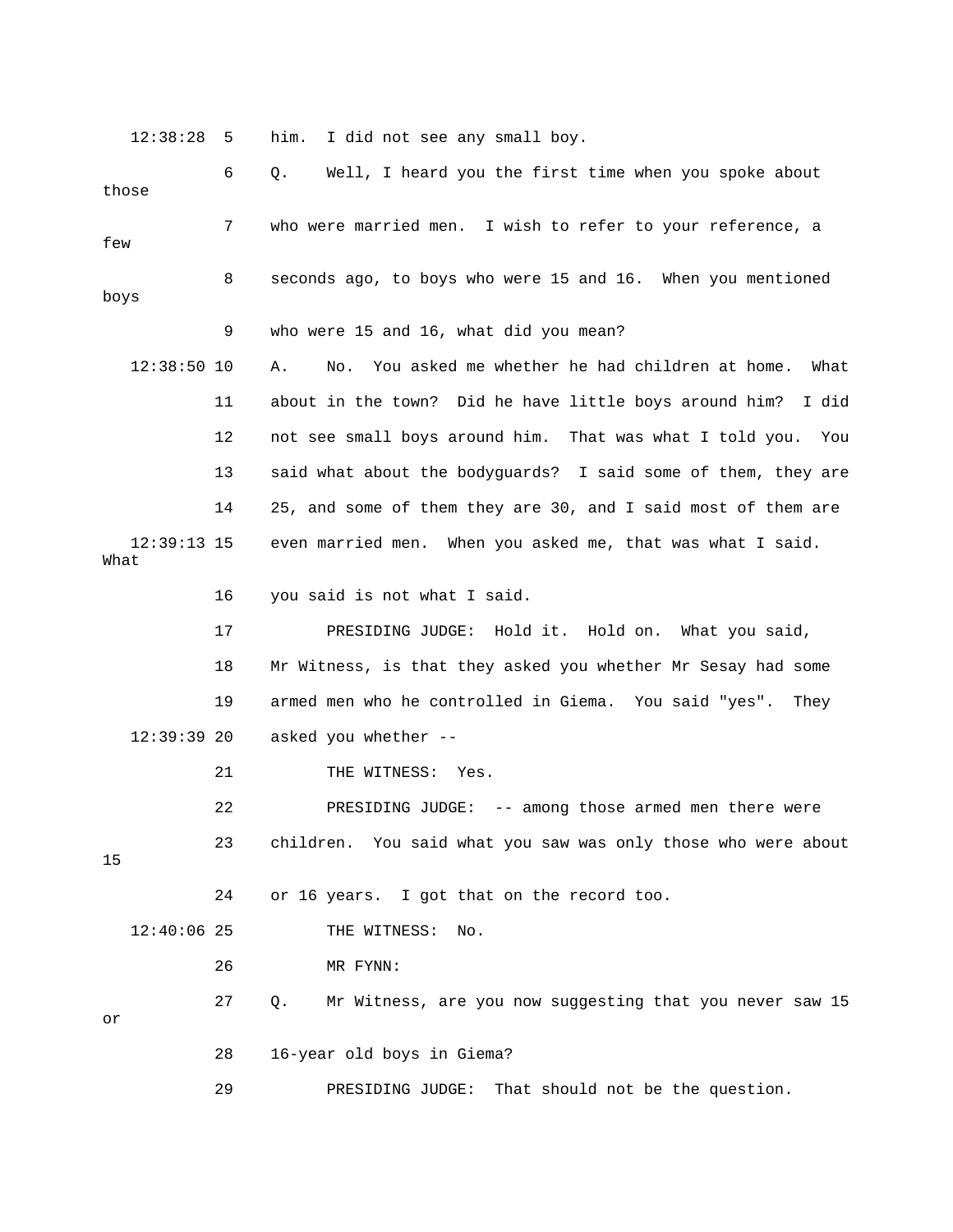| Page 50       |    | SESAY ET AL                                                 |  |
|---------------|----|-------------------------------------------------------------|--|
|               |    | 27 NOVEMBER 2007<br>OPEN SESSION                            |  |
|               |    |                                                             |  |
|               |    |                                                             |  |
| wider         | 1  | MR FYNN: My Lord, it's a launching pad, sir, it is a        |  |
|               | 2  | question.                                                   |  |
|               | 3  | PRESIDING JUDGE:<br>There $--$                              |  |
|               | 4  | It is a wider question.<br>MR FYNN:                         |  |
| 12:40:29      | 5  | PRESIDING JUDGE: -- there were many 15 and 16-year old      |  |
|               | 6  | children --                                                 |  |
|               | 7  | I would now --<br>MR FYNN:                                  |  |
|               | 8  | PRESIDING JUDGE: -- in Giema, certainly, like you would     |  |
|               | 9  | expect in any village.                                      |  |
| $12:40:37$ 10 |    | MR FYNN:<br>I stand guided by Your Lordship, My Lord.       |  |
|               | 11 | PRESIDING JUDGE: Place it within the context.               |  |
| would         | 12 | MR FYNN:<br>I was hoping that when he answers that, we      |  |
| would         | 13 | work downwards and then it would be clearer, My Lord, but I |  |
|               | 14 | take Your Lordship's guidance on this.                      |  |
| $12:40:55$ 15 |    | PRESIDING JUDGE:<br>Yes.                                    |  |
|               | 16 | MR FYNN:                                                    |  |
| among         | 17 | Now, Mr Witness, did you see any 15 or 16-years olds<br>Q.  |  |
|               | 18 | the RUF in Giema?                                           |  |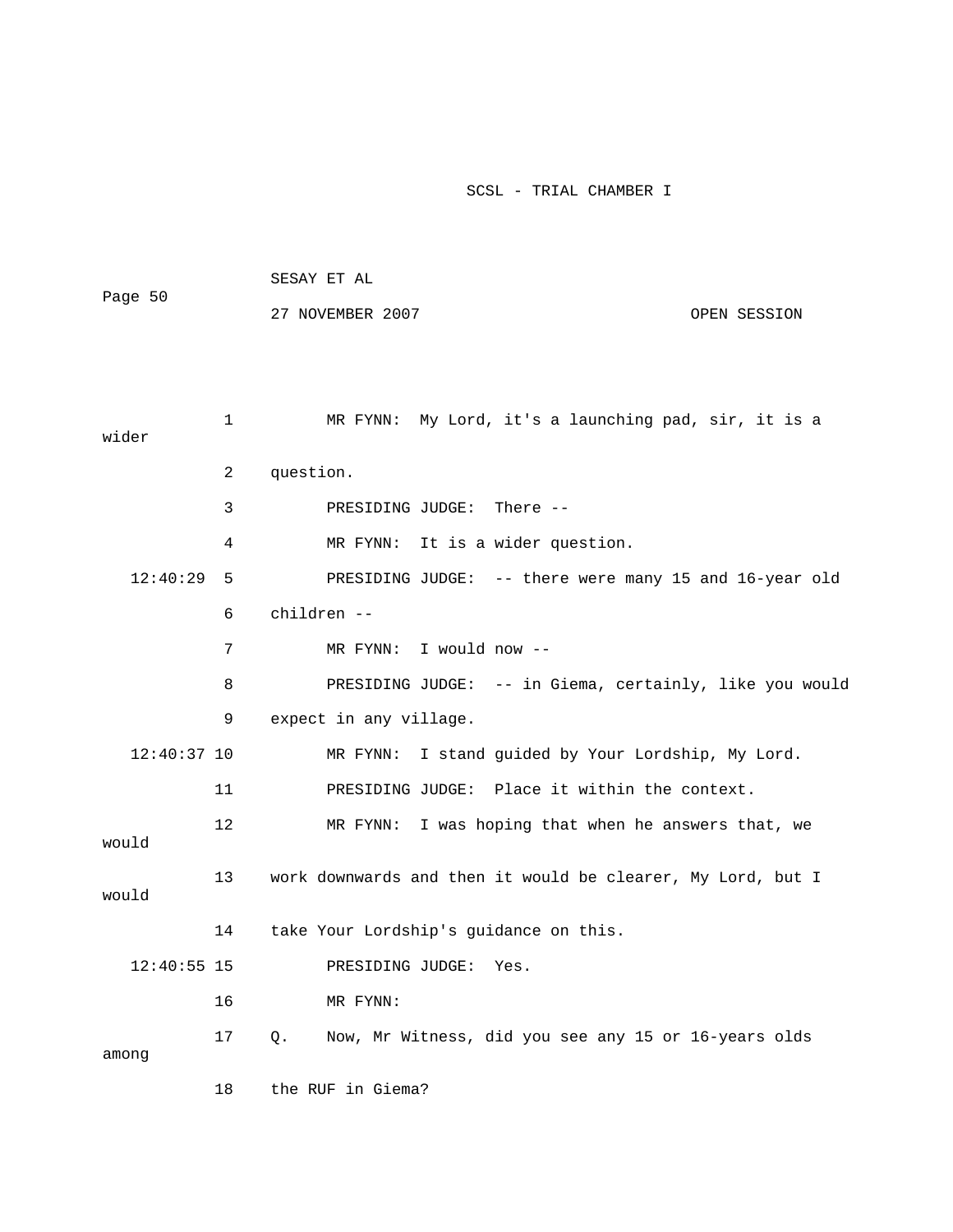|                       | 19 | Α.        | No, no.                                                        |
|-----------------------|----|-----------|----------------------------------------------------------------|
| $12:41:22$ 20<br>than |    | Q.        | Is it your testimony that all RUF in Giema were older          |
|                       | 21 | 16 years? |                                                                |
|                       | 22 | Α.        | Yes, the ones I knew and saw.                                  |
|                       | 23 | Q.        | But did you hear about 15, 16-year olds being members of       |
|                       | 24 | the RUF?  |                                                                |
| $12:41:53$ 25         |    | Α.        | Whether I heard of it?                                         |
|                       | 26 | Q.        | Whether you heard of it.                                       |
|                       | 27 | Α.        | I did not hear of it.                                          |
| to                    | 28 | Q.        | Mr Witness, did you lose any relations -- sorry to come        |
|                       | 29 |           | a personal level -- did you lose any relations during the war? |

 SESAY ET AL Page 51 27 NOVEMBER 2007 OPEN SESSION

 1 A. Yes, I lost my people. 2 Q. And am I correct that some people whom you lost you only 3 heard about their deaths after the war? 4 A. They died during the war. 12:43:07 5 Q. Yes, I agree some of your relations may have died during 6 the war. My question is whether, in fact, some people who may 7 have died during the war you did not get to know that they had 8 died until much later?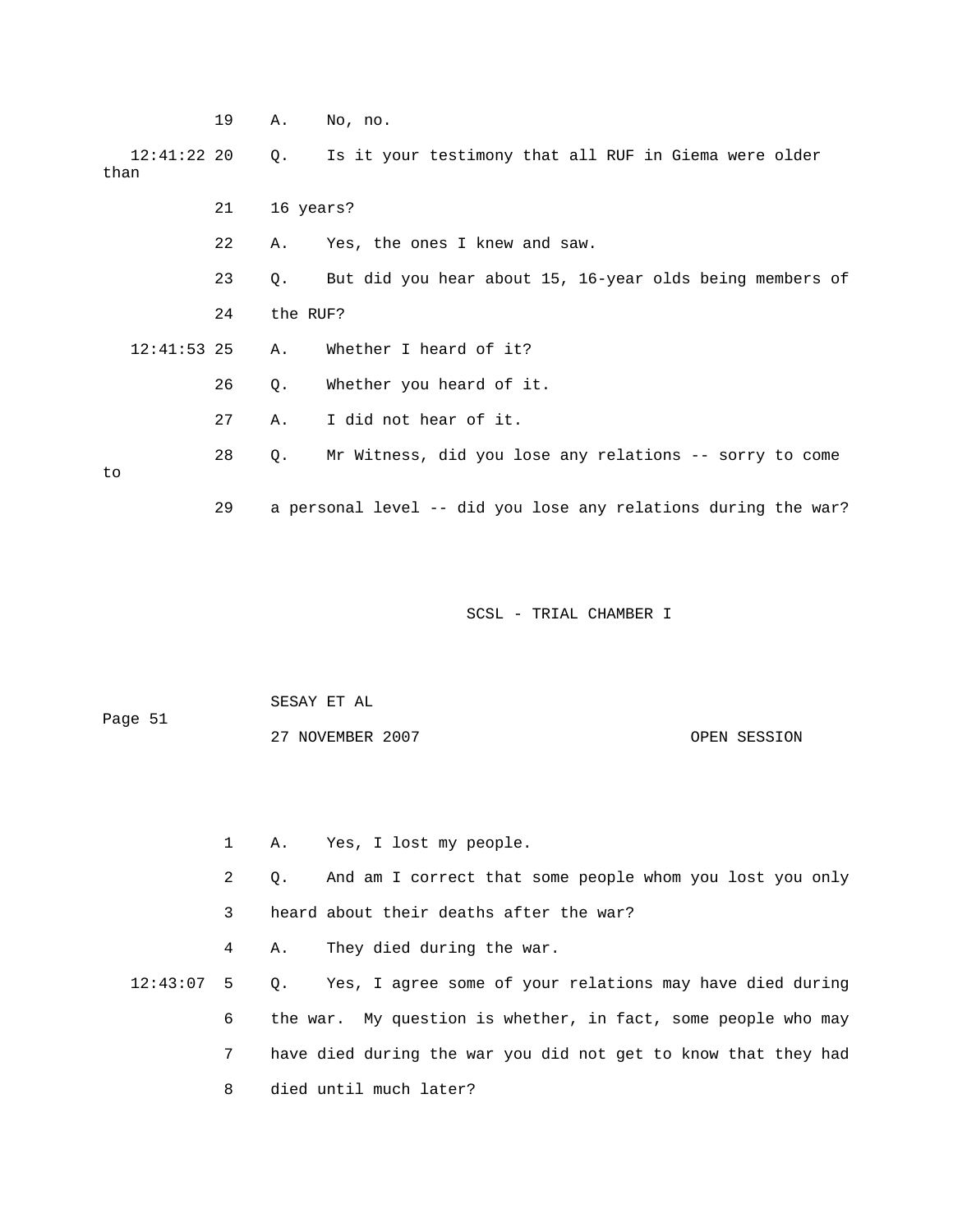|               | 9  | Most of them who died I did not know of it except<br>Α.<br>Yes. |
|---------------|----|-----------------------------------------------------------------|
| $12:43:37$ 10 |    | after the end of the war, then people came back and they were   |
|               | 11 | telling us.                                                     |
| all           | 12 | So you could not have attended the funeral or burial of<br>Q.   |
|               | 13 | your relations who died during the war?                         |
|               | 14 | No, I did not go there.<br>Α.                                   |
| $12:44:04$ 15 |    | You would agree with me -- you would agree with me that<br>Q.   |
|               | 16 | some people who died were buried without any ceremony at all    |
|               | 17 | during the war?                                                 |
| particular    | 18 | I cannot explain that, because people died in a<br>Α.           |
| ceremonies    | 19 | place, probably they might have died in a place where           |
| $12:44:42$ 20 |    | were conducted -- were performed. Some people died in Guinea;   |
| left          | 21 | some died in Liberia; those of my family members. Those who     |
| any           | 22 | and came, they said they did some things. I cannot give you     |
|               | 23 | explanation about that because I was not there.                 |
|               | 24 | Mr Witness, you would agree with me that you share<br>Q.        |
| $12:45:00$ 25 |    |                                                                 |
|               |    | relations with one Aruma Fatoma; am I correct?                  |
|               | 26 | Go over that again; I did not understand it properly.<br>Α.     |
|               | 27 | You and one Aruma Fatoma, you have the same relatives?<br>Q.    |
|               | 28 | Yes, yes, we are relatives.<br>Α.                               |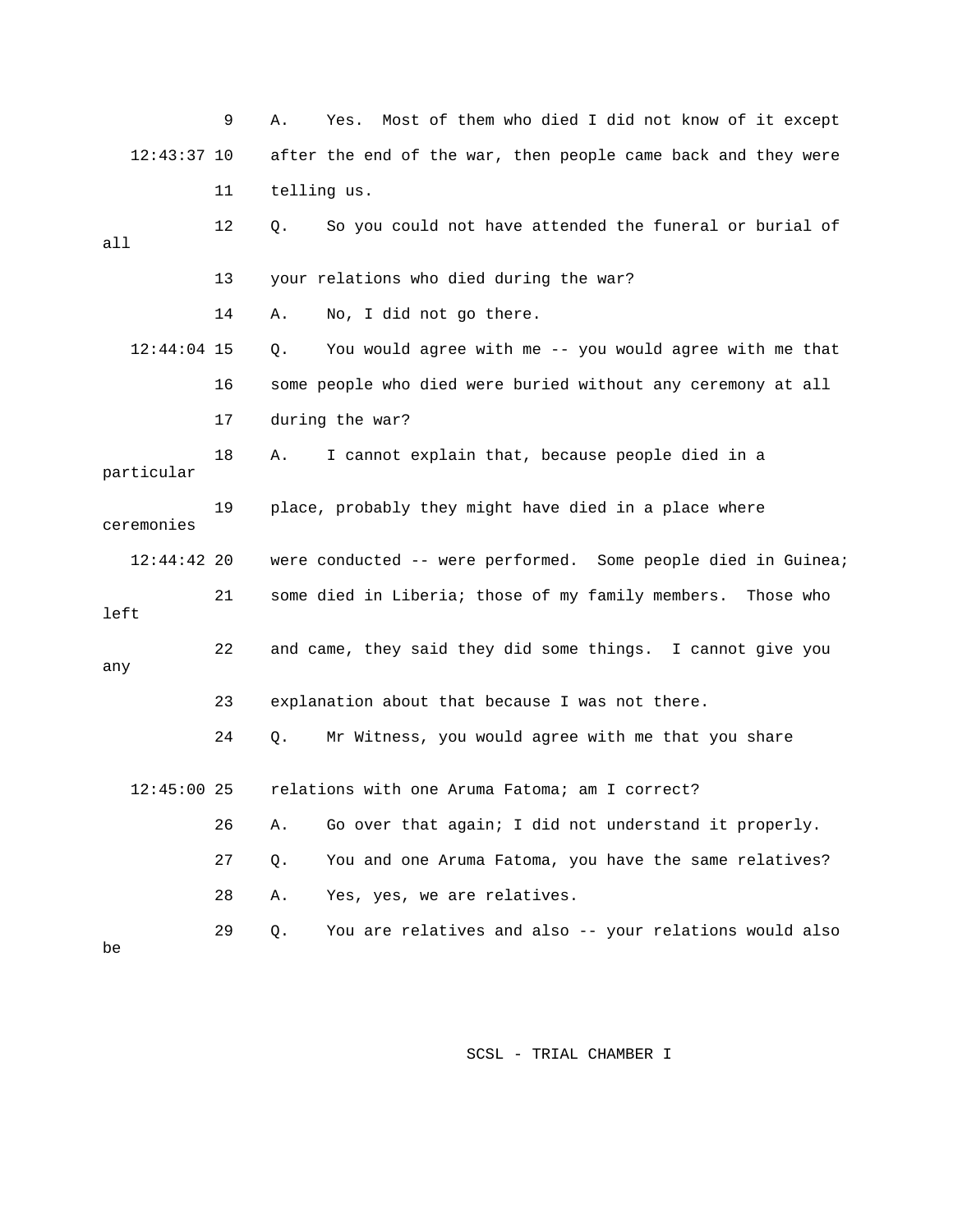|               |              | SESAY ET AL                                                  |
|---------------|--------------|--------------------------------------------------------------|
| Page 52       |              | 27 NOVEMBER 2007<br>OPEN SESSION                             |
|               |              |                                                              |
|               |              |                                                              |
|               | $\mathbf{1}$ | his relations?                                               |
|               | 2            | Α.<br>Yes.                                                   |
|               | 3            | Q.<br>Thank you very much, Mr Witness.                       |
|               | 4            | MR FYNN: My Lords, that would be all for the witness.        |
| 12:45:47      | 5            | Thank you.                                                   |
|               | 6            | PRESIDING JUDGE: Yes, Mr Jordash.                            |
|               | 7            | MR JORDASH: If I may?                                        |
|               | 8            | PRESIDING JUDGE: You want re-examination?                    |
|               | 9            | MR JORDASH: Yes, please, just one or two questions.          |
| $12:46:34$ 10 |              | RE-EXAMINATION BY MR JORDASH:                                |
| that          | 11           | The counsel for the Prosecution have suggested to you<br>Q.  |
| not           | 12           | civilians all wanted to leave and travel to Guinea, but were |
|               | 13           | permitted --                                                 |
|               | 14           | PRESIDING JUDGE: No, no, that was not the suggestion.        |
| $12:47:00$ 15 |              | That's right. The question was that they<br>JUDGE BOUTET:    |
|               | 16           | were "all".                                                  |
|               | 17           | PRESIDING JUDGE: No, not all.                                |
| $12:47:08$ 20 | 18           | MR JORDASH: It is a suggestion --                            |
|               | 19           | PRESIDING JUDGE:<br>No.                                      |
|               |              | MR JORDASH: -- because the Prosecution.                      |
|               | 21           | JUDGE BOUTET: Well, it was many. The suggestion was          |
| given         | 22           | before that many Sierra Leoneans crossed to Guinea at some   |
|               | 23           | time and became refugees.                                    |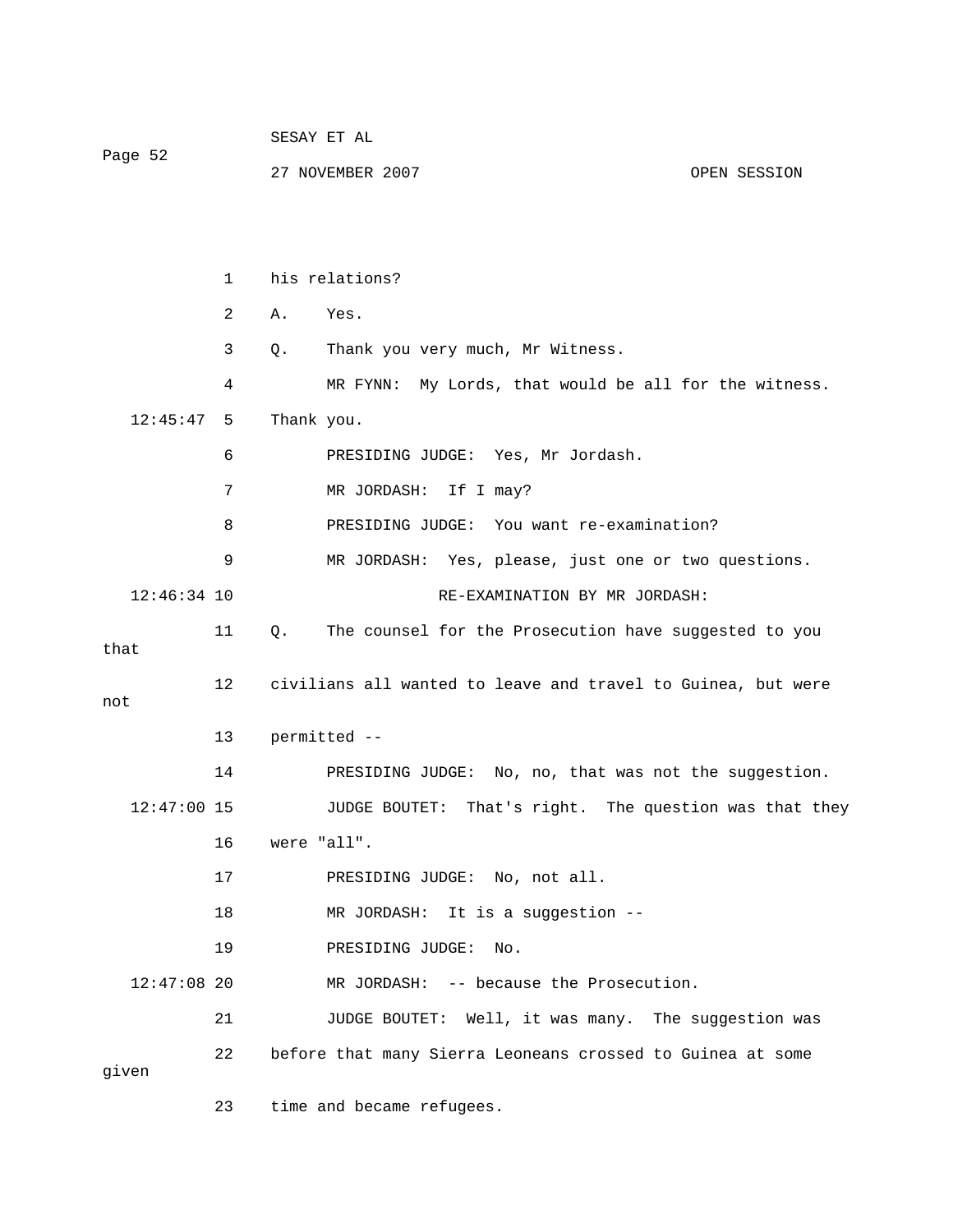24 PRESIDING JUDGE: Became refugees.

12:47:17 25 MR JORDASH: Yes.

 26 JUDGE BOUTET: And then he followed up with some other 27 questions of that nature, but not that "all" were trying to go 28 across.

29 PRESIDING JUDGE: No.

SCSL - TRIAL CHAMBER I

```
 SESAY ET AL 
Page 53 
            27 NOVEMBER 2007 CPEN SESSION
```
 1 MR JORDASH: Well, that's the overall suggestion from the 2 series of questions asked by my learned friend. Then my learned 3 friend asked -- 4 JUDGE BOUTET: That is not my understanding of these 12:47:34 5 questions, so -- 6 MR JORDASH: Well, it -- 7 PRESIDING JUDGE: It wasn't mine either. 8 MR JORDASH: Well, it certainly is mine, from the way that 9 my learned friend put the series of questions. The premise is 12:47:57 10 that the Prosecution wish to -- perhaps, the interpreter could 11 cut off the interpretation to the witness. 12 PRESIDING JUDGE: Yes. Can you cut off the interpretation?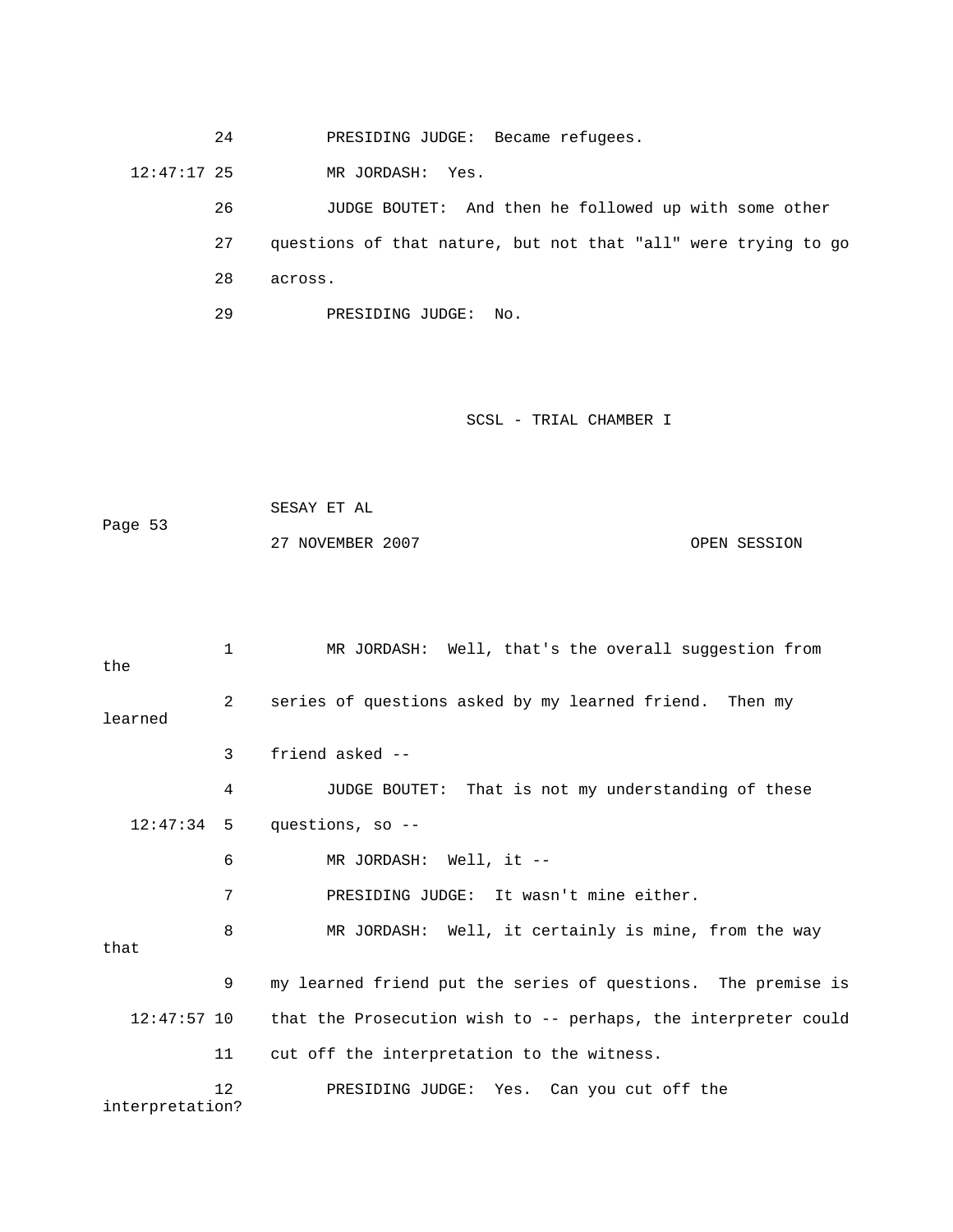13 THE INTERPRETER: Your Honours, we are not interpreting 14 this.

12:48:03 15 PRESIDING JUDGE: All right.

16 MR JORDASH: The --

 17 PRESIDING JUDGE: That is a wonderful initiative from the

18 cabin.

 19 MR JORDASH: But the series of questions is designed to 12:48:13 20 buttress the Prosecution's theory or proposition that civilians

21 had no choice but to remain in Kailahun.

22 PRESIDING JUDGE: And they were captives.

 23 MR JORDASH: That they were captives. My learned friend 24 started with the question as to whether civilians would have 12:48:32 25 preferred not to hide in the zoo bush, and whether civilians 26 would have preferred to be able to cross into Guinea. There was

> 27 no qualification there, when my learned friend put these 28 questions concerning some of the civilians, there was no

29 qualification put at all. The proposition was that civilians

### SCSL - TRIAL CHAMBER I

| Page 54 | SESAY ET AL      |              |
|---------|------------------|--------------|
|         | 27 NOVEMBER 2007 | OPEN SESSION |

1 wanted, all of them, to leave Kailahun.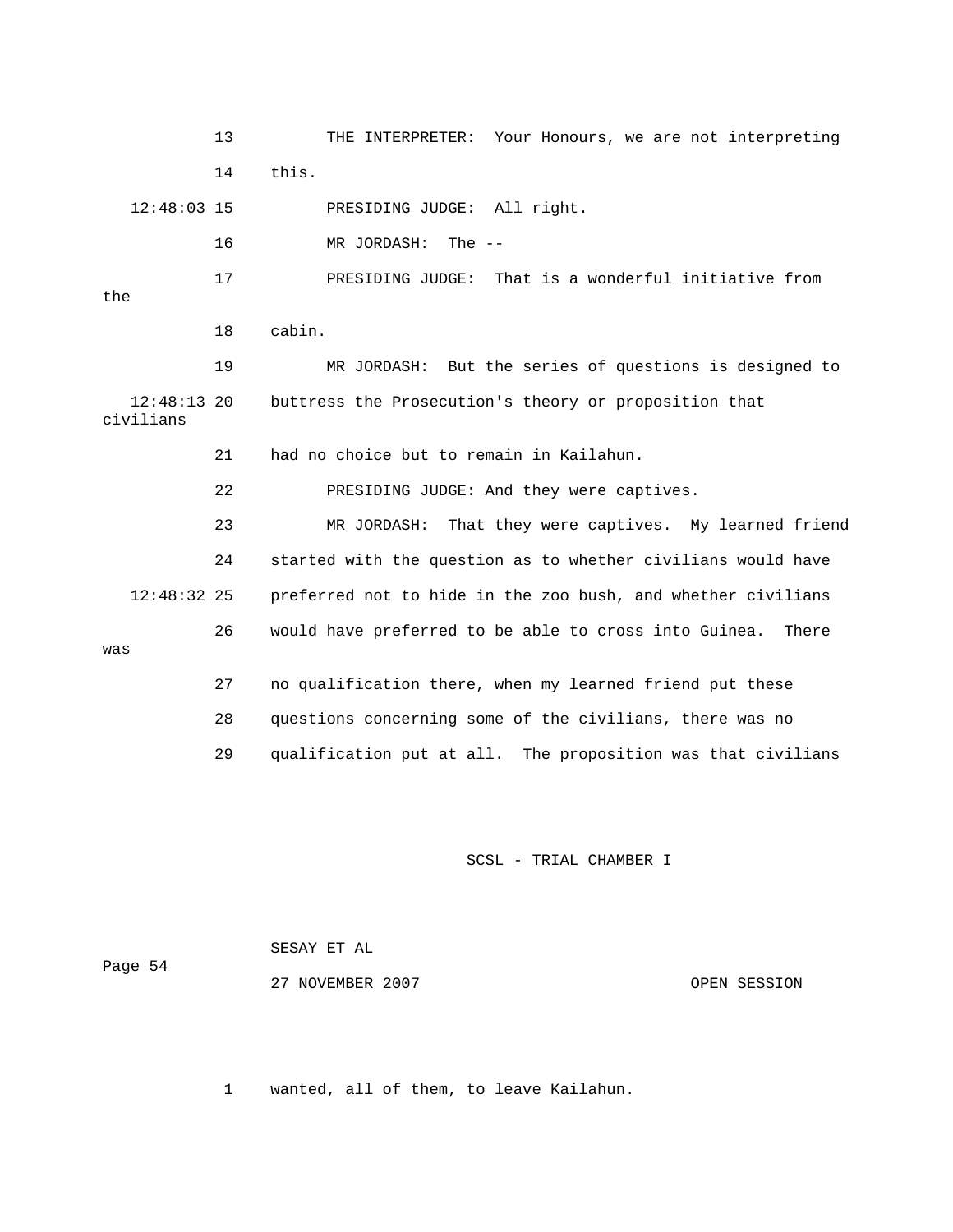2 JUDGE BOUTET: It is not a suggestion, Mr Jordash. You put 3 that in; it is not a suggestion. This is not the evidence that 4 was gained in cross-examination. I regret this is not what it 12:49:13 5 was. 6 MR JORDASH: Well, this is the series of questions put, 7 there is no dispute that these questions were put. 8 JUDGE BOUTET: I did not come to that conclusion, nor, you 9 heard Justice Itoe, he doesn't come to that conclusion either. 12:49:27 10 PRESIDING JUDGE: The questions were put but not in that 11 prospective of a mass exodus. 12 MR JORDASH: Well, if my learned wasn't putting the 13 proposition that all the civilians, or the vast number of them 14 wanted to leave but were prevented, and if Your Honours haven't 12:49:44 15 taken that meaning from the questions or the answers, then I will 16 sit down. What I wanted to clarify with the witness was, if that 17 was the proposition, and if that is going to be the Prosecution's 18 submission, then I wanted to clarify with the witness what he 19 observed were the reasons that Kailahun civilians might have 12:50:07 20 wanted to remain in their home towns. If that wasn't the 21 Prosecution's proposition, and if that is not going to be their 22 submission, perhaps, they could indicate that now to clear up 23 this matter and then I won't need to clarify or won't seek to 24 clarify with the witness. 12:50:23 25 PRESIDING JUDGE: You see, what I perceive from the line of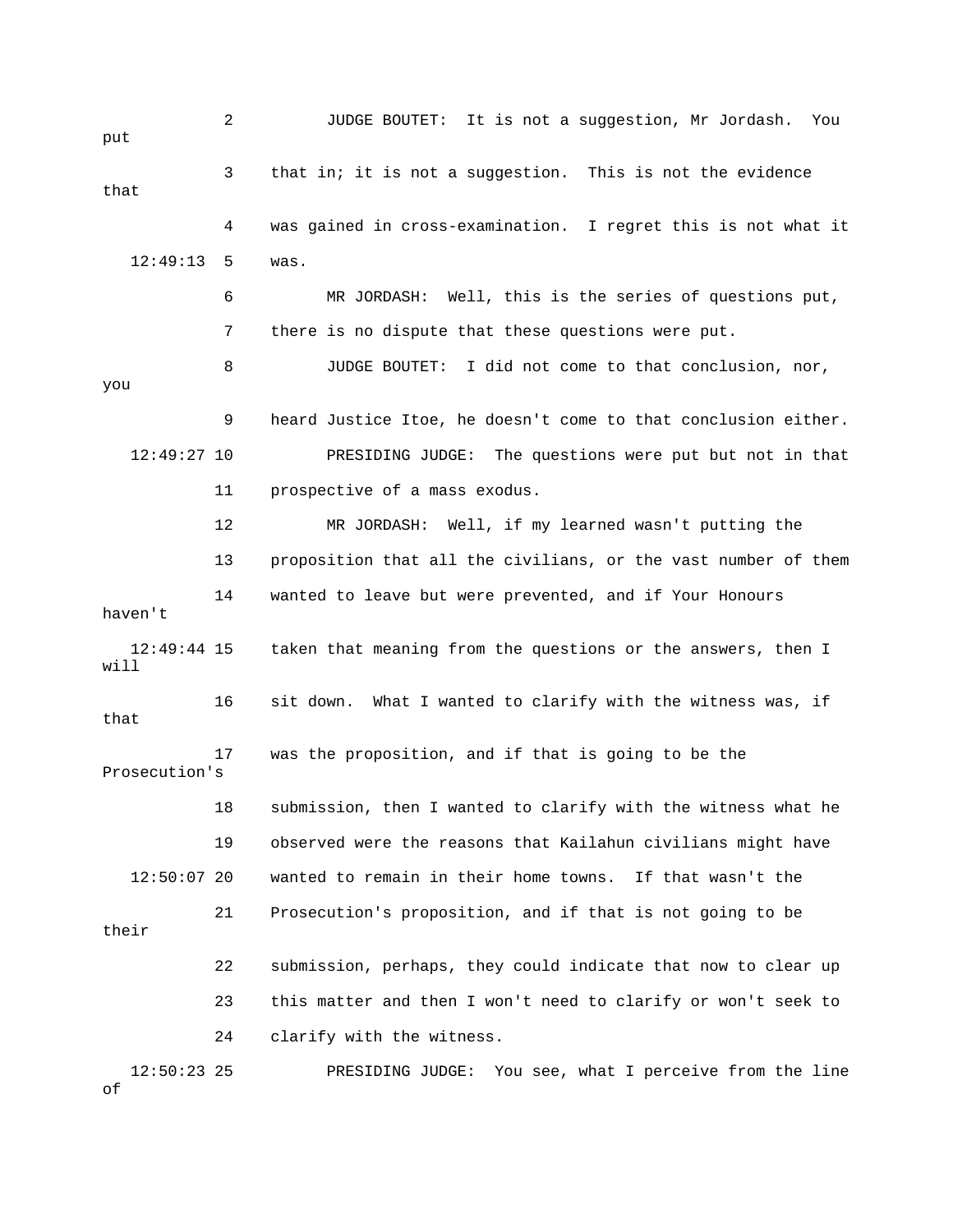26 questioning is that, I mean, globally, that civilians were not -- 27 did not have autonomy of movement. They could not -- they didn't 28 have the faculty of going and coming, you know; they didn't have 29 the freedom, you know, to go and to come.

SCSL - TRIAL CHAMBER I

 SESAY ET AL Page 55 27 NOVEMBER 2007 CPEN SESSION

 1 MR JORDASH: Yes. 2 PRESIDING JUDGE: You see, this is it. 3 MR JORDASH: That's -- 4 PRESIDING JUDGE: But in terms of there being a mass 12:50:59 5 exodus, no, I wouldn't think so, because you also cannot rule out 6 the possibility that some were happy with that situation, a good 7 number were happy with that situation, and they were staying. 8 MR JORDASH: Well, that is exactly -- 9 PRESIDING JUDGE: Yes. This is -- this is the way I 12:51:16 10 perceive the evidence, you know, that it is not that all the RUF 11 prevented the exodus of a massive group, you know, of people who 12 wanted to leave for Guinea and go across the border. 13 MR JORDASH: Well, if that --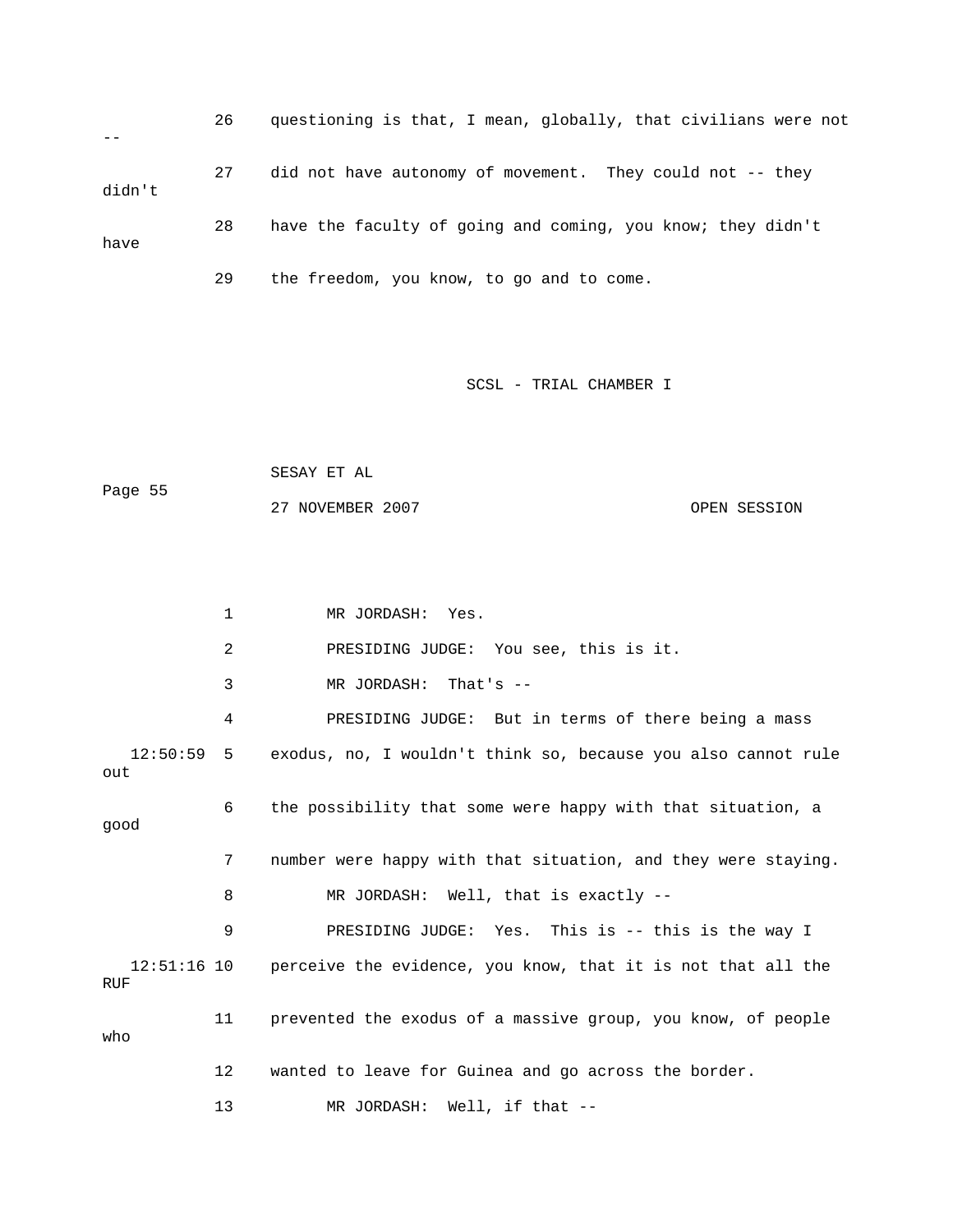14 PRESIDING JUDGE: I didn't perceive it that way. 12:51:36 15 MR JORDASH: If that is clear from the evidence, then there 16 is no clarification needed. I was -- 17 PRESIDING JUDGE: Well, I don't know, this is my -- 18 MR JORDASH: It appeared to me that the evidence had been 19 left in a state of a lack of clarification with there being 12:51:47 20 propositions put which -- 21 PRESIDING JUDGE: You are more interested in the 22 suggestion, you know, that the RUF are understood to have 23 prevented a massive exodus. 24 MR JORDASH: Well, this was my understanding of the 12:52:09 25 propositions put by my learned friend, was that that's their 26 latest submission. 27 JUDGE BOUTET: Well, your witness, your witness has said he 28 was not interested to go across. I mean, if it's -- 29 MR JORDASH: Well, what wasn't clear was whether there were

### SCSL - TRIAL CHAMBER I

| Page 56 | SESAY ET AL      |              |
|---------|------------------|--------------|
|         | 27 NOVEMBER 2007 | OPEN SESSION |

 1 other civilians who were not interested in crossing, that was the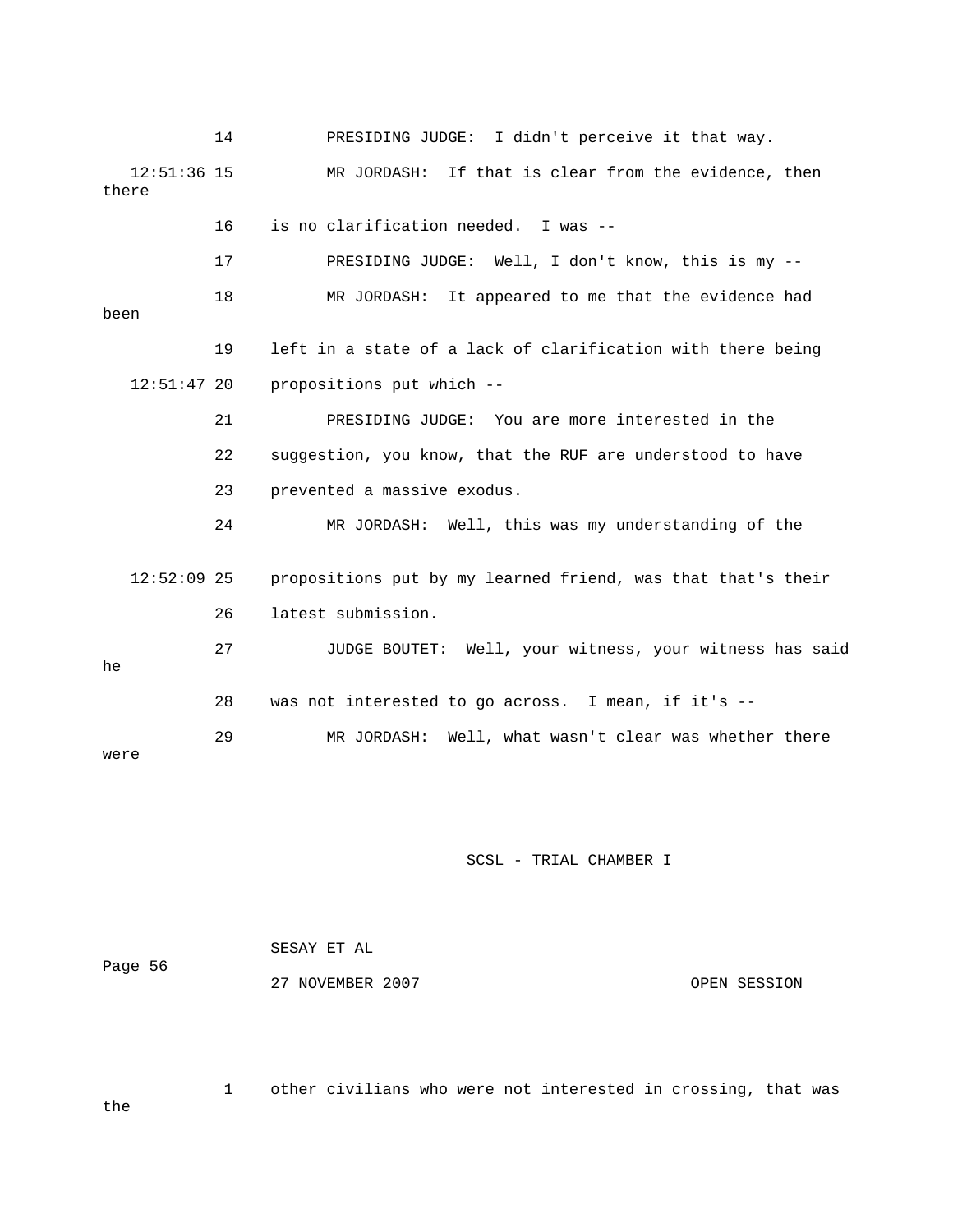2 bit I wanted to clarify. The global proposition was put. The 3 witness -- 4 JUDGE BOUTET: Mr Jordash, it was not the global, but my 12:52:40 5 concern was that the way, the type of thing that question does 6 not come out of the cross-examination done by the Prosecution; it 7 does not. 8 MR JORDASH: Well -- 9 JUDGE BOUTET: It was not put to the witness in that way. 12:52:48 10 You can read it the way you want, but that is not the way it was 11 put to the witness. 12 MR JORDASH: Well, Your Honour, there is not -- there is no 13 qualification. There was no qualification. And there hasn't 14 been a question which was qualified. So there is no other way of 12:53:03 15 reading it, if there isn't a qualification put by 16 my learned friend. My learned friend does not say -- 17 JUDGE BOUTET: They did not say to the witness that all 18 people living in Giema were precluded from crossing to Guinea. 19 It was not put to the witness. 12:53:10 20 MR JORDASH: No. They put, would civilians have preferred 21 not to have hidden in the zoo bush? Would civilians have 22 preferred to cross into Guinea? No qualifications as to would 23 some civilians -- 24 JUDGE BOUTET: Well, it was put to the witness, indeed, 12:53:35 25 that it was better not to go in the Joe Bush. It would be better 26 elsewhere. The witness agreed to this.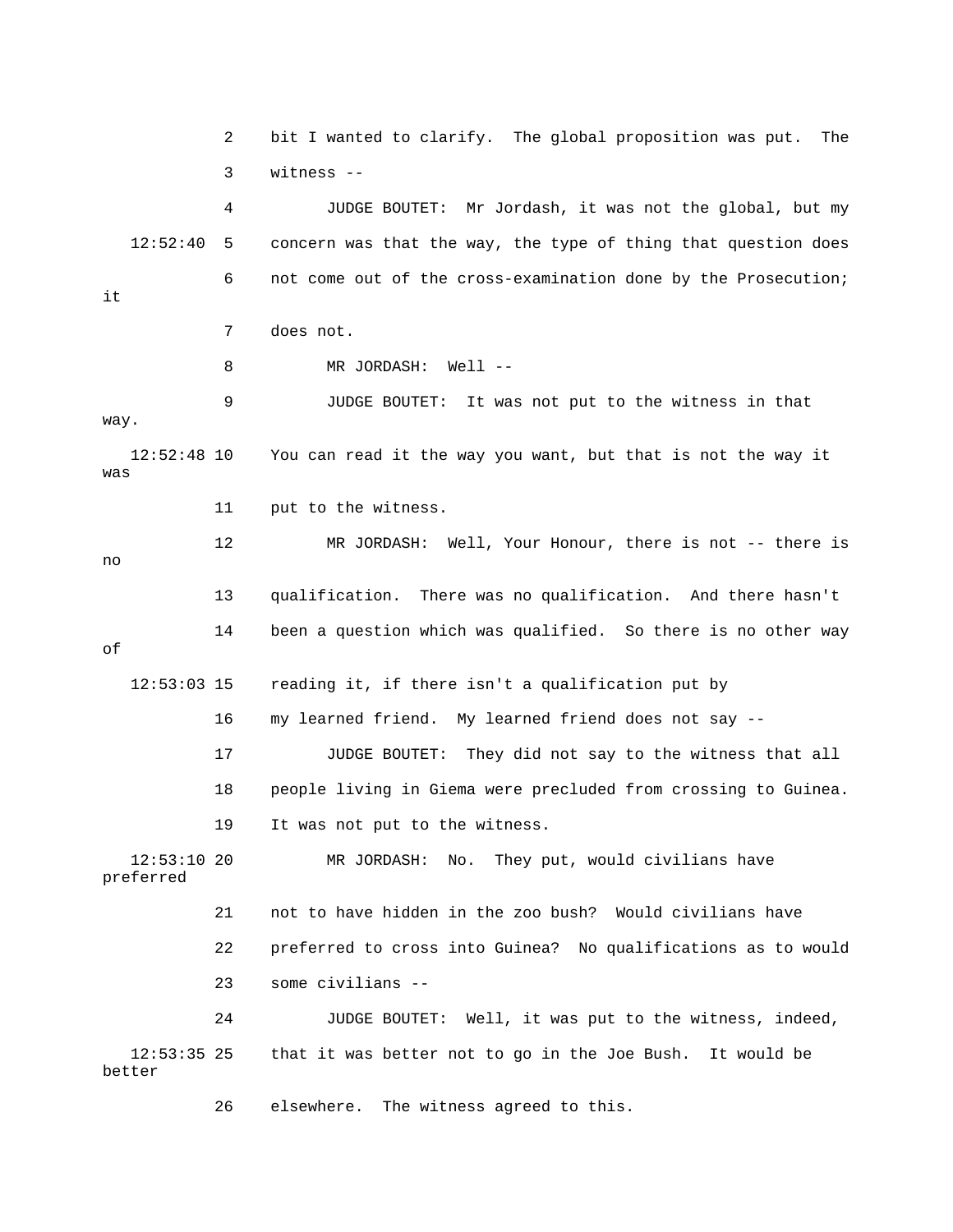27 MR JORDASH: But there is no qualification, that is the 28 point. The point is my learned friend has put a global 29 proposition on a number of occasions. There is nothing that my

SCSL - TRIAL CHAMBER I

 SESAY ET AL Page 57 27 NOVEMBER 2007 CPEN SESSION

 1 learned friend said which qualified that global proposition. The 2 witness hasn't clarified the issue, when I was seeking to clarify 3 it. There is, in my submission, no other interpretation from 4 my learned friend's cross-examination. He did not use the word 12:54:08 5 "some" at any stage. It was "would civilians". It was always 6 "would Kailahun" -- 7 JUDGE BOUTET: Yes, but "would" civilians doesn't mean all 8 civilians. You are saying he should have put "some". I mean, I 9 think if the question "would civilians", doesn't say it is some, 12:54:24 10 it doesn't say it is all, it is "would civilians". 11 MR JORDASH: Well, if there is no qualification used, then 12 there is no qualification that can be inferred. That is the 13 point. Unless my learned friend qualifies his global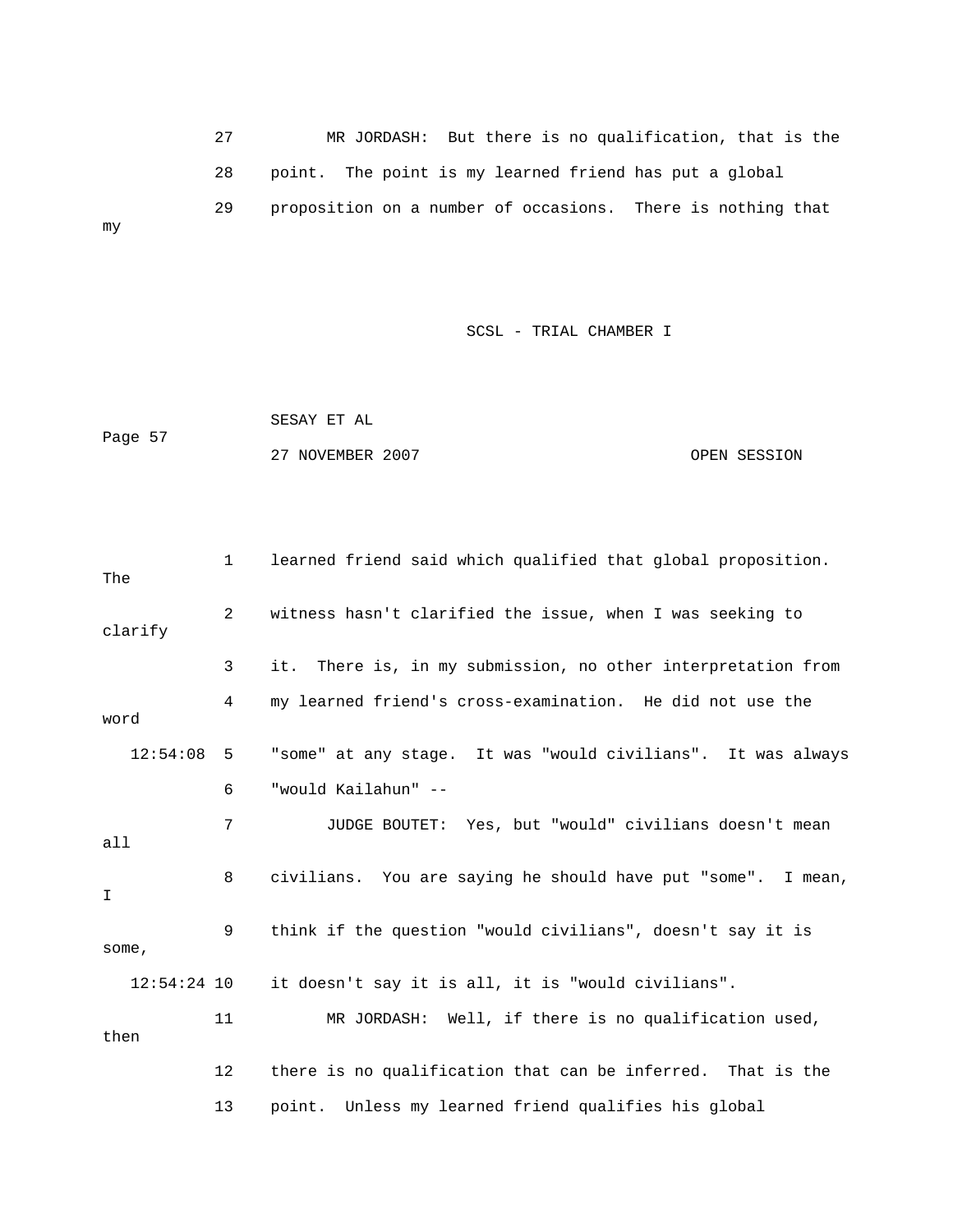14 proposition, it remains a global proposition. But if -- 12:55:06 15 JUDGE BOUTET: With the way you have framed your question, 16 Mr Jordash, I'm not prepared to allow that. But it may be that 17 some clarification may be brought to bear, but not the way you 18 have framed the question. 19 MR JORDASH: Well -- 12:55:20 20 PRESIDING JUDGE: Maybe you may have another go at the 21 question -- 22 MR JORDASH: Well -- 23 PRESIDING JUDGE: -- and we'll see where we move to. 24 MR JORDASH: Well, to be honest, I don't understand the 12:55:29 25 criticism. I accept it, I have to, but I don't understand it. 26 JUDGE BOUTET: Because you said "would all", I think you 27 should be sure of the fact that if you are going to put "all", 28 that's not what the questions from the Prosecution was. And, you 29 say, well, he didn't said "some". I mean, you are putting to the

SCSL - TRIAL CHAMBER I

|         | SESAY ET AL      |              |
|---------|------------------|--------------|
| Page 58 |                  |              |
|         | 27 NOVEMBER 2007 | OPEN SESSION |

 1 witness "all", and obviously the witness will tell you, "no", 2 because this is not the evidence.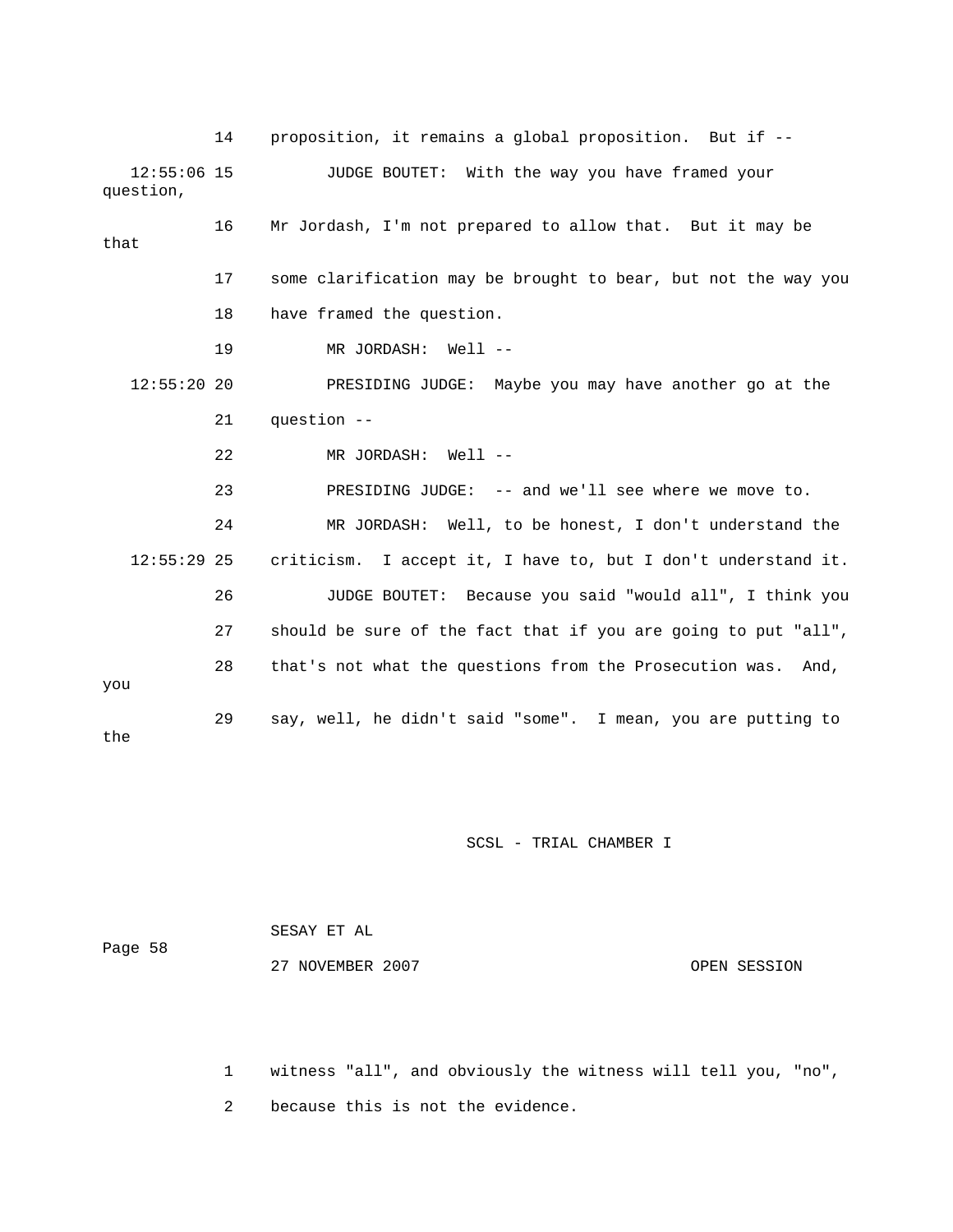3 MR JORDASH: Well, let me try a different way, if I can. 4 JUDGE BOUTET: That is what I suggest to you. We will - - 12:55:54 5 MR JORDASH: All right. 6 JUDGE BOUTET: -- see how you get to it, and we may allow 7 it. 8 PRESIDING JUDGE: Try again. 9 JUDGE BOUTET: At times you can be very creative, we know 12:56:20 10 that, Mr Jordash. 11 PRESIDING JUDGE: No, we know -- he is not -- he is not 12 creative. 13 MR JORDASH: Not at the end of a very long trial. 14 PRESIDING JUDGE: There is somebody who is more creative 12:56:23 15 than he is. I wouldn't mention names. 16 MR JORDASH: 17 Q. Mr Witness, are you still with us? 18 A. Yes, sir. 19 Q. Were you able to observe, in Giema and the environs, the 12:56:59 20 reasons why civilians remained within RUF territory in 1997 and 21 1998 and 1999? 22 A. They were now accustomed -- they become used to them 23 because all the Gios had left, they were our siblings, so, we are 24 now living together because we are now used to them. They became 12:57:23 25 our siblings. 26 MR JORDASH: I've got nothing further. 27 JUDGE BOUTET: "To them," Mr Witness, you mean the RUF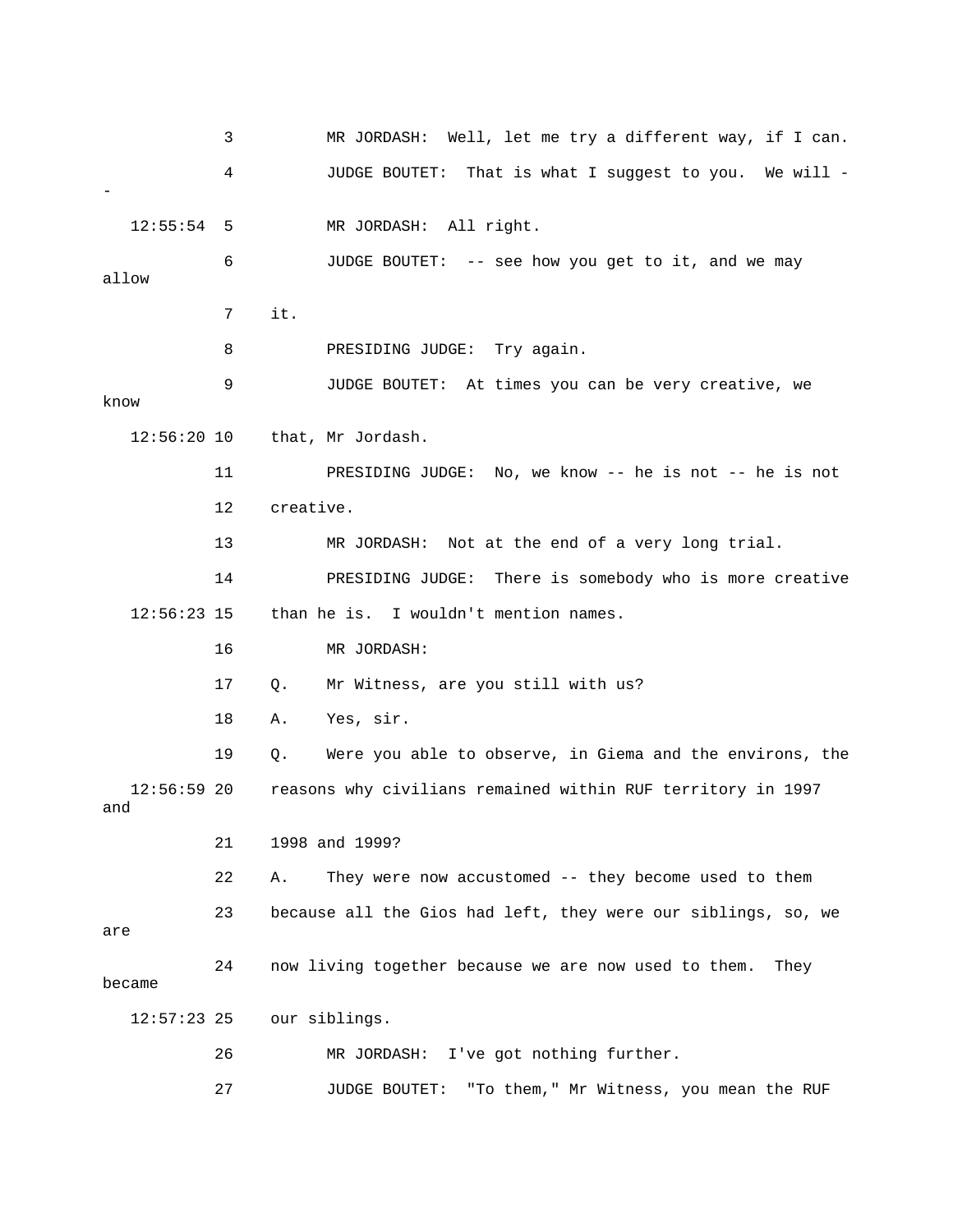28 people, the soldiers? When you say "we were" -- "we became used 29 to them, they became our siblings" what do you mean by this?

SCSL - TRIAL CHAMBER I

 SESAY ET AL Page 59 27 NOVEMBER 2007 OPEN SESSION

 1 THE WITNESS: Yes. This is the same country all of us are 2 living. Those who just who were here, they were Sierra Leoneans, 3 the foreigners had left, so our siblings had left -- 4 THE INTERPRETER: Correction interpreter; our siblings 12:58:12 5 stayed. 6 JUDGE BOUTET: And "the siblings" you mean the RUF? That 7 is my question. 8 THE WITNESS: Yes, I mean the RUF. Those with guns that 9 were staying with us, while they remained. 12:58:29 10 JUDGE BOUTET: And you got used to them and they became 11 part of your -- 12 THE WITNESS: Yes, we became used to them, and we are now 13 living together. 14 JUDGE BOUTET: That's it, Mr Jordash. 12:58:44 15 MR JORDASH: Thank you for clarifying that. 16 JUDGE BOUTET: Well, I had to understand too what the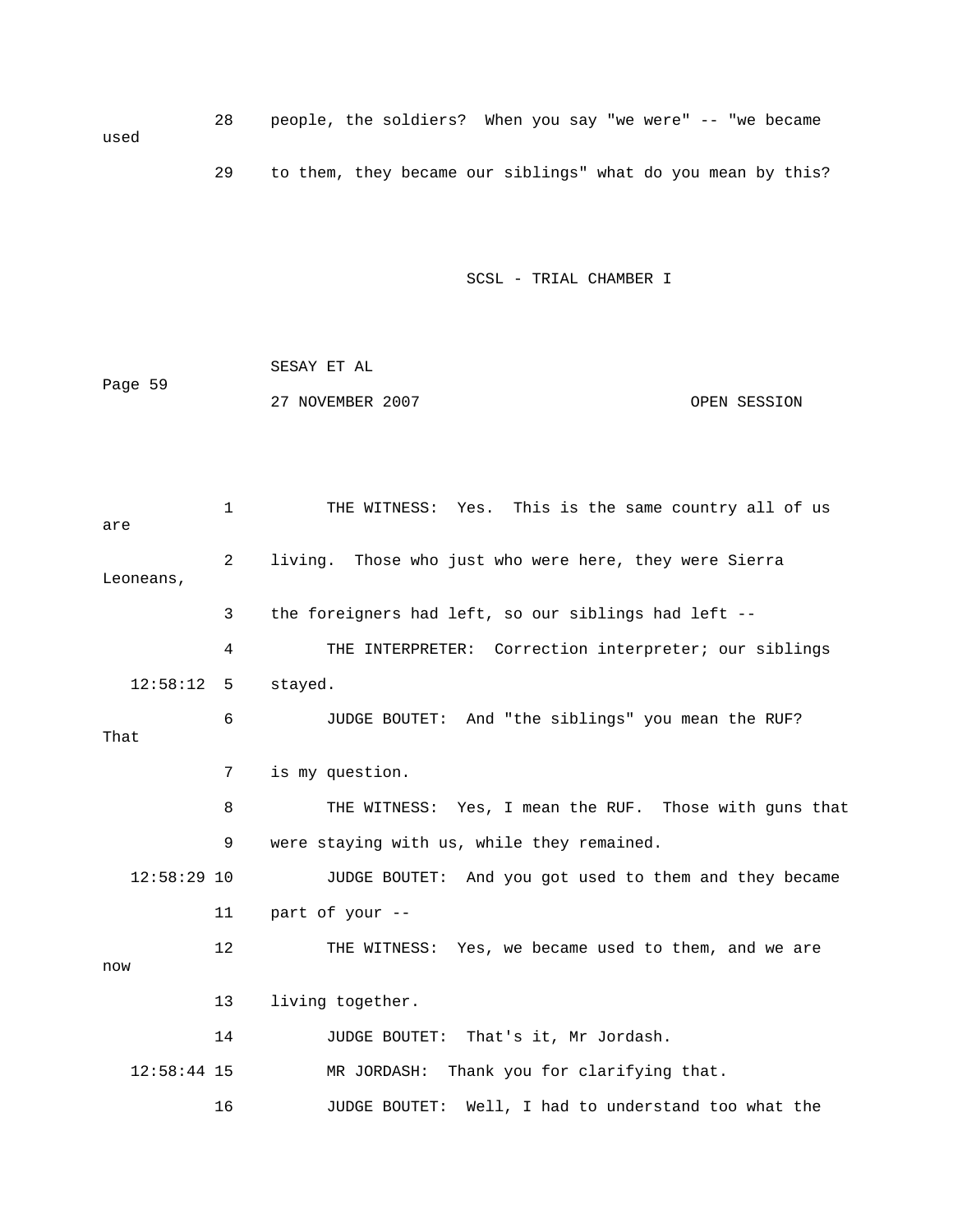17 witness meant, so your clarification brought some ambiguity too, 18 for me anyhow. 19 MR JORDASH: Perhaps you are the person His Honour was 12:58:58 20 referring to with the creative mind. 21 JUDGE BOUTET: Thank you. 22 PRESIDING JUDGE: The next time we shall ask you to consult 23 a more creative mind, so that you come up with more creative 24 solutions. 12:59:18 25 Well, so, Mr Witness -- 26 THE WITNESS: Yes, sir. 27 PRESIDING JUDGE: -- we have come to the end of your 28 testimony, and we would like to thank you for coming to assist 29 the Tribunal with your testimony. We wish you a safe journey SCSL - TRIAL CHAMBER I

| Page 60 | SESAY ET AL      |              |
|---------|------------------|--------------|
|         | 27 NOVEMBER 2007 | OPEN SESSION |

 1 back. You may now go home, we wish you a safe journey back. 2 THE WITNESS: Amen. 3 PRESIDING JUDGE: And when in your daily preoccupations 4 and -- 13:00:30 5 THE WITNESS: Amen.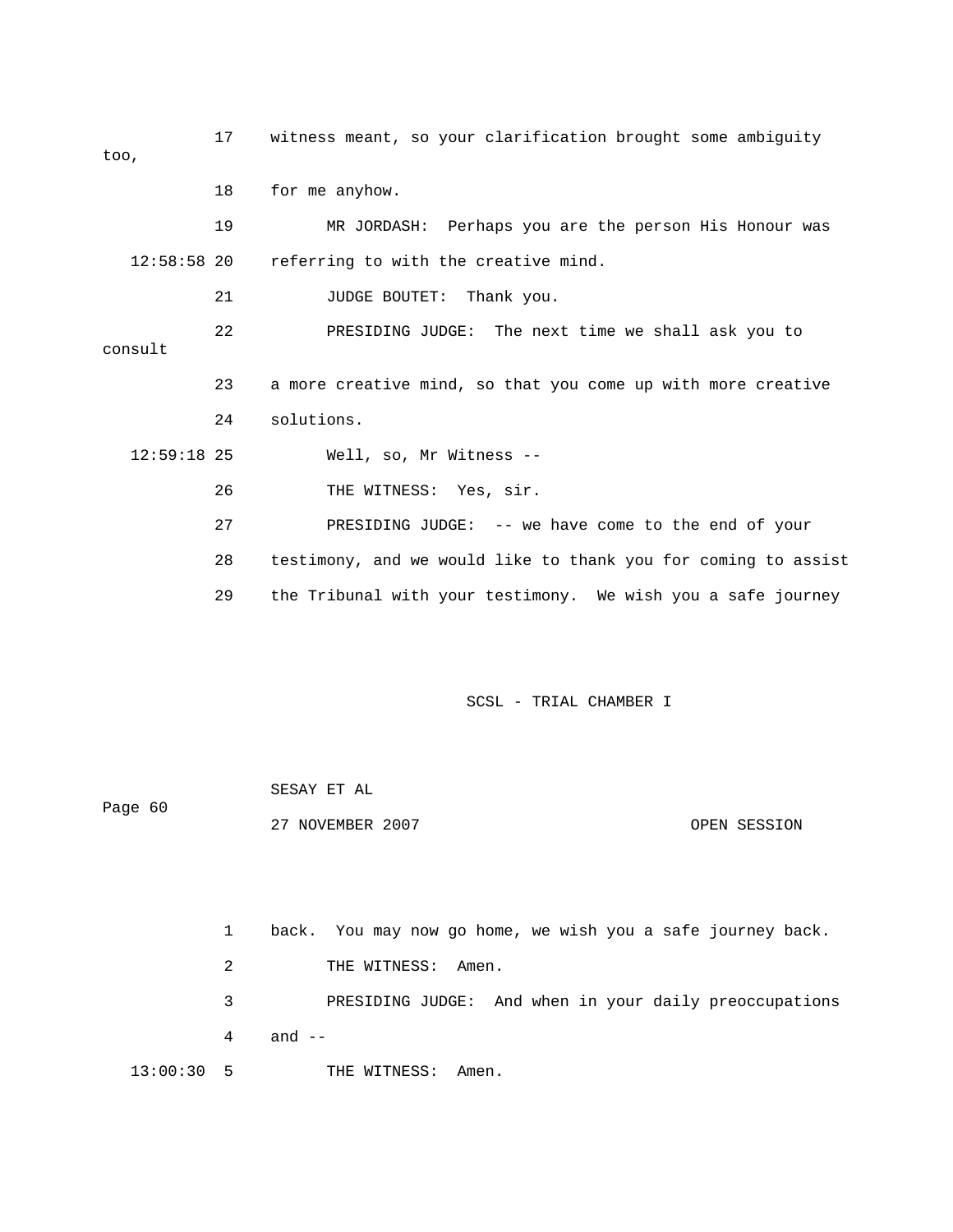6 PRESIDING JUDGE: And may Allah be your guide all the time. 7 THE WITNESS: Insh'Allah. Amen. 8 PRESIDING JUDGE: Yes. Can the witness be helped out, 9 please? We would be breaking off at this point in time. And, 13:01:03 10 Mr -- just wait, just wait, Mr George. Wait, madam, please wait 11 a while. Okay. Now madam, please, take him out, please. 12 THE WITNESS: Am I to take my water along? 13 MR JORDASH: The witness wants to know whether he can take 14 his water along? 13:01:48 15 PRESIDING JUDGE: Yes, you can take the water. Please, 16 give that bottle to him. Tell him -- tell him I said he can take 17 it back to Giema and show them that that is what he has brought 18 from Freetown from the Courts. And maybe more that he will not 19 -- and maybe he has had more that he has not disclosed or he 13:02:15 20 would not disclose over there. 21 Yes, I think we finished just on time, and we would be re- 22 assembling here at  $-$  not at 3.00 but at 4.00, at 4.00 p.m. for 23 the status conference. So the Court stands adjourned, and we 24 will resume sitting on a status conference at 4.00 p.m. The 13:03:25 25 Chamber rises, please. 26 [Whereupon the hearing adjourned at 1.00 pm.] 27 28 29